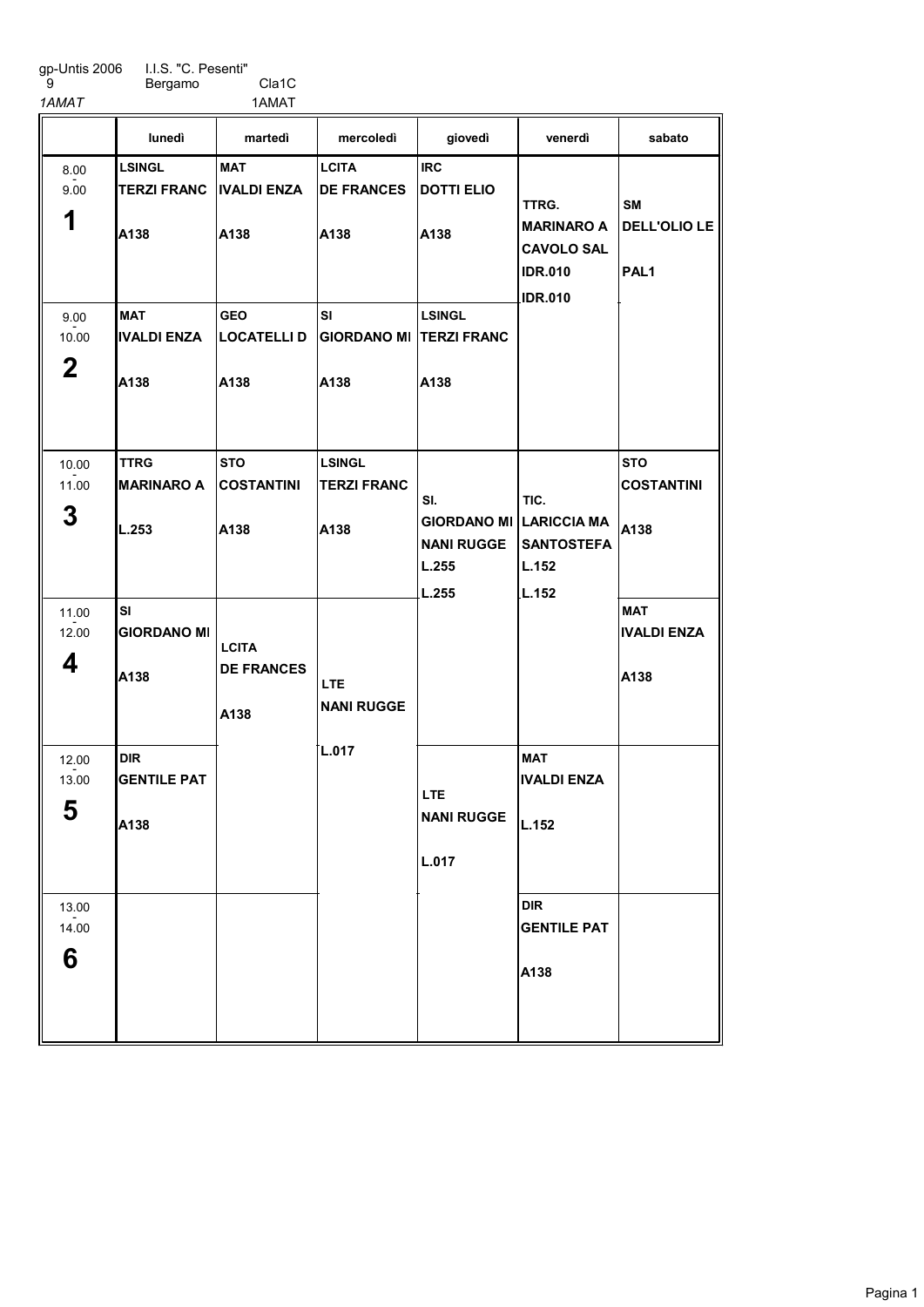I.I.S. "C. Pesenti" Bergamo Cla1C

1BMM 1BMM

|                     | lunedì                            | martedì                                         | mercoledì                                | giovedì                                   | venerdì                             | sabato                                                   |
|---------------------|-----------------------------------|-------------------------------------------------|------------------------------------------|-------------------------------------------|-------------------------------------|----------------------------------------------------------|
| 8.00<br>9.00        | <b>MAT</b><br>UBBIALI LIA         | <b>DIR</b><br><b>GENTILE PAT</b>                | <b>IRC</b><br><b>DOTTI ELIO</b>          | <b>STO</b><br><b>DE FRANCES</b>           | SI<br><b>SCRIVANO N</b>             | TTRG.                                                    |
| 1                   | L.261                             | A139                                            | A139                                     | A139                                      | A139                                | <b>GALLI PAOLO</b><br><b>CACI GIUSEP</b><br>L.01<br>L.01 |
| 9.00<br>10.00       | <b>TTRG</b><br><b>GALLI PAOLO</b> | <b>LSINGL</b><br><b>BERTOSSI DA UBBIALI LIA</b> | <b>MAT</b>                               | <b>LSINGL</b><br><b>BERTOSSIDA</b>        | <b>LSINGL</b><br><b>BERTOSSI DA</b> |                                                          |
| $\mathbf 2$         | L.01                              | A139                                            | A139                                     | A139                                      | A <sub>139</sub>                    |                                                          |
| 10.00<br>11.00<br>3 | <b>LTE</b><br><b>CACI GIUSEP</b>  | <b>GEO</b><br><b>LOCATELLI D</b><br>A139        | <b>STO</b><br><b>DE FRANCES</b><br>A139  | <b>LCITA</b><br><b>DE FRANCES</b><br>A139 | <b>LCITA</b><br><b>DE FRANCES</b>   | <b>SM</b><br><b>TORREGROS</b>                            |
|                     | MOT <sub>1</sub>                  |                                                 |                                          |                                           | A139                                | PAL <sub>2</sub>                                         |
| 11.00<br>12.00<br>4 |                                   | <b>MAT</b><br><b>UBBIALI LIA</b><br>A139        | <b>LTE</b><br><b>CACI GIUSEP</b><br>A139 | <b>SI</b><br><b>SCRIVANO N</b><br>A139    |                                     |                                                          |
|                     |                                   |                                                 |                                          |                                           |                                     |                                                          |
| 12.00<br>13.00<br>5 | SI.<br><b>SCRIVANO N</b>          | TIC.<br><b>DELIA SERGI</b>                      | <b>LTE</b><br><b>CACI GIUSEP</b>         | <b>DIR</b><br><b>GENTILE PAT</b>          | <b>MAT</b><br><b>UBBIALI LIA</b>    |                                                          |
|                     | SCACCIANOC<br>L.255<br>L.255      | <b>SANTOSTEFA</b><br>L.152<br>L.152             | MOT <sub>1</sub>                         | A139                                      | A139                                |                                                          |
| 13.00<br>14.00      |                                   |                                                 |                                          |                                           |                                     |                                                          |
| 6                   |                                   |                                                 |                                          |                                           |                                     |                                                          |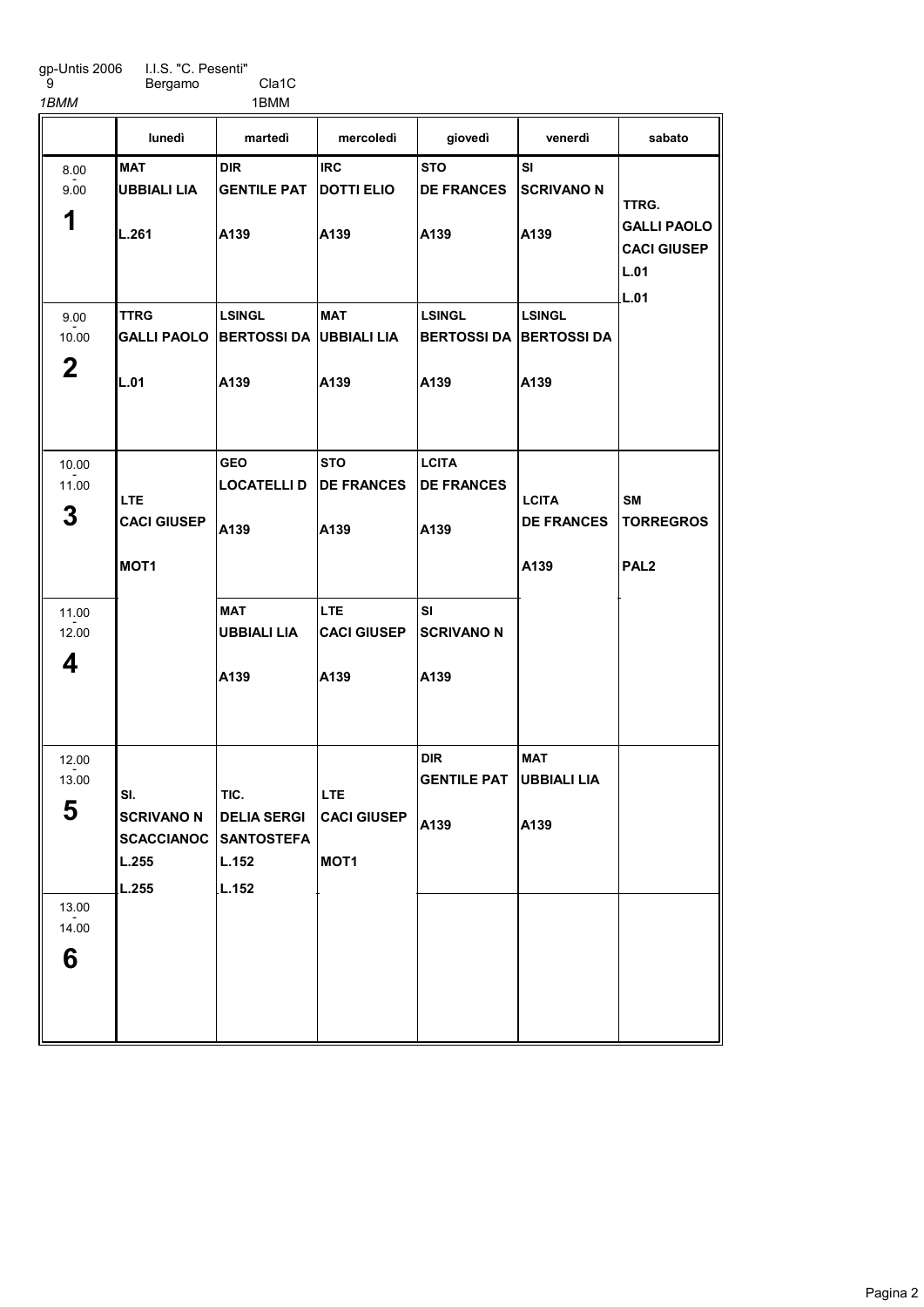I.I.S. "C. Pesenti" Bergamo Cla1C

9

1AMIT 1AMIT

|                              | lunedì                                                          | martedì                                    | mercoledì                                                         | giovedì                                    | venerdì                                               | sabato                                     |
|------------------------------|-----------------------------------------------------------------|--------------------------------------------|-------------------------------------------------------------------|--------------------------------------------|-------------------------------------------------------|--------------------------------------------|
| 8.00<br>9.00<br>1            | <b>LSINGL</b><br><b>GIANNINOTO</b><br>A140                      | <b>GEO</b><br><b>LOCATELLI D</b><br>A140   | <b>MAT</b><br><b>LA MARCA C</b><br>A140                           | IRC.<br><b>FERRARI LUI</b><br>A140         | <b>SM</b><br><b>CAVALERI RO</b><br>PAL <sub>2</sub>   | <b>LTE</b><br><b>RIGGIO GIOV</b>           |
| 9.00<br>10.00<br>$\mathbf 2$ | SI<br><b>SIGNORELLI</b><br>A140                                 | <b>DIR</b><br><b>GENTILE PAT</b><br>A140   | <b>STO</b><br><b>ALBANESE M</b><br>A140                           | LTE.<br><b>RIGGIO GIOV</b><br><b>L.AGG</b> |                                                       | <b>L.AGG</b>                               |
| 10.00<br>11.00<br>3          | <b>TDP</b><br><b>FARCHI VITO</b><br>A140                        | <b>LSINGL</b><br><b>GIANNINOTO</b><br>A140 | SI.<br><b>SIGNORELLI</b><br><b>RIGGIO GIOV</b><br>L.255<br>L.255  |                                            | <b>LCITA</b><br><b>ALBANESE M</b><br>L.R <sub>2</sub> |                                            |
| 11.00<br>12.00<br>4          | TDP.<br><b>FARCHI VITO</b><br><b>SCALI ANGE</b><br>A140<br>A140 | <b>STO</b><br><b>ALBANESE M</b><br>A142    |                                                                   | <b>MAT</b><br><b>LA MARCA C</b><br>L.261   | <b>LCITA</b><br><b>ALBANESE M</b><br>A140             | <b>LSINGL</b><br><b>GIANNINOTO</b><br>A140 |
| 12.00<br>13.00<br>E.<br>ີວ   |                                                                 | <b>MAT</b><br><b>LA MARCA C</b><br>A140    | TIC.<br><b>LARICCIA MA</b><br><b>SANTOSTEFA</b><br>L.152<br>L.152 | <b>LCITA</b><br><b>ALBANESE M</b><br>L.261 | <b>DIR</b><br><b>GENTILE PAT</b><br>A140              |                                            |
| 13.00<br>14.00<br>6          |                                                                 | <b>TDP</b><br><b>FARCHI VITO</b><br>A140   |                                                                   | <b>MAT</b><br><b>LA MARCA C</b><br>A140    |                                                       |                                            |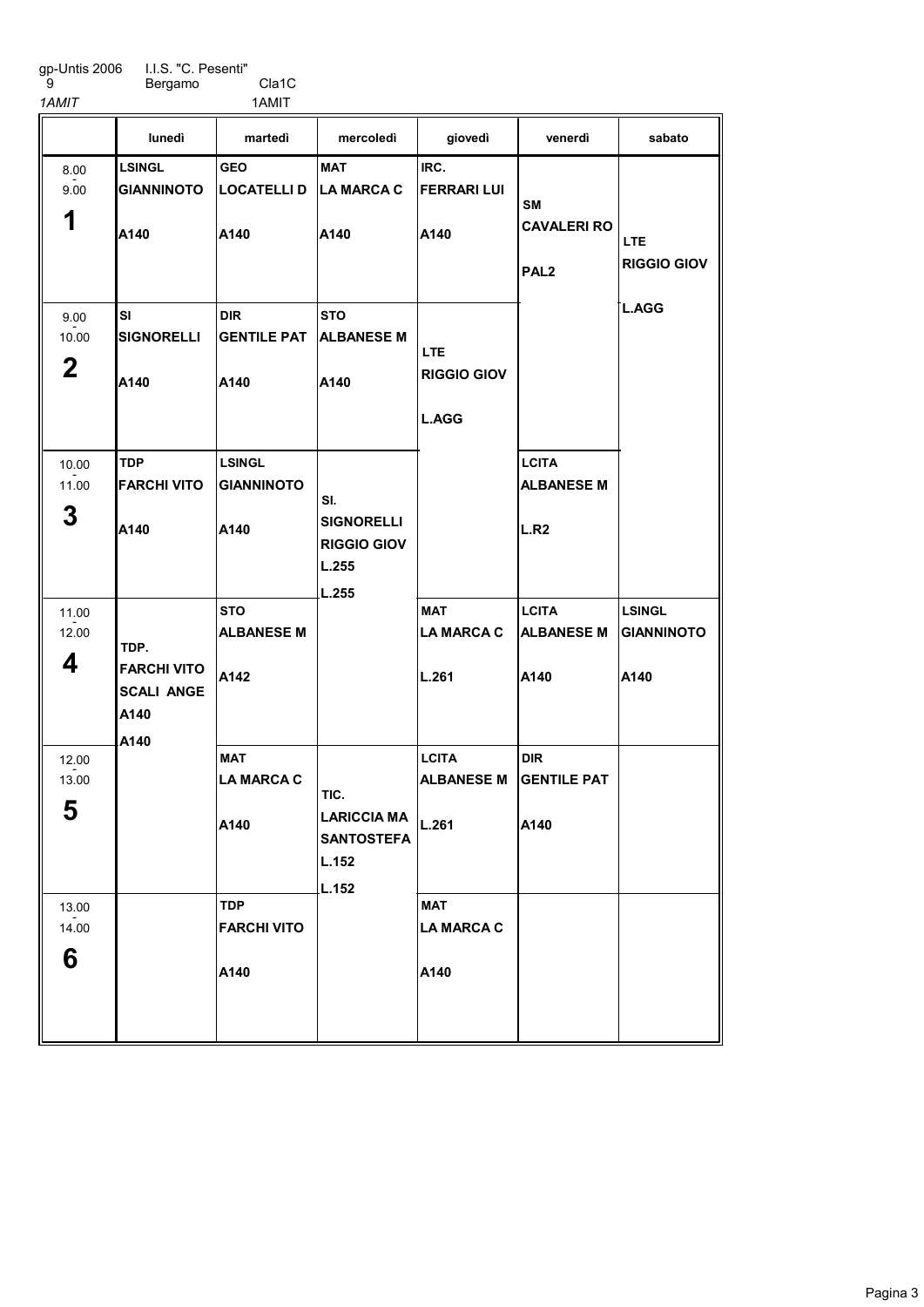gp-Untis 2006 9

I.I.S. "C. Pesenti" Bergamo Cla1C

1AFI 1AFI 1AFI

| ,, ,, ,                               |                                                                                        | .                                                                   |                                         |                                                                              |                                                 |                                        |
|---------------------------------------|----------------------------------------------------------------------------------------|---------------------------------------------------------------------|-----------------------------------------|------------------------------------------------------------------------------|-------------------------------------------------|----------------------------------------|
|                                       | lunedì                                                                                 | martedì                                                             | mercoledì                               | giovedì                                                                      | venerdì                                         | sabato                                 |
| 8.00<br>9.00<br>1                     | <b>LCITA</b><br><b>ADESSO ANN</b><br>A147                                              | <b>LCITA</b><br><b>ADESSO ANN</b><br>A147                           | <b>TIC</b><br><b>MEZZASALM</b><br>L.013 | <b>LTE</b><br><b>FERRARA FR</b><br>L.R3                                      | IRC.<br><b>DOTTI ELIO</b><br>A016B              | <b>TIC</b><br><b>MEZZASALM</b><br>L.04 |
| 9.00<br>10.00<br>$\boldsymbol{2}$     | <b>LCITA</b><br><b>ADESSO ANN</b><br>A147                                              | <b>LSINGL</b><br><b>GIANNINOTO</b><br>A147                          |                                         |                                                                              | <b>SRI</b><br><b>DONATO DO</b><br>L.R2          |                                        |
| 10.00<br>11.00<br>3<br>11.00<br>12.00 | SRI.<br><b>DONATO DO</b><br><b>MAGGI DANIE</b><br>L.R <sub>2</sub><br>L.R <sub>2</sub> | <b>MAT</b><br><b>SINA ADELA</b><br>A147<br>SI<br><b>CRESTA GIUS</b> | SRI<br><b>DONATO DO</b><br>L.R2         | <b>SI</b><br><b>CRESTA GIUS</b><br>L.R2<br><b>STOC</b><br><b>GENTILE PAT</b> | <b>LTE</b><br>FERRARA FR   DELL'OLIO LE<br>L.R3 | <b>SM</b><br>PAL <sub>1</sub>          |
| 4                                     |                                                                                        | A147                                                                |                                         | A147                                                                         |                                                 |                                        |
| 12.00<br>13.00<br>5                   | <b>LTE</b><br><b>FERRARA FR</b><br>L.R3                                                | <b>STOC</b><br><b>GENTILE PAT</b><br>A147                           | <b>LSINGL</b><br>GIANNINOTO<br>A147     | MAT<br><b>SINA ADELA</b><br>A147                                             | SI<br><b>CRESTA GIUS</b><br>A259                |                                        |
| 13.00<br>14.00<br>6                   |                                                                                        |                                                                     | <b>MAT</b><br><b>SINA ADELA</b><br>A147 |                                                                              | <b>LSINGL</b><br><b>GIANNINOTO</b><br>A259      |                                        |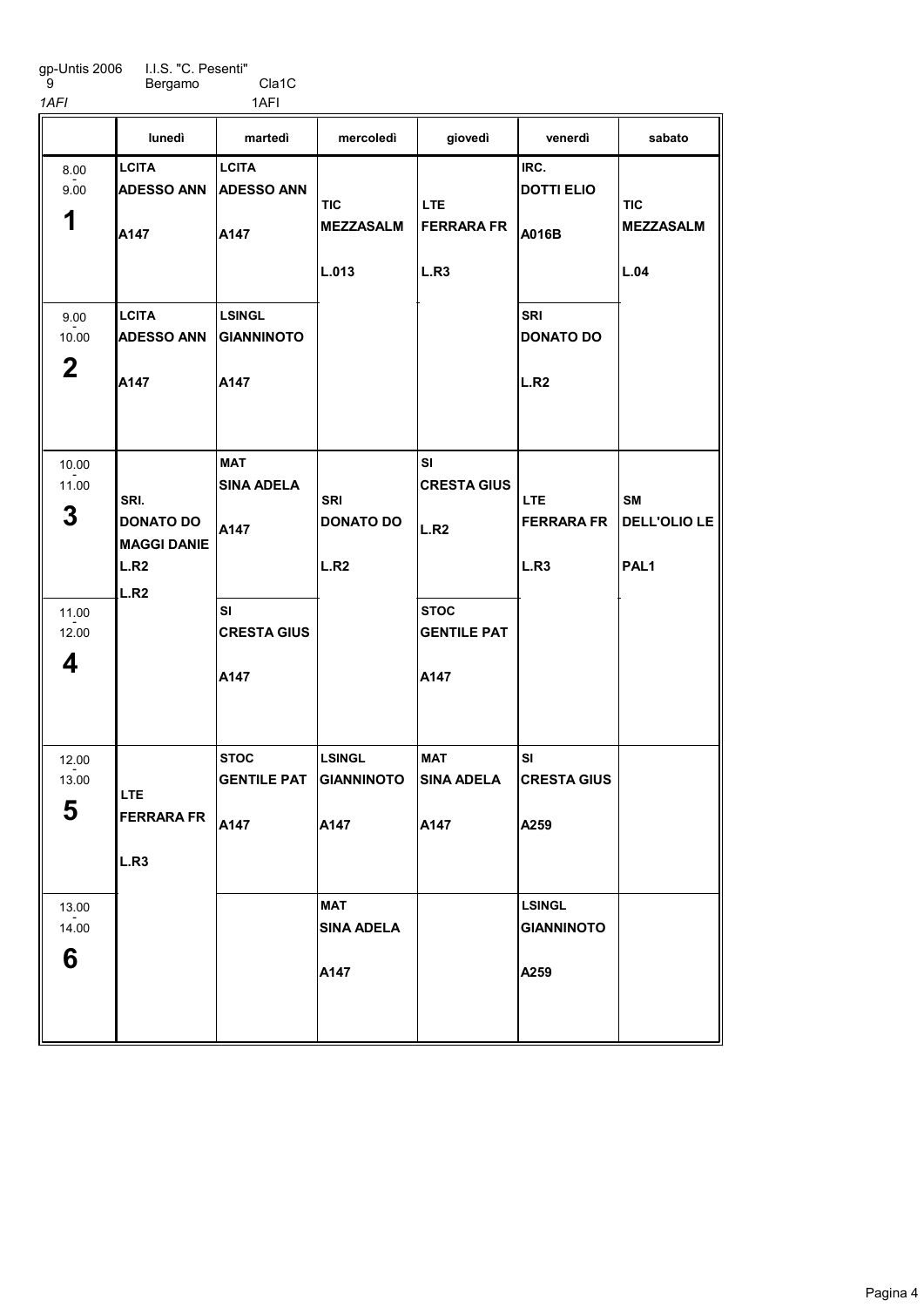gp-Untis 2006 9 I.I.S. "C. Pesenti" Bergamo Cla1C

| 1BFI                         |                                                       | 1BFI                                     |                                              |                                                       |                                            |                                                            |
|------------------------------|-------------------------------------------------------|------------------------------------------|----------------------------------------------|-------------------------------------------------------|--------------------------------------------|------------------------------------------------------------|
|                              | lunedì                                                | martedì                                  | mercoledì                                    | giovedì                                               | venerdì                                    | sabato                                                     |
| 8.00<br>9.00<br>1            | <b>LTE</b><br><b>TESTA MASSI   TORREGROS</b><br>L.013 | <b>SM</b><br>PAL <sub>2</sub>            | <b>MAT</b><br><b>BEGNA JACO</b><br>A016B     | <b>SI</b><br><b>TROTTA MICH DOTTI ELIO</b><br>A016B   | IRC.<br>A016B                              | SRI.<br>POLITO DOM<br><b>MILI ORAZIO</b><br>A016B<br>A016B |
| 9.00<br>10.00<br>$\mathbf 2$ |                                                       |                                          | <b>LSINGL</b><br><b>GULIZIA FRA</b><br>A016B | <b>LSINGL</b><br><b>GULIZIA FRA</b><br>A016B          | <b>LCITA</b><br><b>ADESSO ANN</b><br>A016B |                                                            |
| 10.00<br>11.00<br>3          | SI<br>TROTTA MICH GULIZIA FRA<br>A016B                | <b>LSINGL</b><br>A016B                   | <b>STOC</b><br><b>ADESSO ANN</b><br>A016B    | <b>SRI</b><br><b>POLITO DOM</b><br>A016B              | TIC<br><b>DELIA SERGI</b><br>A016B         | <b>STOC</b><br><b>ADESSO ANN</b><br>A016B                  |
| 11.00<br>12.00<br>4          | <b>LCITA</b><br><b>ADESSO ANN</b><br>A016B            | <b>SRI</b><br><b>POLITO DOM</b><br>A016B | <b>MAT</b><br><b>BEGNA JACO</b><br>A016B     | SI<br><b>TROTTA MICH</b><br>A016B                     |                                            | <b>MAT</b><br><b>BEGNA JACO</b><br>A016B                   |
| 12.00<br>13.00<br>5          |                                                       |                                          | <b>LTE</b><br>L.013                          | <b>TIC</b><br><b>TESTA MASSI DELIA SERGI</b><br>L.013 | LTE<br><b>TESTA MASSI</b><br>L.013         |                                                            |
| 13.00<br>14.00<br>6          |                                                       |                                          |                                              |                                                       |                                            |                                                            |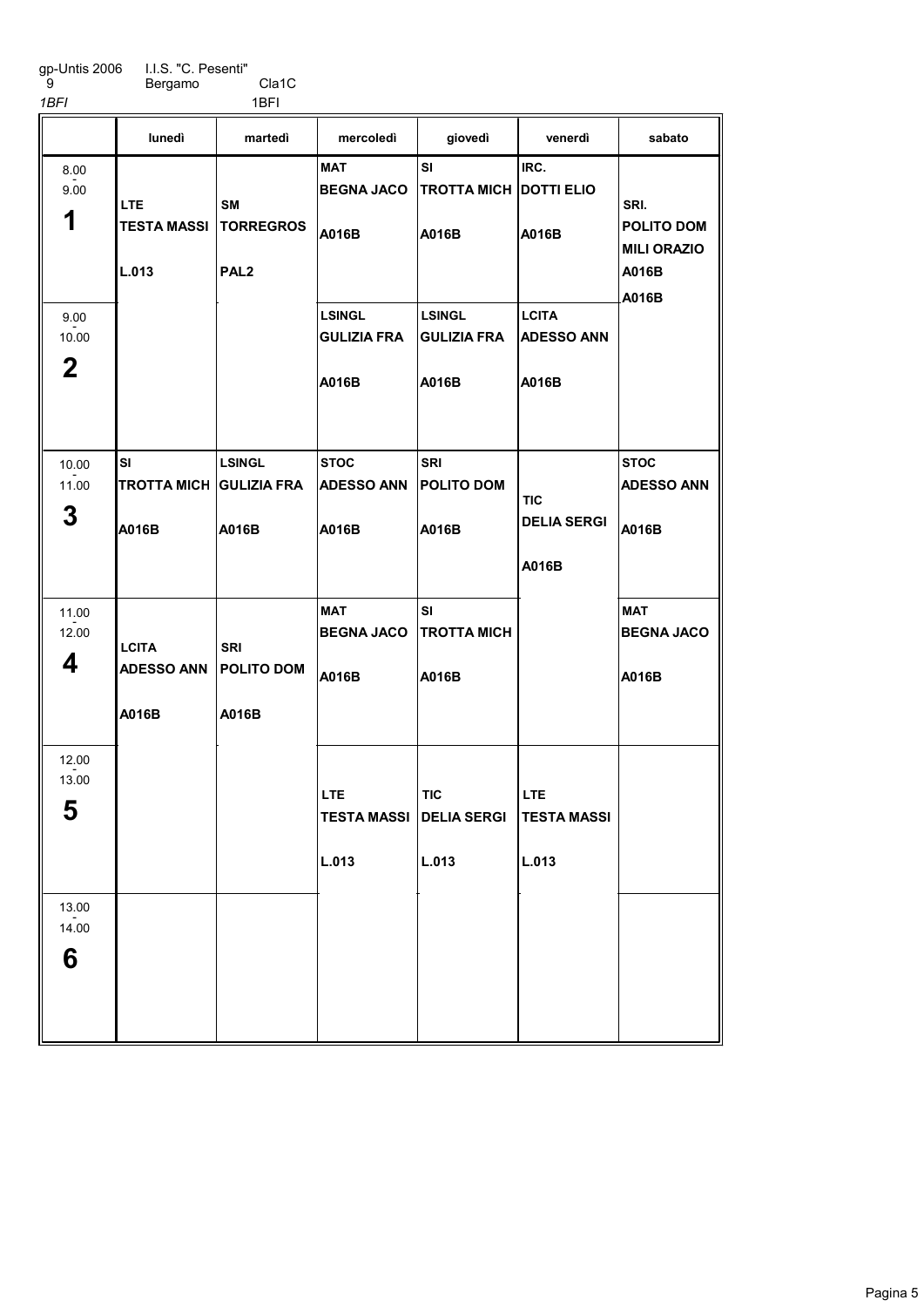Bergamo Cla1C 1AFJ 1AFJ

|                      | lunedì                                         | martedì                         | mercoledì                              | giovedì                         | venerdì                               | sabato                         |
|----------------------|------------------------------------------------|---------------------------------|----------------------------------------|---------------------------------|---------------------------------------|--------------------------------|
| 8.00                 | <b>IRC</b>                                     |                                 |                                        |                                 | <b>LCITA</b>                          | <b>STOC</b>                    |
| 9.00                 | <b>DOTTI ELIO</b>                              |                                 |                                        |                                 |                                       | <b>COSTA GIUSE COSTA GIUSE</b> |
| 1                    | A148                                           | LTE.<br><b>CAVOLO SAL</b>       | <b>TTRG</b><br><b>CALOMINO P</b>       | <b>LTE</b><br><b>CAVOLO SAL</b> | A148                                  | A148                           |
|                      |                                                | <b>IDR.06</b>                   | A148                                   | <b>IDR.06</b>                   |                                       |                                |
| 9.00                 |                                                |                                 |                                        |                                 | <b>STOC</b>                           | <b>MAT</b>                     |
| 10.00<br>$\mathbf 2$ | TTRG<br><b>CALOMINO P</b>                      |                                 |                                        |                                 | <b>COSTA GIUSE BEGNA JACO</b><br>A148 | A148                           |
|                      | A148                                           |                                 |                                        |                                 |                                       |                                |
| 10.00                |                                                | MAT                             |                                        |                                 | <b>LSINGL</b>                         |                                |
| 11.00                |                                                | <b>BEGNA JACO</b>               | TPJ.                                   | SΜ                              | <b>COLOMBI CHI</b>                    | <b>LCITA</b>                   |
| 3                    |                                                | A148                            | <b>CALOMINO P</b><br><b>CAVOLO SAL</b> | DELL'OLIO LE                    | A148                                  | <b>COSTA GIUSE</b>             |
|                      |                                                |                                 | <b>IDR.06</b>                          | PAL <sub>1</sub>                |                                       | A148                           |
| 11.00<br>12.00       | <b>LSINGL</b><br><b>COLOMBI CHI CALOMINO P</b> | <b>TPJ</b>                      | <b>IDR.06</b>                          |                                 | <b>MAT</b><br><b>BEGNA JACO</b>       |                                |
| 4                    | A148                                           | <b>IDR.06</b>                   |                                        |                                 | A148                                  |                                |
|                      |                                                |                                 |                                        |                                 |                                       |                                |
| 12.00                | SI                                             | <b>LSINGL</b>                   |                                        | SI                              |                                       |                                |
| 13.00                | <b>CRESTA GIUS COLOMBI CHI</b>                 |                                 | <b>LTE</b>                             | <b>CRESTA GIUS</b>              | <b>TPJ</b>                            |                                |
| 5                    | A148                                           | A148                            | <b>CAVOLO SAL</b>                      | A148                            | <b>CALOMINO P</b>                     |                                |
|                      |                                                |                                 | <b>IDR.06</b>                          |                                 | <b>IDR.06</b>                         |                                |
| 13.00<br>14.00       |                                                | <b>SI</b><br><b>CRESTA GIUS</b> |                                        |                                 |                                       |                                |
| 6                    |                                                | A148                            |                                        |                                 |                                       |                                |
|                      |                                                |                                 |                                        |                                 |                                       |                                |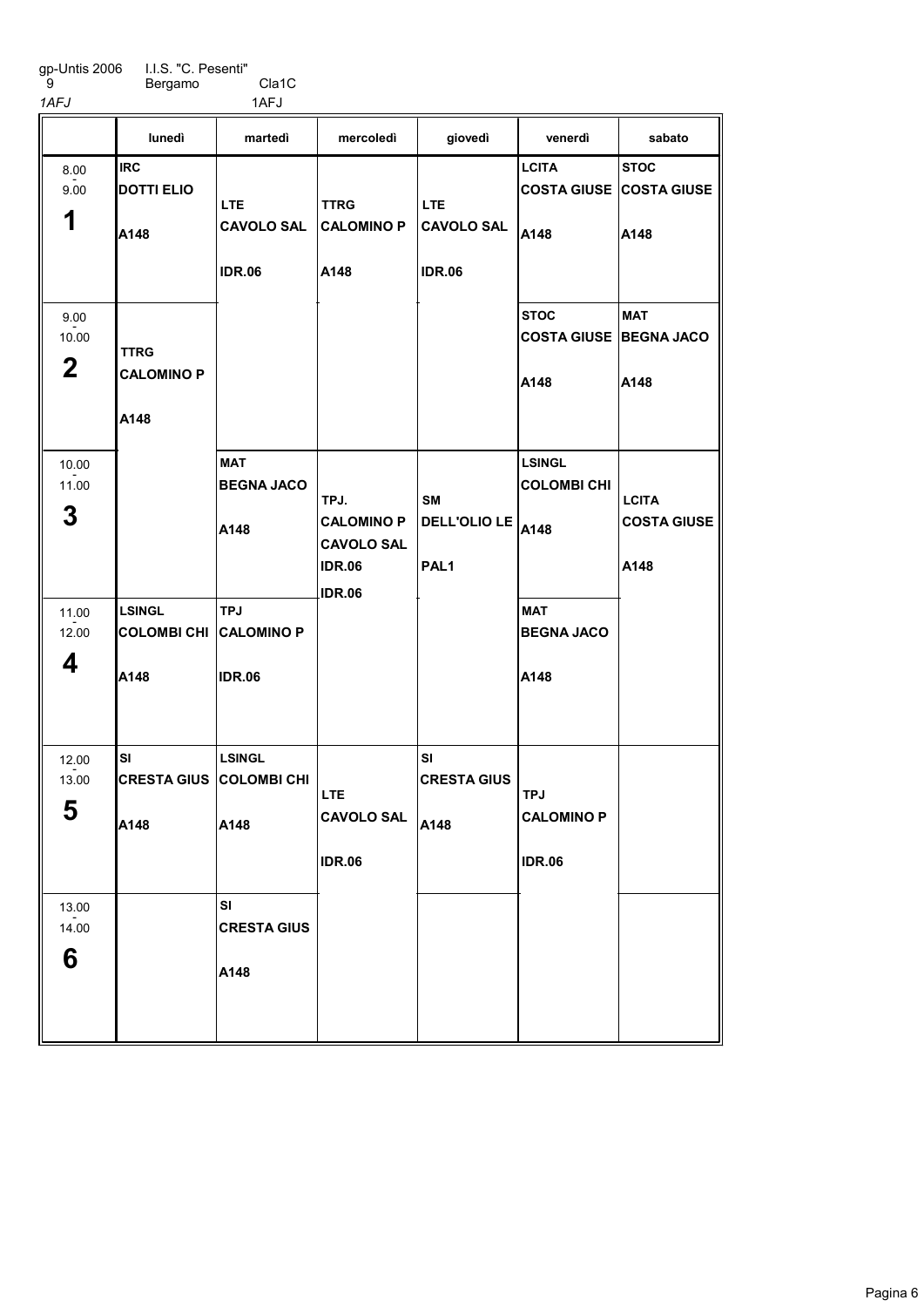Bergamo Cla1C

| 1AFL                         |                                                           | 1AFL                                        |                                                 |                                                     |                                           |                                            |
|------------------------------|-----------------------------------------------------------|---------------------------------------------|-------------------------------------------------|-----------------------------------------------------|-------------------------------------------|--------------------------------------------|
|                              | lunedì                                                    | martedì                                     | mercoledì                                       | giovedì                                             | venerdì                                   | sabato                                     |
| 8.00<br>9.00<br>1            | ELL.<br><b>PIRAS GIAN P</b><br><b>MILI ORAZIO</b><br>L016 | <b>LTE</b><br><b>RENDA FRAN</b><br>L.019    | <b>AUTOMAZIONE</b><br><b>TORGANO GA</b><br>A141 | IRC.<br><b>FERRARI LUI</b><br>A140                  | <b>MAT</b><br><b>SINA ADELA</b><br>A153   | <b>ELL</b><br><b>PIRAS GIAN P</b><br>L.019 |
| 9.00<br>10.00<br>$\mathbf 2$ | L016                                                      |                                             |                                                 | <b>STOC</b><br><b>ROTA DEVID</b><br>A140            | SI<br><b>GIORDANO MI</b><br>L.152         |                                            |
| 10.00<br>11.00<br>3          | <b>LSINGL</b><br><b>ACCARINO GI</b><br>A369               | SI<br><b>GIORDANO MI</b><br>L.017           | SI<br><b>GIORDANO MI</b><br>A141                | <b>LTE</b><br><b>RENDA FRAN</b><br>L.019            | <b>LCITA</b><br><b>ROTA DEVID</b><br>A153 | <b>LTE</b><br><b>RENDA FRAN</b><br>L.019   |
| 11.00<br>12.00<br>4          | <b>MAT</b><br><b>SINA ADELA</b><br>A369                   | <b>LSINGL</b><br><b>ACCARINO GI</b><br>A368 | <b>LSINGL</b><br><b>ACCARINO GI</b><br>A150     |                                                     |                                           |                                            |
| 12.00<br>13.00<br>5          | <b>AUTOMAZIONE</b><br>TORGANO GA $ _{A368}$<br>A370       | <b>LCITA</b><br><b>ROTA DEVID</b>           | <b>MAT</b><br><b>SINA ADELA</b><br>A150         | <b>SM</b><br><b>CAVALERI RO</b><br>PAL <sub>2</sub> | <b>ELL</b><br><b>PIRAS GIAN P</b><br>A153 |                                            |
| 13.00<br>14.00<br>6          |                                                           |                                             |                                                 |                                                     | <b>STOC</b><br><b>ROTA DEVID</b><br>A153  |                                            |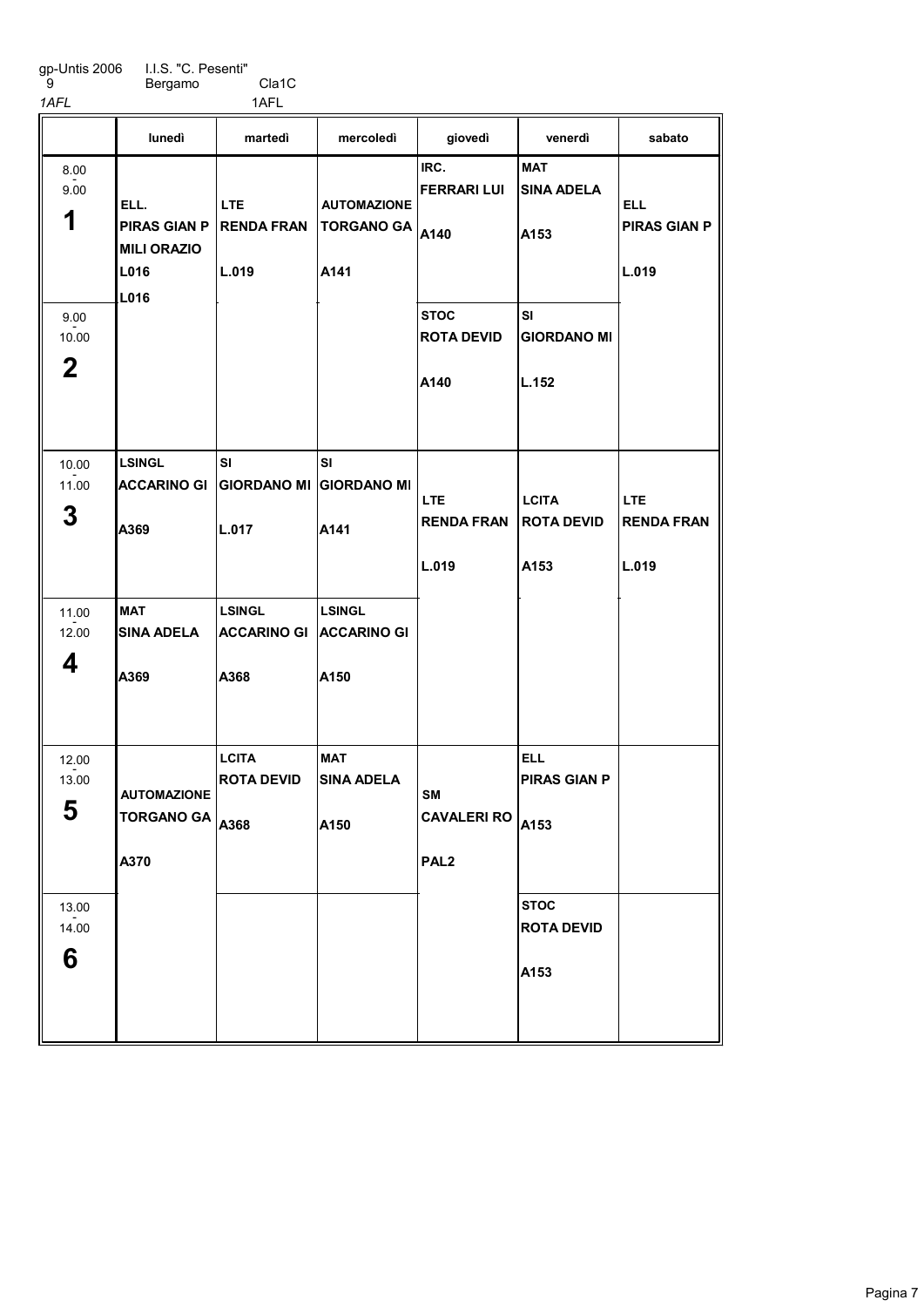Bergamo Cla1C

1AFM 1AFM

|                               | lunedì                                                          | martedì                                   | mercoledì                                 | giovedì                                                             | venerdì                                    | sabato                                              |
|-------------------------------|-----------------------------------------------------------------|-------------------------------------------|-------------------------------------------|---------------------------------------------------------------------|--------------------------------------------|-----------------------------------------------------|
| 8.00<br>9.00<br>1             | LTE.<br><b>SCACCIANOC</b><br>MOT <sub>1</sub>                   | IRC.<br><b>DOTTI ELIO</b><br>A148         | <b>SI</b><br><b>SCRIVANO N</b><br>L.152   | SI<br><b>SCRIVANO N</b><br>A259                                     | <b>STOC</b><br><b>ADESSO ANN</b><br>A142   | <b>LTE</b><br><b>SCACCIANOC</b><br>MOT <sub>1</sub> |
| 9.00<br>10.00<br>$\mathbf{2}$ |                                                                 | <b>MAT</b><br><b>URSO ROCC</b><br>A148    | <b>STOC</b><br><b>ADESSO ANN</b><br>A147  | <b>MAT</b><br><b>URSO ROCC</b><br>A260                              | <b>TTRG</b><br><b>TROTTA MICH</b><br>A142  |                                                     |
| 10.00<br>11.00<br>3           | <b>MAT</b><br><b>URSO ROCC</b><br>A142                          | <b>LCITA</b><br><b>ADESSO ANN</b><br>A256 | SI<br><b>SCRIVANO N</b><br>A147           | TPM.<br><b>TROTTA MICH</b><br><b>SCACCIANOC</b><br>A148<br>A148     |                                            | <b>TPM</b><br><b>TROTTA MICH</b><br>A259            |
| 11.00<br>12.00<br>4           | TPM.<br><b>TROTTA MICH</b><br><b>SCACCIANOC</b><br>A142<br>A142 |                                           | <b>LCITA</b><br><b>ADESSO ANN</b><br>A147 | <b>LSINGL</b><br><b>DI MARO MO</b><br>A142                          | <b>LSINGL</b><br><b>DI MARO MO</b><br>A142 | <b>TTRG</b><br><b>TROTTA MICH</b><br>A259           |
| 12.00<br>13.00<br>5           | <b>TTRG</b><br>TROTTA MICH DI MARO MO<br>A142                   | <b>LSINGL</b><br>A256                     | <b>SM</b><br>PAL <sub>2</sub>             | <b>LTE</b><br>CAVALERI RO SCACCIANOC $ _{A142}$<br>MOT <sub>1</sub> | <b>TPM</b><br><b>TROTTA MICH</b>           |                                                     |
| 13.00<br>14.00<br>6           | <b>TPM</b><br><b>TROTTA MICH</b><br>A142                        |                                           |                                           |                                                                     |                                            |                                                     |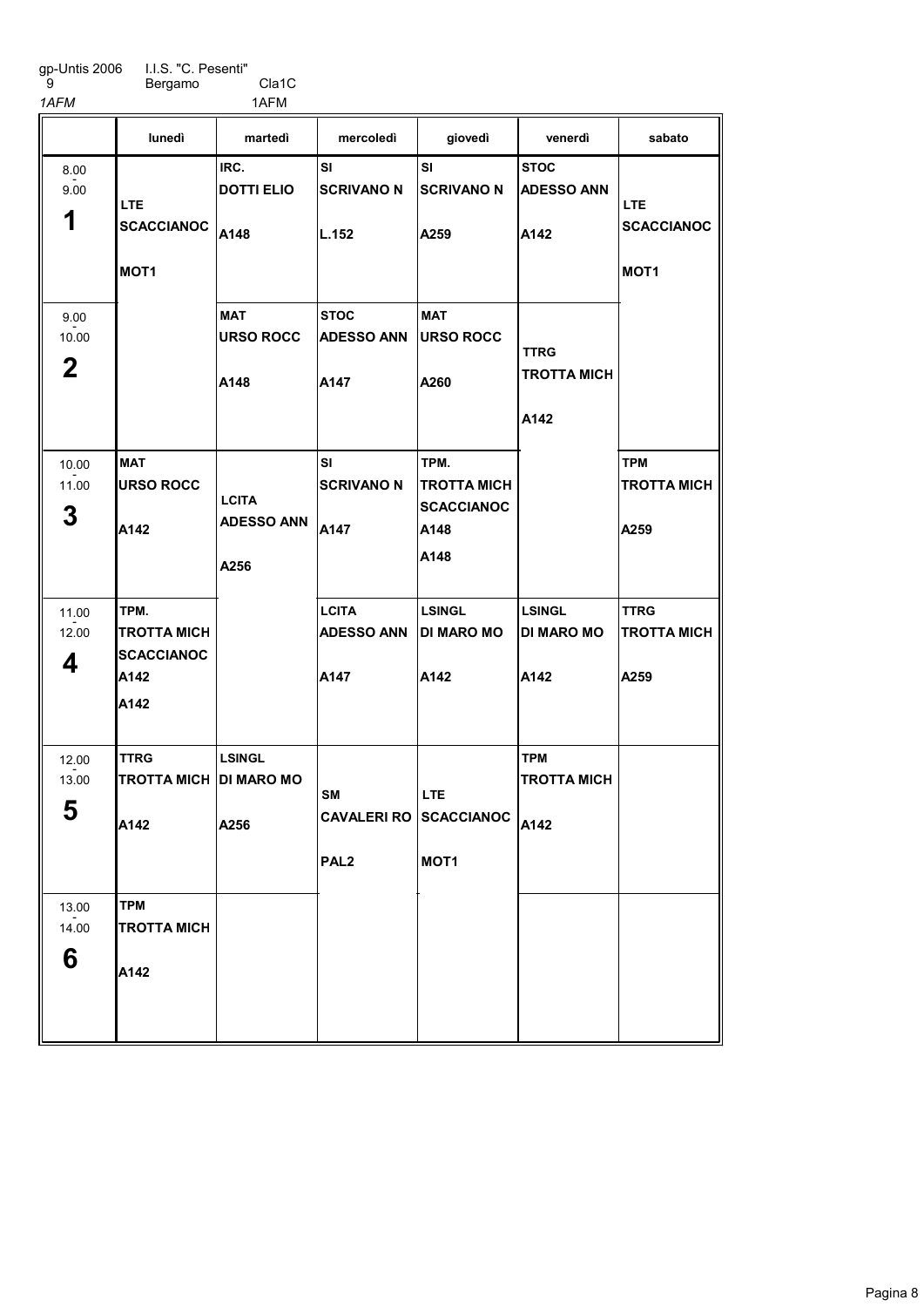I.I.S. "C. Pesenti" Bergamo Cla1C

 9 1BFM 1BFM

|                               | lunedì                                     | martedì                                                   | mercoledì                                            | giovedì                                                         | venerdì                                    | sabato                                         |
|-------------------------------|--------------------------------------------|-----------------------------------------------------------|------------------------------------------------------|-----------------------------------------------------------------|--------------------------------------------|------------------------------------------------|
| 8.00<br>9.00<br>1             | <b>LSINGL</b><br><b>DI MARO MO</b><br>A139 | IRC.<br><b>DOTTI ELIO</b><br>A148                         | <b>LTE</b><br><b>PINTORI AND</b><br>MOT <sub>1</sub> | LTE.<br><b>PINTORI AND</b><br>MOT <sub>1</sub>                  | <b>SI</b><br><b>SIGNORELLI</b><br>A138     | <b>TTRG</b><br><b>TROTTA MICH</b><br>A138      |
| 9.00<br>10.00<br>$\mathbf{2}$ | <b>TPM</b><br><b>TROTTA MICH</b><br>A139   | TPM.<br>TROTTA MICH<br><b>PINTORI AND</b><br>A259<br>A259 |                                                      |                                                                 | <b>LSINGL</b><br><b>DI MARO MO</b><br>A138 |                                                |
| 10.00<br>11.00<br>3           | <b>MAT</b><br><b>ISINA ADELA</b><br>A139   |                                                           | <b>STOC</b><br><b>BELLUZZO G</b><br>A142             | <b>SI</b><br><b>SIGNORELLI</b><br>L.01                          | <b>LCITA</b><br><b>BELLUZZO G</b><br>A138  | LTE.<br><b>PINTORI AND</b><br>MOT <sub>1</sub> |
| 11.00<br>12.00<br>4           | <b>STOC</b><br><b>BELLUZZO G</b><br>A256   | <b>TTRG</b><br><b>TROTTA MICH</b><br>A149                 | <b>MAT</b><br><b>SINA ADELA</b><br>A142              | <b>MAT</b><br><b>SINA ADELA</b><br>A140                         |                                            |                                                |
| 12.00<br>13.00<br>5           | <b>LCITA</b><br><b>BELLUZZO G</b><br>A256  |                                                           | <b>SM</b><br><b>TORREGROS</b><br>PAL <sub>1</sub>    | <b>TPM</b><br><b>TROTTA MICH</b> $_{\big  \text{A138}}$<br>A138 | <b>LSINGL</b><br><b>DI MARO MO</b>         |                                                |
| 13.00<br>14.00<br>6           |                                            | SI<br><b>SIGNORELLI</b><br>A149                           |                                                      |                                                                 |                                            |                                                |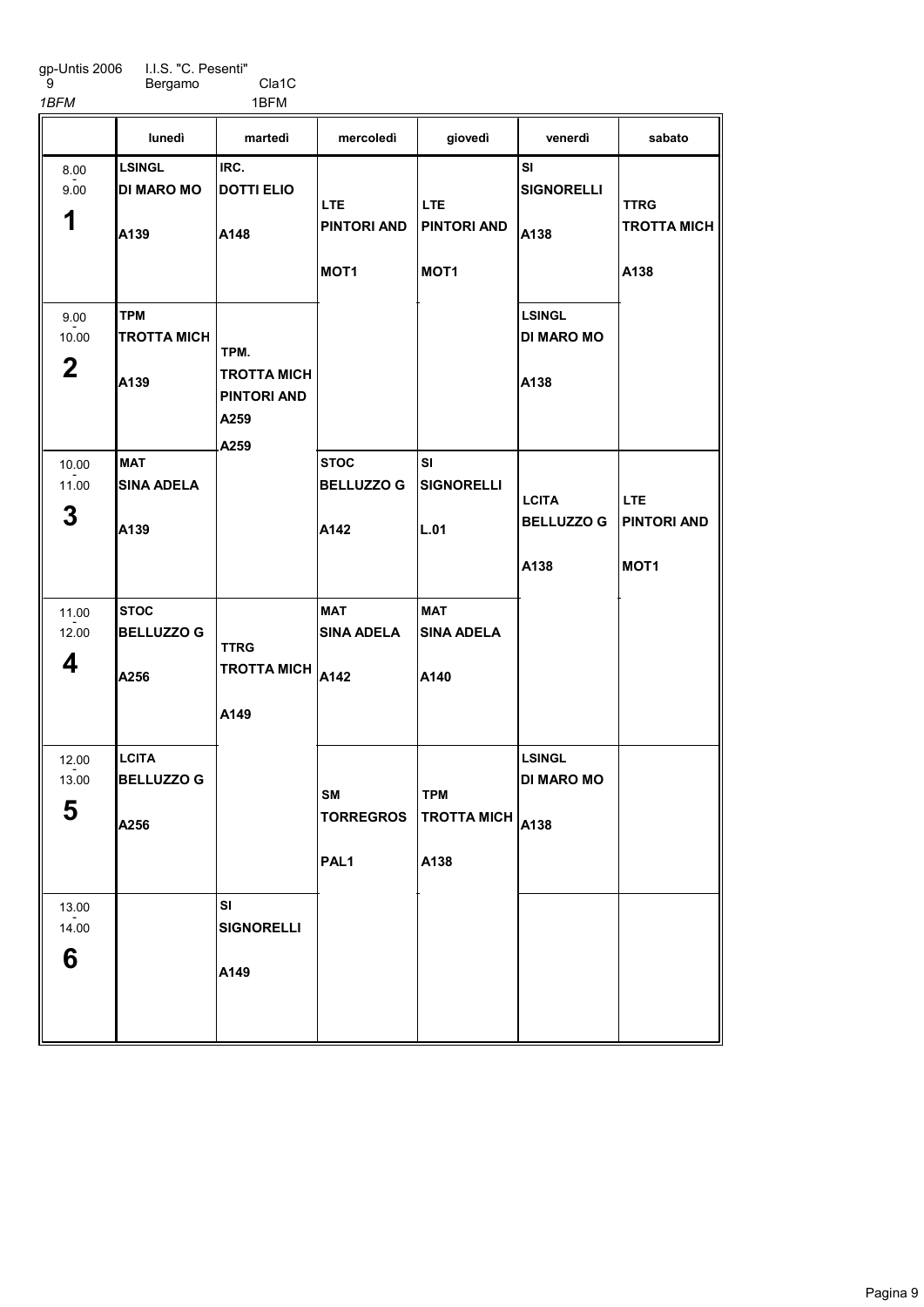Bergamo Cla1C 1AFQ 1AFQ

|                              | lunedì                                           | martedì                                                | mercoledì                                               | giovedì                                                 | venerdì                                                        | sabato                                  |
|------------------------------|--------------------------------------------------|--------------------------------------------------------|---------------------------------------------------------|---------------------------------------------------------|----------------------------------------------------------------|-----------------------------------------|
| 8.00<br>9.00<br>1            | LTE.<br><b>L.AGG</b>                             | LTE.<br><b>FORTU LORE FORTU LORE</b><br><b>L.AGG</b>   | <b>LSINGL</b><br><b>BERTOSSI DA FERRARI LUI</b><br>A143 | IRC.<br>A140                                            | LTE<br><b>FORTU LORE</b><br><b>L.AGG</b>                       | <b>MAT</b><br><b>BEGNA JACO</b><br>A147 |
| 9.00<br>10.00<br>$\mathbf 2$ |                                                  |                                                        | SI<br><b>SCRIVANO N</b><br>L.261                        | <b>TPQ</b><br><b>CAMERA AND</b><br>A373                 |                                                                | SI<br><b>SCRIVANO N</b><br>A147         |
| 10.00<br>11.00<br>3          | <b>TTRG</b><br><b>CAMERA AND</b><br><b>L.AGG</b> | <b>LSINGL</b><br><b>BERTOSSI DA BEGNA JACO</b><br>A141 | <b>MAT</b><br>L.261                                     |                                                         | SI<br><b>SCRIVANO N</b><br>A147                                | <b>TPQ</b><br><b>CAMERA AND</b><br>A147 |
| 11.00<br>12.00<br>4          |                                                  | MAT<br><b>BEGNA JACO</b><br>A140                       | ∣LCITA<br><b>COSTA GIUSE</b><br>A143                    | TPQ.<br><b>CAMERA AND</b><br><b>FORTU LORE</b><br>L.AGG | <b>LCITA</b><br>$ {\tt cosTA}$ GIUSE $ _{\sf L. AGG} $<br>A149 | <b>TTRG</b><br><b>CAMERA AND</b>        |
| 12.00<br>13.00<br>5          | SM<br><b>TORREGROS</b><br>PAL1                   | TTRG<br><b>L.AGG</b>                                   | <b>STOC</b><br><b>CAMERA AND COSTA GIUSE</b><br>A143    | <b>L.AGG</b>                                            |                                                                |                                         |
| 13.00<br>14.00<br>6          |                                                  | <b>STOC</b><br><b>COSTA GIUSE</b><br>A141              |                                                         | <b>LSINGL</b><br><b>BERTOSSIDA</b><br>A139              |                                                                |                                         |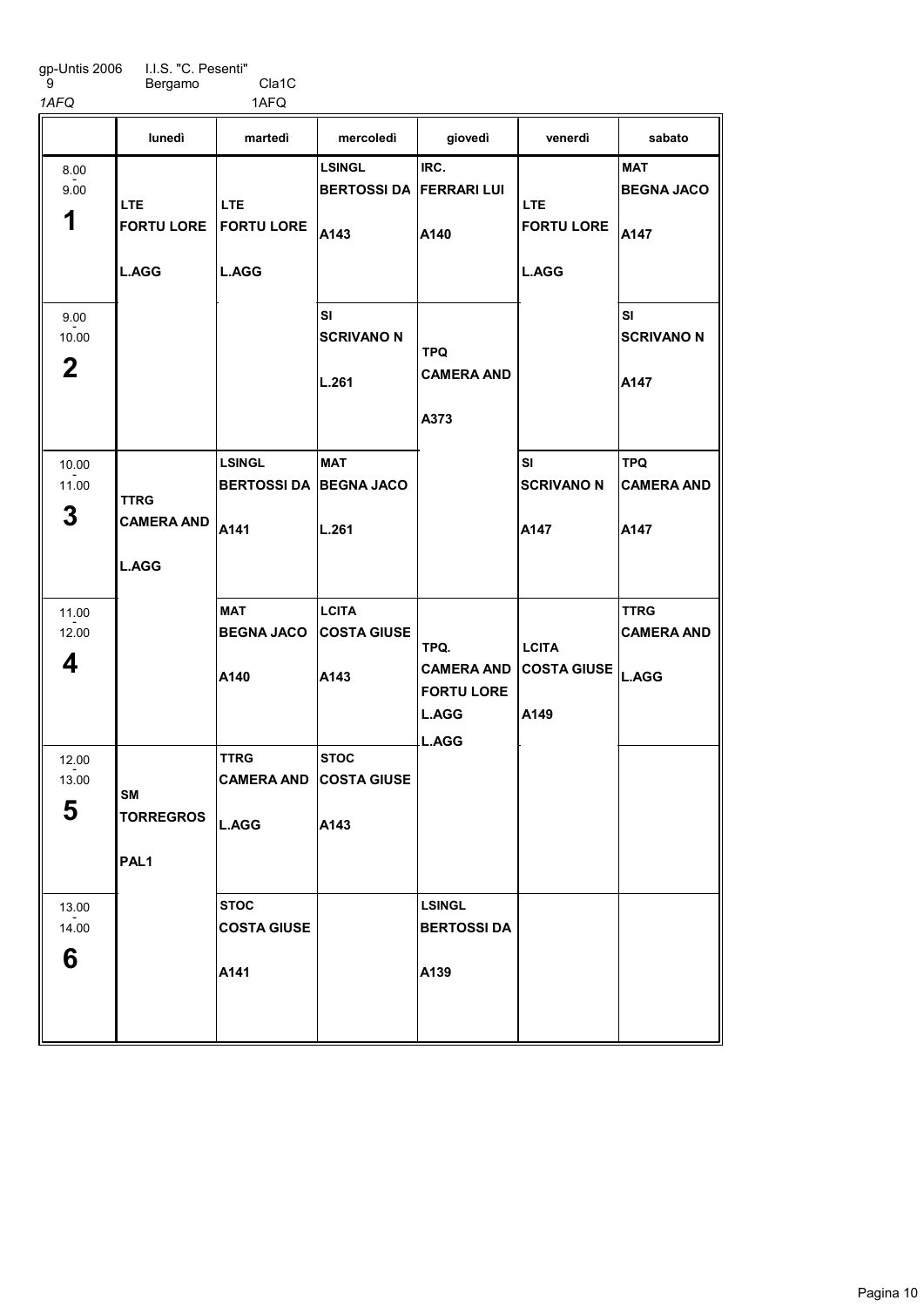A<sub>141</sub>

I.I.S. "C. Pesenti" Bergamo Cla1C

2AMAT 2AMAT

9

|                                                   | lunedì                                                            | martedì                                                        | mercoledì                                          | giovedì                                                                              | venerdì                                              | sabato                                                                               |
|---------------------------------------------------|-------------------------------------------------------------------|----------------------------------------------------------------|----------------------------------------------------|--------------------------------------------------------------------------------------|------------------------------------------------------|--------------------------------------------------------------------------------------|
| 8.00<br>9.00<br>1<br>9.00<br>10.00<br>$\mathbf 2$ | TTRG.<br><b>MARINARO A</b><br><b>VETRO ANGE</b><br>L.253<br>L.253 | SI.<br><b>COLOMBO PA</b><br><b>CARDAMONE</b><br>L.255<br>L.255 | <b>LTE</b><br><b>SANTOSTEFA</b><br>L.017           | <b>MAT</b><br><b>IVALDI ENZA</b><br>A141<br><b>DIR</b><br><b>GENTILE PAT</b><br>A141 | LTE.<br><b>SANTOSTEFA</b><br>L.017                   | <b>DIR</b><br><b>GENTILE PAT</b><br>A141<br><b>MAT</b><br><b>IVALDI ENZA</b><br>A141 |
| 10.00<br>11.00<br>3                               | TIC.<br><b>MEZZASALM</b><br><b>SANTOSTEFA</b><br>L.152            | <b>TIC</b><br><b>MEZZASALM</b><br>L.152                        |                                                    | SI<br><b>COLOMBO PA FERRARA SA</b><br>A141                                           | <b>STO</b><br>A141                                   | <b>STO</b><br><b>FERRARA SA</b><br>A141                                              |
| 11.00<br>12.00<br>4                               | L.152                                                             | <b>MAT</b><br><b>IVALDI ENZA</b><br>L.152                      | <b>LCITA</b><br><b>COSTANTINI</b><br>A141          | <b>LCITA</b><br><b>COSTANTINI</b><br>A141                                            | SI<br><b>COLOMBO PA COSTANTINI</b><br>A141           | <b>LCITA</b><br>A141                                                                 |
| 12.00<br>13.00<br>5                               | <b>LSINGL</b><br><b>TERZI FRANC</b><br>A141                       | <b>IRC</b><br><b>DOTTI ELIO</b><br>A141                        |                                                    | <b>LSINGL</b><br><b>TERZI FRANC</b><br>A141                                          | <b>SM</b><br><b>DELL'OLIO LE</b><br>PAL <sub>1</sub> |                                                                                      |
| 13.00<br>14.00<br>6                               | <b>MAT</b><br><b>IVALDI ENZA</b><br><b>A444</b>                   |                                                                | <b>LSINGL</b><br><b>TERZI FRANC</b><br><b>A141</b> |                                                                                      |                                                      |                                                                                      |

A<sub>141</sub>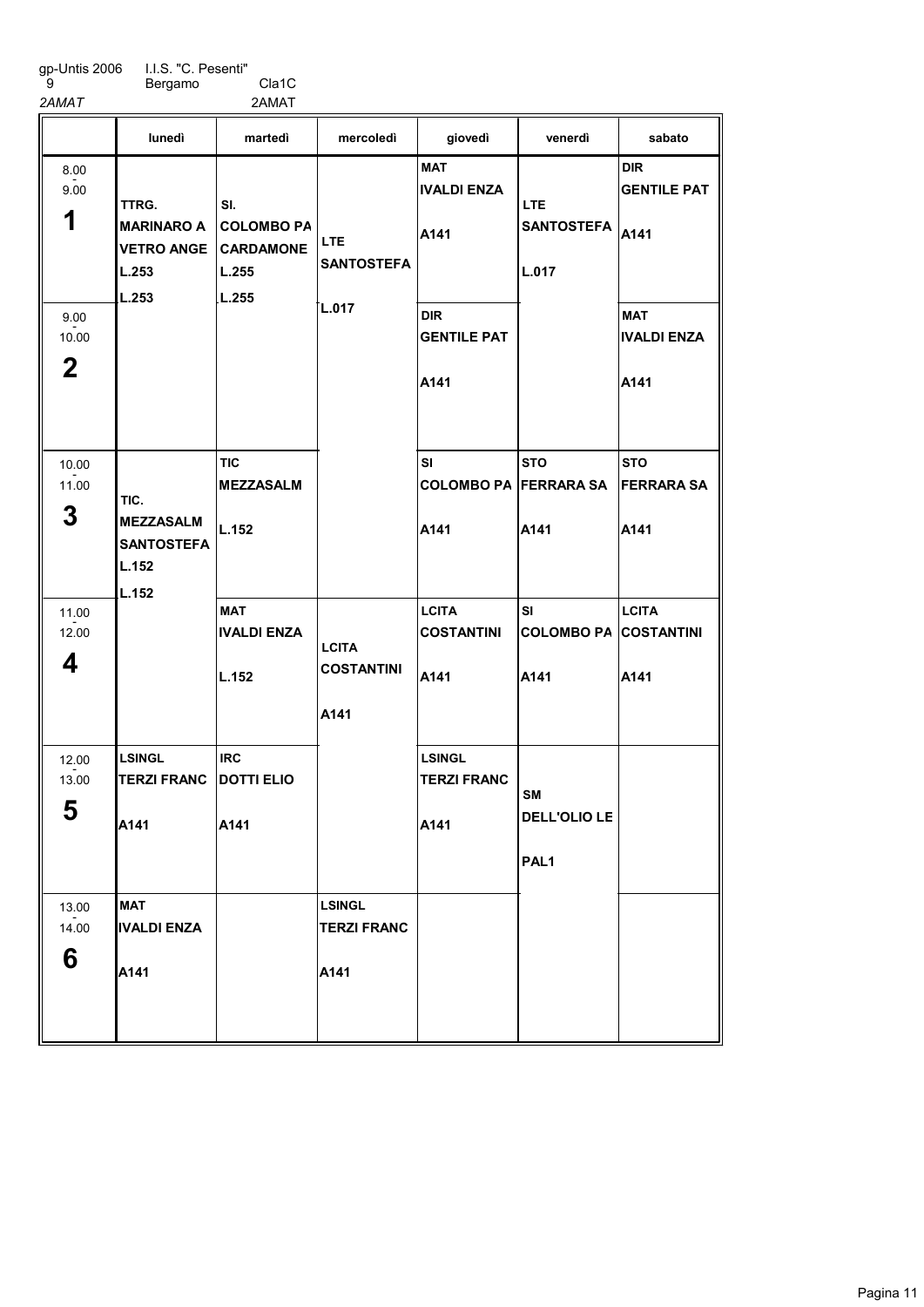Bergamo Cla1C 2BMM 2BMM

**MAT** PICCINELLI M A142 LTE TALARICO GI A<sub>142</sub> DIR GENTILE PAT CAVALERI RO A142 MAT PICCINELLI M L.R<sub>2</sub> LSINGL BERTOSSI DA ∣BARBERA MA A142 IRC. FERRARI LUI BARBERA MA $\vert$ A142 LSINGL BERTOSSI DA SCRIVANO N A142 **STO** A142 **LCITA** BARBERA MA A142 **LCITA** BARBERA MA A142 SI A142 MAT PICCINELLI M PICCINELLI M A142 TIC SCALA ENRIC L.152 LSINGL BERTOSSI DA A142 **STO** BARBERA MA A142 MAT L.015 SI SCRIVANO N A142 DIR GENTILE PAT A142 lunedì martedì mercoledì giovedì venerdì sabato 1 8.00 - 9.00 2 9.00  $-2.00$ 3 10.00 - 11.00 4 11.00  $-2.00$ 5 12.00  $-2.00$ 6 13.00  $-2.00$ SM PAL2 LTE TALARICO GI MOT1 **LCITA** A142 LTE TALARICO GI MOT1 TTRG. GIOFFRE GIU TALARICO GI L.04 L.04 SI. SCRIVANO N TALARICO GI L.255 L.255 TIC. SCALA ENRIC **SANTOSTEFA** L.152 L.152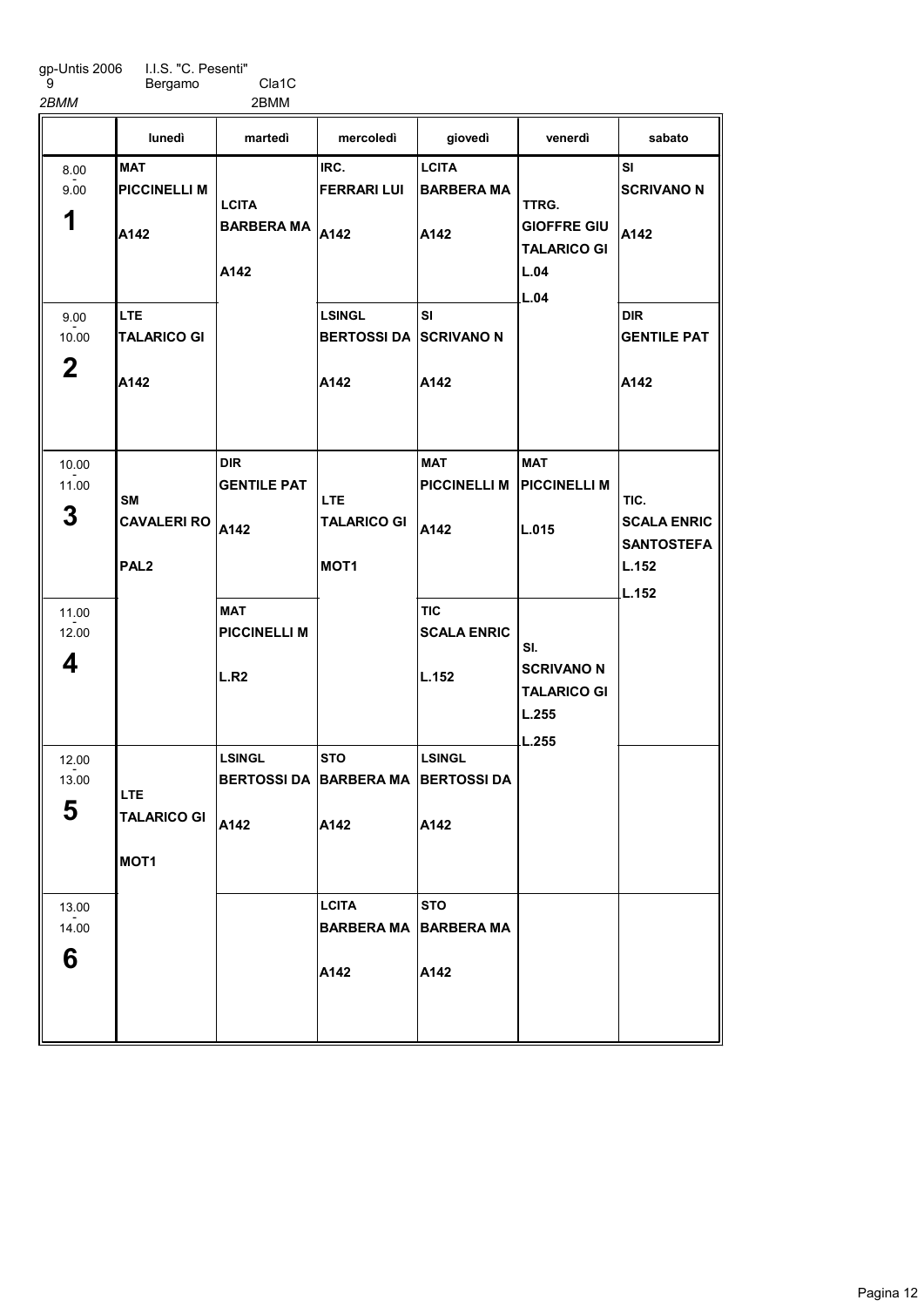Bergamo Cla1C 2AMIT 2AMIT

DIR GENTILE PAT A<sub>143</sub> MAT LA MARCA C A<sub>143</sub> **STO** DANIELE FRA A143 IRC. FERRARI LUI DANIELE FRA  $A142$ MAT LA MARCA C A143 SI CRESTA GIUS A143 **LCITA** DANIELE FRA A143 TDP FARCHI VITO A143 **LCITA** DANIELE FRA LA MARCA C A143 **TIC** SALATINO DO GENTILE PAT L.253 LSINGL GIANNINOTO A143 **MAT** LA MARCA C A143 **STO** DANIELE FRA A143 MAT A143 DIR A143 lunedì martedì mercoledì giovedì venerdì sabato 1 8.00 - 9.00 2 9.00  $-2.00$ 3 10.00 - 11.00 4 11.00  $-2.00$ 5 12.00  $-2.00$ 6 13.00  $-2.00$ SI. CRESTA GIUS MILI ORAZIO L.255 L.255 LTE TRIPODI VINC L.M.UT. **LCITA** A143 LSINGL GIANNINOTO A143 TIC. SALATINO DO MILI ORAZIO L.152 L.152 TDP. FARCHI VITO TRIPODI VINC L.253 L.253 LTE TRIPODI VINC L.M.UT. SM **TORREGROS** PAL1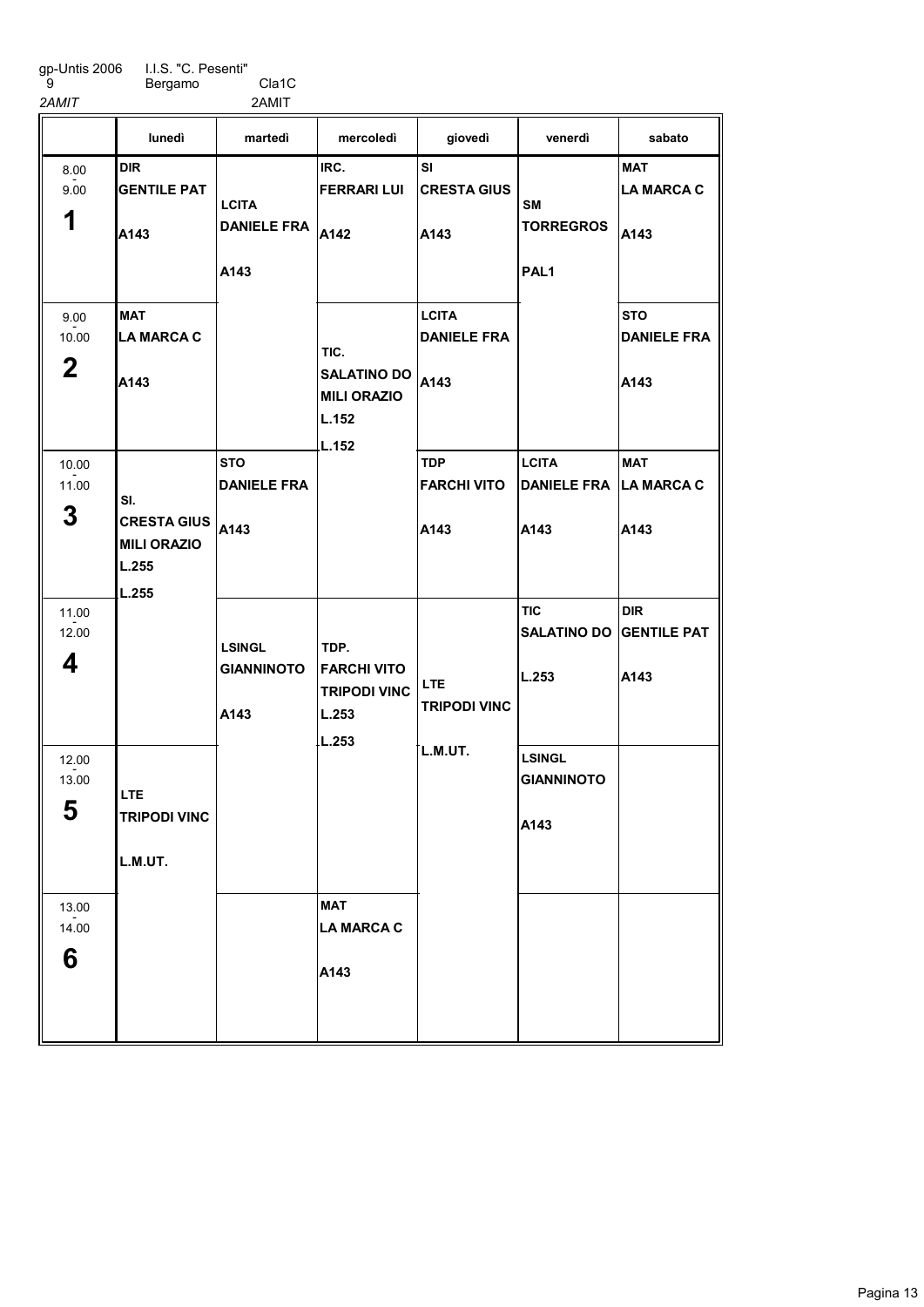gp-Untis 2006 9 I.I.S. "C. Pesenti" Bergamo Cla1C

2AFI 2AFI

|                                    | lunedì                                   | martedì                                  | mercoledì                                         | giovedì                                     | venerdì                                                        | sabato                                                         |
|------------------------------------|------------------------------------------|------------------------------------------|---------------------------------------------------|---------------------------------------------|----------------------------------------------------------------|----------------------------------------------------------------|
| 8.00<br>9.00<br>1                  | SI<br><b>CRESTA GIUS</b><br>L.152        | <b>TIC</b><br><b>MEZZASALM</b><br>L.152  | <b>LSINGL</b><br><b>GULIZIA FRA</b><br>A256       | <b>LCITA</b><br><b>ROTA DEVID</b><br>A256   | TIC<br><b>MEZZASALM</b><br>L.015                               | <b>LCITA</b><br><b>ROTA DEVID</b><br>A256                      |
| 9.00<br>10.00<br>$\mathbf 2$       | <b>SI</b><br><b>CRESTA GIUS</b><br>A256  |                                          | <b>MAT</b><br><b>LA MARCA C</b><br>A256           | <b>MAT</b><br>LA MARCA C<br>A256            |                                                                |                                                                |
| 10.00<br>11.00<br>3                | <b>LTE</b><br><b>FERRARA FR</b><br>L.R3  | <b>SRI</b><br><b>POLITO DOM</b><br>L.R2  | <b>SM</b><br><b>TORREGROS</b><br>PAL <sub>1</sub> | <b>STOC</b><br><b>ROTA DEVID</b><br>A256    | <b>LSINGL</b><br><b>GULIZIA FRA</b><br>A256                    | SRI.<br><b>POLITO DOM</b><br><b>FERRARA FR</b><br>L.R2<br>L.R2 |
| 11.00<br>12.00<br>4                |                                          | <b>LTE</b><br><b>FERRARA FR</b><br>L.R3  |                                                   | <b>LSINGL</b><br><b>GULIZIA FRA</b><br>A256 | <b>SI</b><br><b>CRESTA GIUS</b><br>A376                        |                                                                |
| 12.00<br>13.00<br>┏<br>$\mathbf b$ | <b>MAT</b><br><b>LA MARCA C</b><br>L.152 |                                          | IRC.<br><b>DOTTI ELIO</b><br>A153                 | <b>LTE</b><br><b>FERRARA FR</b><br>L.R3     | SRI.<br><b>POLITO DOM</b><br><b>TORGANO GA</b><br>L.R2<br>L.R2 |                                                                |
| 13.00<br>14.00<br>6                |                                          | <b>STOC</b><br><b>ROTA DEVID</b><br>A256 |                                                   |                                             |                                                                |                                                                |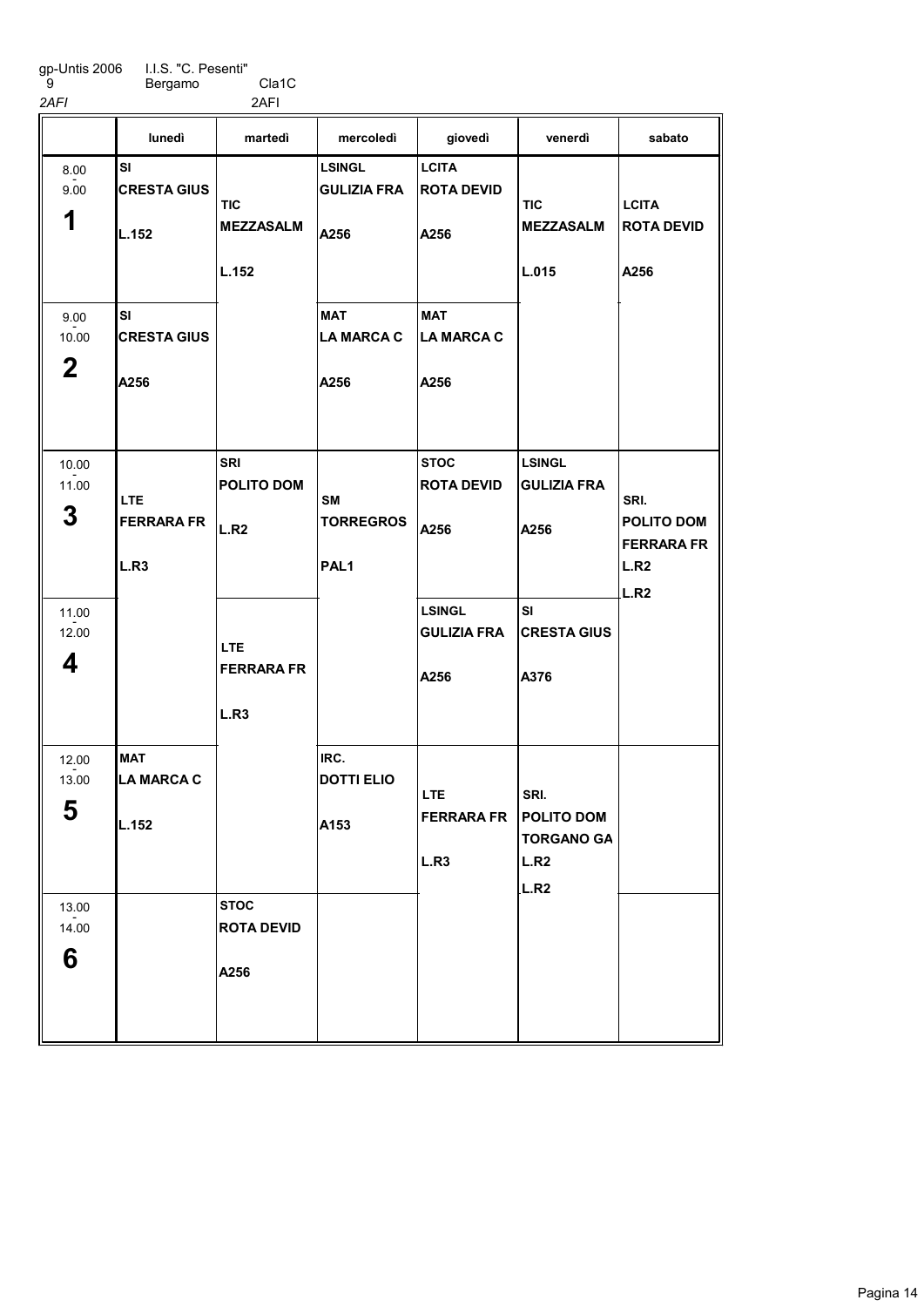Bergamo Cla1C g<br>
2AFJ Bergamo Cla1C<br>
2AFJ 2AFJ

|                                            | lunedì                                        | martedì                                    | mercoledì                                  | giovedì                                          | venerdì                                                          | sabato                                           |
|--------------------------------------------|-----------------------------------------------|--------------------------------------------|--------------------------------------------|--------------------------------------------------|------------------------------------------------------------------|--------------------------------------------------|
| 8.00<br>9.00<br>1                          | IRC.<br><b>FERRARI LUI</b><br>A259            | <b>LSINGL</b><br><b>DI MARO MO</b><br>A260 | <b>STOC</b><br><b>ROTA DEVID</b><br>A259   | <b>TTRG</b><br><b>RAPICAVOLI</b><br>L.04         | <b>STOC</b><br><b>ROTA DEVID</b><br>A259                         | <b>LTE</b><br><b>MELI DANIEL</b>                 |
| 9.00<br>10.00<br>$\mathbf 2$               | SI<br><b>SCRIVANO N</b><br>A259               |                                            | <b>LCITA</b><br><b>ROTA DEVID</b><br>A259  |                                                  | SI<br><b>SCRIVANO N</b><br>A259                                  | IDR.06                                           |
| 10.00<br>11.00<br>3                        | <b>MAT</b><br>PICCINELLI M ROTA DEVID<br>A259 | <b>LCITA</b><br>A373                       | <b>MAT</b><br><b>PICCINELLI M</b><br>A259  | <b>TPJ</b><br><b>RAPICAVOLI</b><br><b>IDR.06</b> | <b>TPJ</b><br><b>RAPICAVOLI</b><br>A259                          |                                                  |
| 11.00<br>12.00<br>4                        | LTE.<br><b>MELI DANIEL</b>                    | <b>LCITA</b><br><b>ROTA DEVID</b><br>L.261 | <b>SI</b><br><b>SCRIVANO N</b><br>A259     |                                                  |                                                                  | <b>TPJ</b><br><b>RAPICAVOLI</b><br><b>IDR.06</b> |
| 12.00<br>13.00<br>5<br>13.00<br>14.00<br>6 | IDR.06                                        | SM<br><b>TORREGROS</b><br>PAL <sub>2</sub> | <b>LSINGL</b><br><b>DI MARO MO</b><br>A259 | <b>MAT</b><br><b>PICCINELLI M</b><br>A259        | TTRG.<br><b>RAPICAVOLI</b><br><b>MELI DANIEL</b><br>L.04<br>L.04 |                                                  |
|                                            |                                               |                                            |                                            |                                                  |                                                                  |                                                  |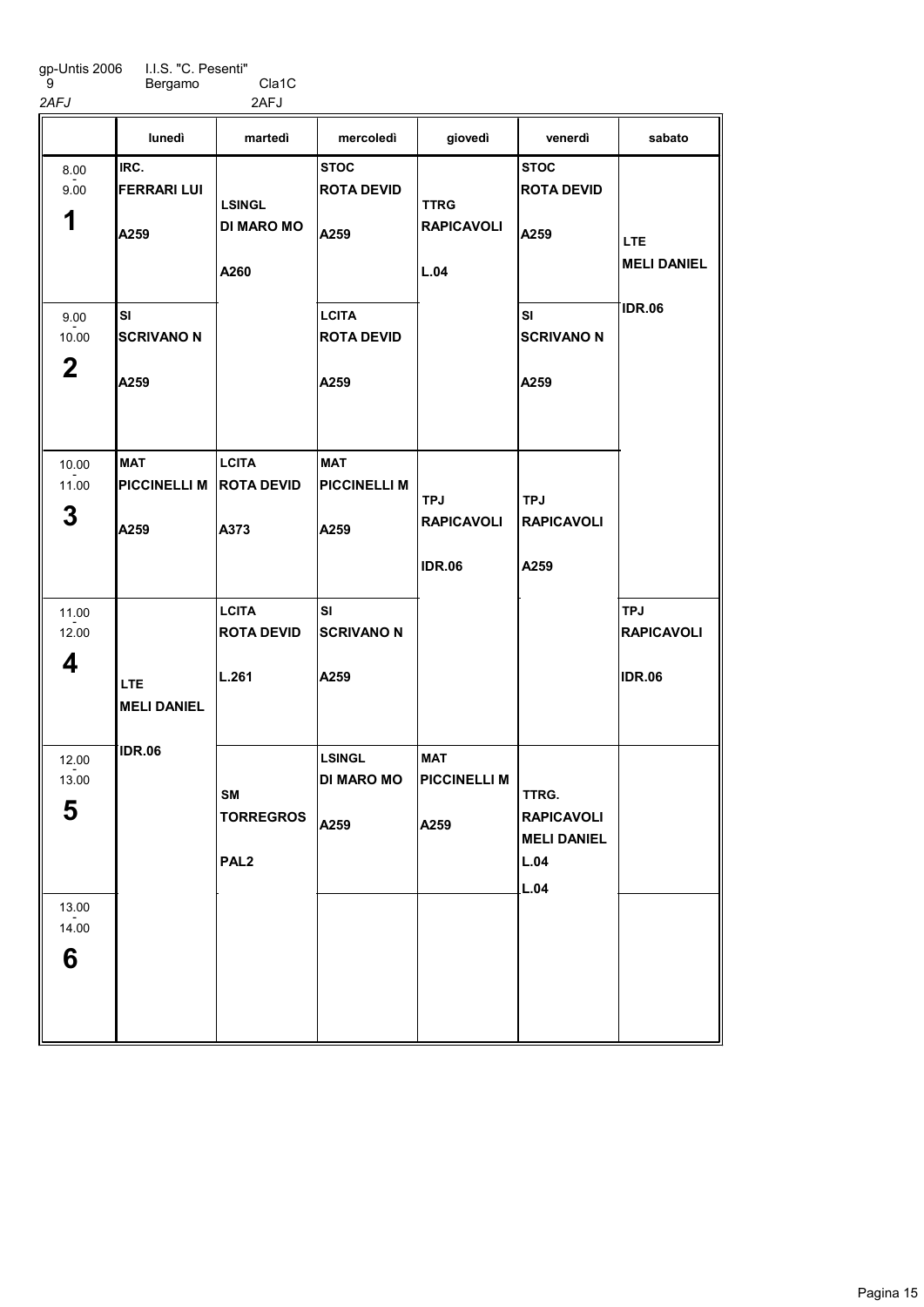Bergamo Cla1C 2AFL 2AFL

|                              | lunedì                                      | martedì                                           | mercoledì                                                                      | giovedì                                  | venerdì                                                            | sabato                                      |
|------------------------------|---------------------------------------------|---------------------------------------------------|--------------------------------------------------------------------------------|------------------------------------------|--------------------------------------------------------------------|---------------------------------------------|
| 8.00<br>9.00<br>1            | IRC.<br><b>FERRARI LUI</b><br>A259          | LTE.<br><b>FERRARA FR</b><br>L.017                | <b>LCITA</b><br><b>ADESSO ANN</b><br>A260                                      | SI<br><b>GIORDANO MI</b><br>A260         | <b>AUTOMAZIONE   LTE</b><br><b>SALATINO DO FERRARA FR</b><br>L.013 | L.017                                       |
| 9.00<br>10.00<br>$\mathbf 2$ | <b>LSINGL</b><br><b>ACCARINO GI</b><br>A260 |                                                   | <b>LSINGL</b><br><b>ACCARINO GI</b><br>A260                                    | SI<br><b>GIORDANO MI</b><br>L.152        |                                                                    |                                             |
| 10.00<br>11.00<br>3          | <b>ELL</b><br><b>LARICCIA MA</b><br>A260    | <b>SM</b><br><b>TORREGROS</b><br>PAL <sub>1</sub> | <b>ELL</b><br><b>LARICCIA MA</b><br>A260                                       | <b>LTE</b><br><b>FERRARA FR</b><br>L.017 | MAT<br><b>BEGNA JACO</b><br>A260                                   | <b>LSINGL</b><br><b>ACCARINO GI</b><br>A256 |
| 11.00<br>12.00<br>4          |                                             |                                                   | <b>AUTOMAZIONE</b><br><b>SALATINO DO</b><br><b>MILI ORAZIO</b><br>A260<br>A260 |                                          | <b>LCITA</b><br><b>ADESSO ANN</b><br>A260                          | <b>STOC</b><br><b>ADESSO ANN</b><br>A256    |
| 12.00<br>13.00<br>5          | <b>SI</b><br><b>GIORDANO MI</b><br>A260     | <b>MAT</b><br><b>BEGNA JACO</b><br>A260           |                                                                                | <b>ELL</b><br><b>LARICCIA MA</b><br>L016 |                                                                    |                                             |
| 13.00<br>14.00<br>6          | <b>STOC</b><br><b>ADESSO ANN</b><br>A260    | <b>MAT</b><br><b>BEGNA JACO</b><br>L.261          |                                                                                |                                          |                                                                    |                                             |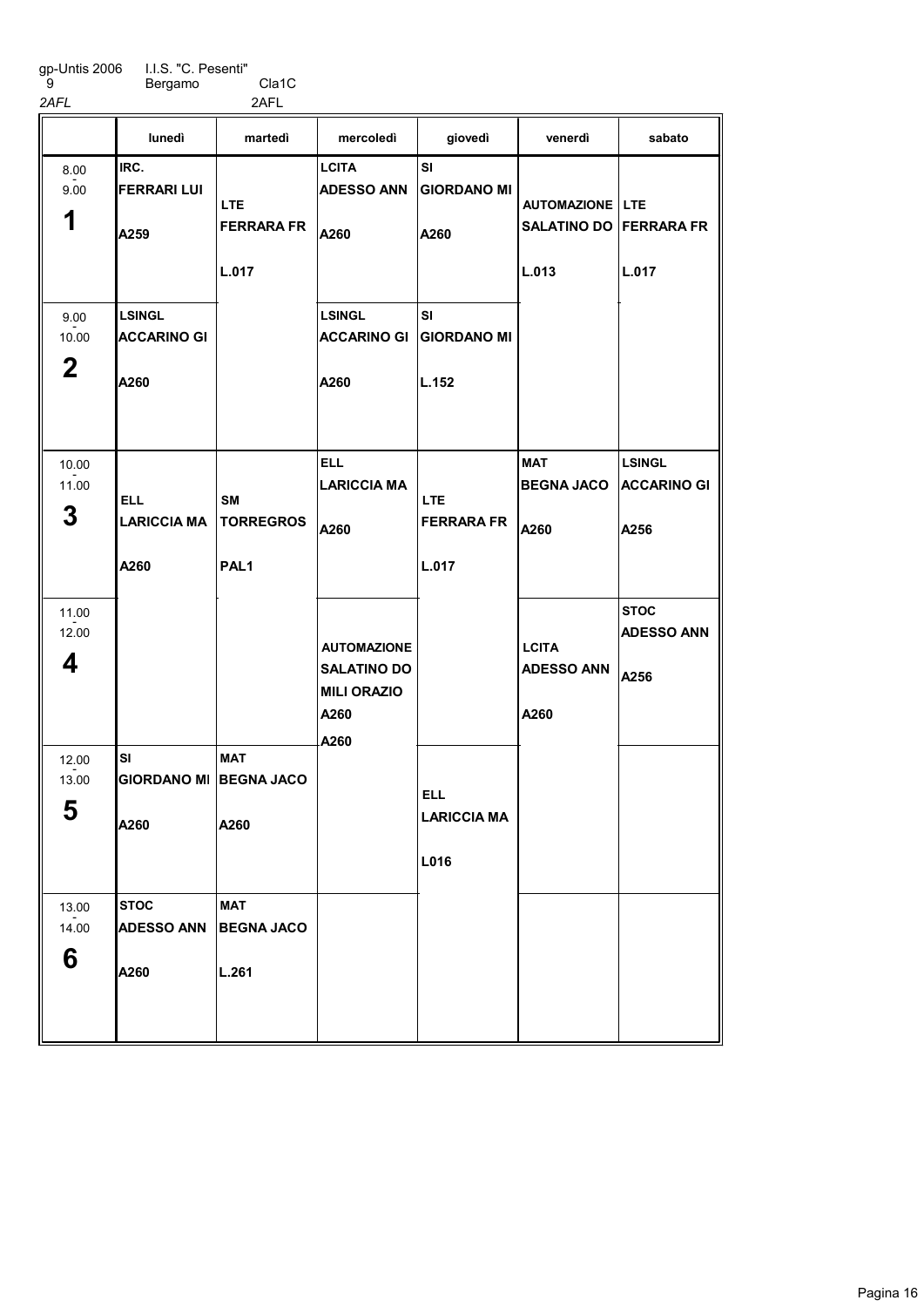Bergamo Cla1C 2AFM 2AFM

TTDM GIOFFRE GIU A<sub>149</sub> TPM GIOFFRE GIU A149 LSINGL COLOMBI CHI A149 SI SIGNORELLI A149 **LCITA** RICCI ANGELI A149 MAT SINA ADELA A149 SI SIGNORELLI L016 MAT SINA ADELA A143 IRC. DOTTI ELIO  $|A153$ SI SIGNORELLI A149 **STOC** GENTILE PAT A149 **STOC** GENTILE PAT A149 MAT SINA ADELA COLOMBI CHI A149 TTDM GIOFFRE GIU A149 lunedì martedì mercoledì giovedì venerdì sabato 1 8.00 - 9.00 2 9.00  $-2.00$ 3 10.00 - 11.00 4 11.00  $-2.00$ 5 12.00  $-2.00$ 6 13.00  $-2.00$ LTE **SCACCIANOC** MOT<sub>1</sub> TPM GIOFFRE GIU A373 SM CAVALERI RO PAL2 LSINGL A149 **LCITA** RICCI ANGELI A149 LTE **SCACCIANOC** MOT1 TPM GIOFFRE GIU L05 TTRG. GIOFFRE GIU **SCACCIANOC** L05 L05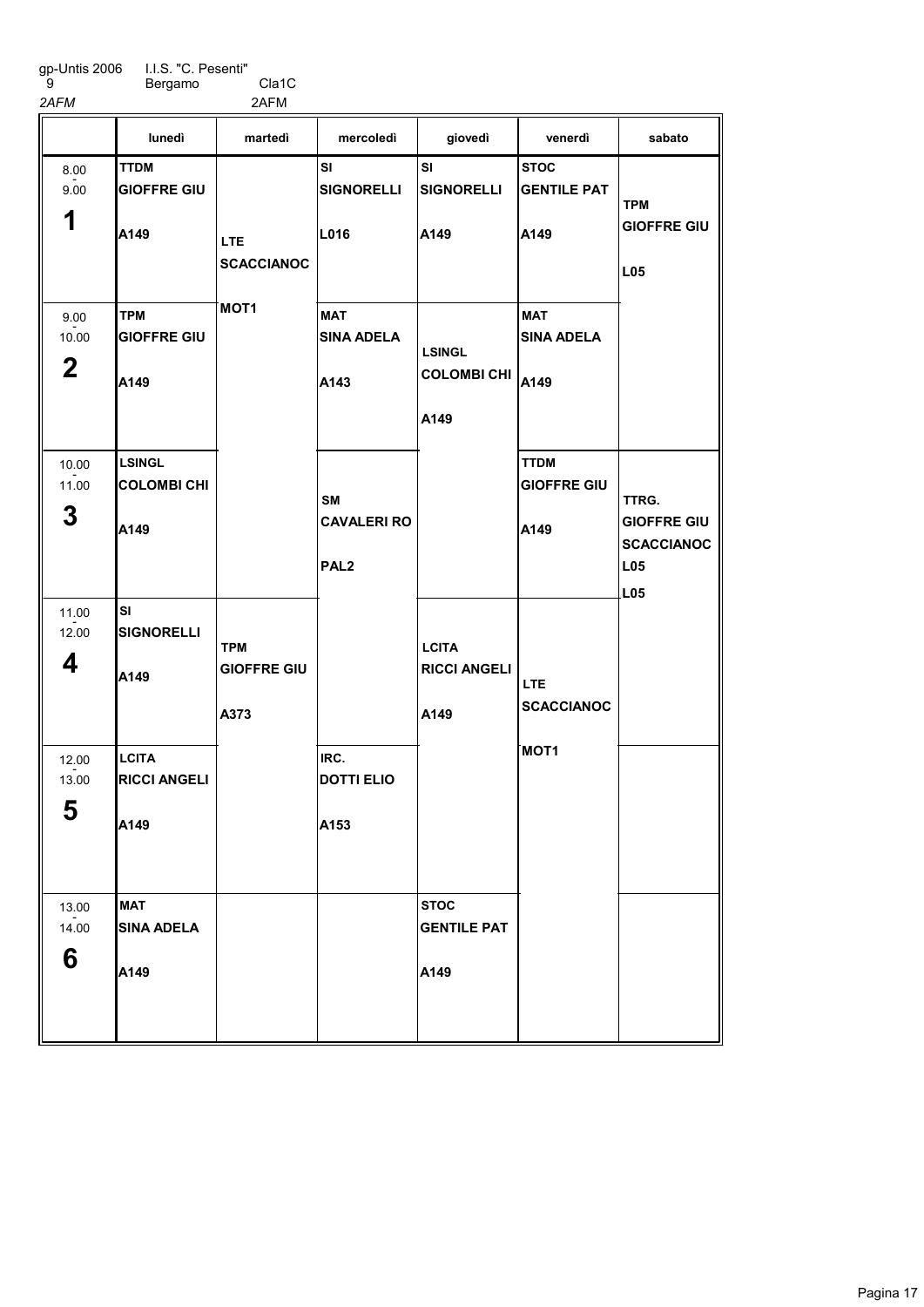Bergamo Cla1C 2BFM 2BFM

|                | lunedì                           | martedì                  | mercoledì                              | giovedì                             | venerdì                                                         | sabato                            |
|----------------|----------------------------------|--------------------------|----------------------------------------|-------------------------------------|-----------------------------------------------------------------|-----------------------------------|
| 8.00<br>9.00   | SΜ                               | <b>TPM</b>               | <b>TTDM</b><br><b>GALLI PAOLO</b>      | <b>LSINGL</b><br><b>TERZI FRANC</b> |                                                                 | <b>MAT</b><br><b>URSO ROCC</b>    |
| 1              |                                  | DELL'OLIO LE GALLI PAOLO | A153                                   | A153                                | LTE.<br><b>PINTORI AND</b>                                      | A153                              |
|                | PAL <sub>1</sub>                 | <b>L05</b>               |                                        |                                     |                                                                 |                                   |
| 9.00<br>10.00  |                                  |                          | SI<br><b>SIGNORELLI</b>                | <b>STOC</b><br><b>BELLUZZO G</b>    | MOT <sub>1</sub>                                                | <b>LCITA</b><br><b>BELLUZZO G</b> |
| $\mathbf 2$    |                                  |                          | A153                                   | A153                                |                                                                 | A153                              |
| 10.00<br>11.00 | SI<br><b>SIGNORELLI</b>          | SI<br><b>SIGNORELLI</b>  | <b>TPM</b><br><b>GALLI PAOLO</b>       | <b>MAT</b><br><b>URSO ROCC</b>      |                                                                 | <b>TPM</b><br><b>GALLI PAOLO</b>  |
| 3              | A153                             | L.01                     | A153                                   | A153                                |                                                                 | A153                              |
| 11.00          | <b>LSINGL</b>                    |                          | <b>LSINGL</b>                          |                                     | <b>MAT</b>                                                      | <b>STOC</b>                       |
| 12.00<br>4     | <b>TERZI FRANC</b><br>A153       | <b>LTE</b>               | <b>TERZI FRANC</b><br>A <sub>153</sub> | <b>LCITA</b><br><b>BELLUZZO G</b>   | <b>URSO ROCC</b><br>L.261                                       | <b>BELLUZZO G</b><br>A153         |
|                |                                  | <b>PINTORI AND</b>       |                                        | A153                                |                                                                 |                                   |
| 12.00<br>13.00 | <b>TPM</b><br><b>GALLI PAOLO</b> | <b>MOT1</b>              | IRC.<br><b>DOTTI ELIO</b>              |                                     |                                                                 |                                   |
| E<br>ა         | A153                             |                          | A153                                   |                                     | TTRG.<br><b>GALLI PAOLO</b><br><b>PINTORI AND</b><br><b>L05</b> |                                   |
| 13.00          | <b>TTDM</b>                      |                          |                                        |                                     | <b>L05</b>                                                      |                                   |
| 14.00          | <b>GALLI PAOLO</b>               |                          |                                        |                                     |                                                                 |                                   |
| 6              | A153                             |                          |                                        |                                     |                                                                 |                                   |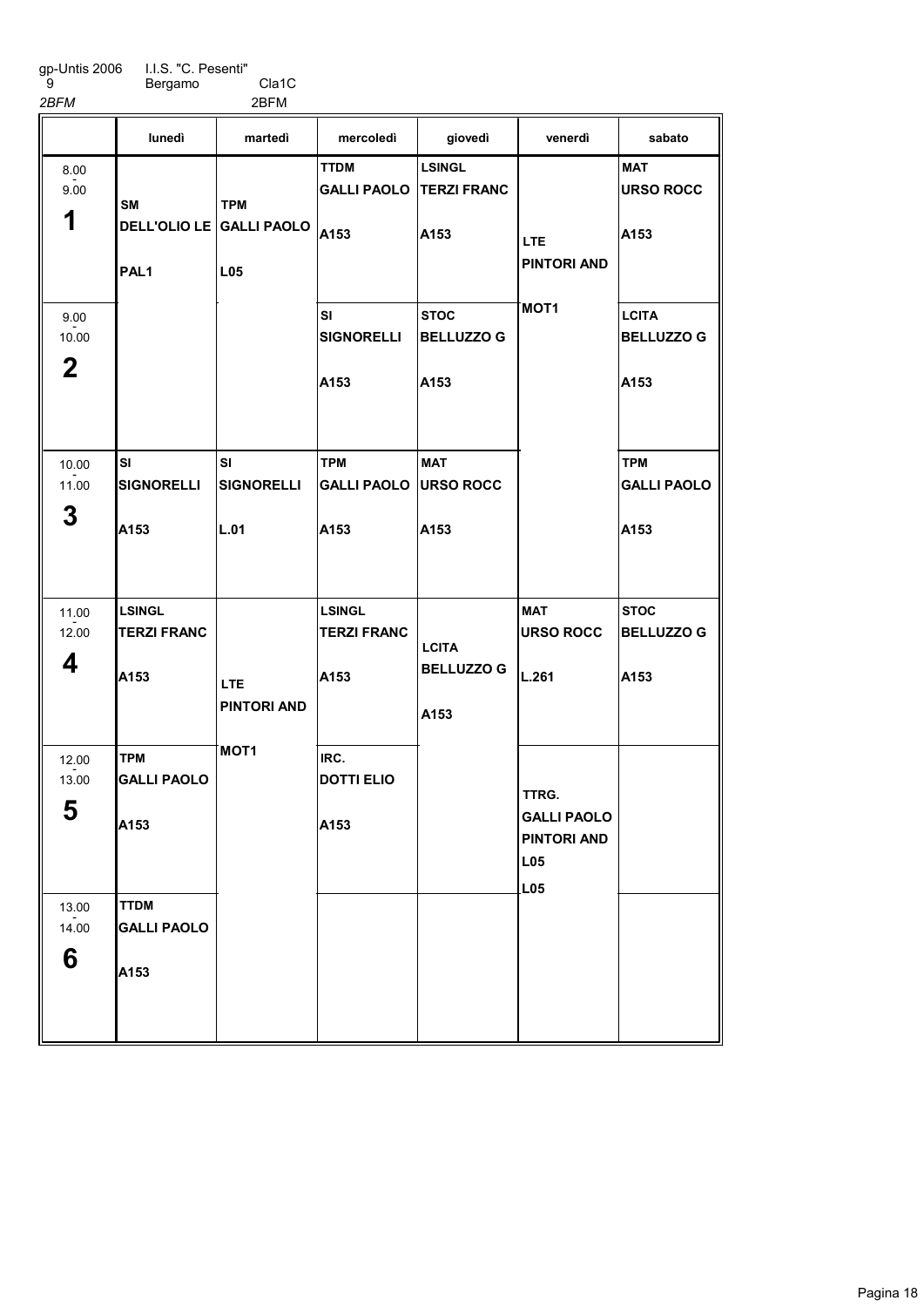gp-Untis 2006 9 I.I.S. "C. Pesenti" Bergamo Cla1C

2AFQ 2AFQ

|                              | lunedì                                          | martedì                                     | mercoledì                                                         | giovedì                                     | venerdì                                     | sabato                                    |
|------------------------------|-------------------------------------------------|---------------------------------------------|-------------------------------------------------------------------|---------------------------------------------|---------------------------------------------|-------------------------------------------|
| 8.00<br>9.00<br>1            | <b>LSINGL</b><br><b>COLOMBI CHI</b><br>A150     | <b>TTRG</b><br><b>CAMERA AND</b><br>L.254   | <b>MAT</b><br><b>UBBIALI LIA</b><br>L.254                         | <b>LTE</b><br><b>FORTU LORE</b>             | SI<br><b>CRESTA GIUS CAMERA AND</b><br>A150 | <b>TPQ</b><br>A150                        |
| 9.00<br>10.00<br>$\mathbf 2$ | <b>MAT</b><br><b>UBBIALI LIA</b><br>IA150       |                                             | TTRG.<br><b>CAMERA AND</b><br><b>FORTU LORE</b><br>L.254<br>L.254 | L.M.UT.                                     | <b>LCITA</b><br><b>ROTA DEVID</b><br>A150   | SI<br><b>CRESTA GIUS</b><br>A150          |
| 10.00<br>11.00<br>3          | <b>SM</b><br>DELL'OLIO LE<br>PAL <sub>1</sub>   | <b>LSINGL</b><br><b>COLOMBI CHI</b><br>A150 |                                                                   |                                             | <b>MAT</b><br><b>UBBIALI LIA</b><br>L.261   | <b>LCITA</b><br><b>ROTA DEVID</b><br>A150 |
| 11.00<br>12.00<br>4          |                                                 | <b>STOC</b><br><b>COSTANTINI</b><br>A150    | <b>TPQ</b><br><b>CAMERA AND</b><br>L.AGG                          | <b>LSINGL</b><br><b>COLOMBI CHI</b><br>A150 | <b>LTE</b><br><b>FORTU LORE</b>             |                                           |
| 12.00<br>13.00<br>5          | <b>TPQ</b><br><b>CAMERA AND</b><br>L.AGG        | SI<br><b>CRESTA GIUS</b><br>L.013           |                                                                   | <b>STOC</b><br><b>COSTANTINI</b><br>A150    | L.M.UT.                                     |                                           |
| 13.00<br>14.00<br>6          | <b>TPQ</b><br><b>CAMERA AND</b><br><b>L.AGG</b> |                                             |                                                                   |                                             |                                             |                                           |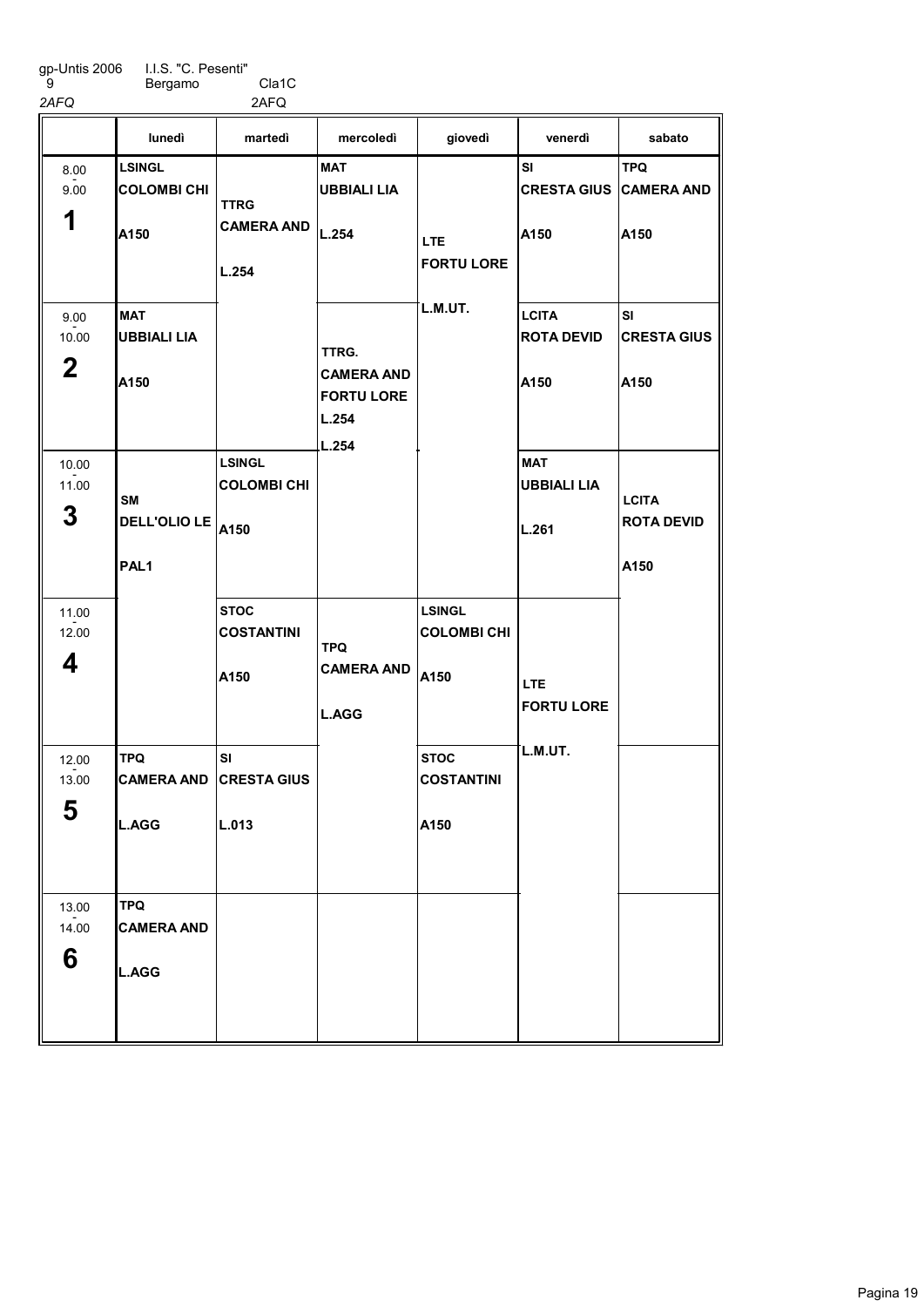| gp-Untis 2006 | I.I.S. |
|---------------|--------|
| 9             | Berg   |

"C. Pesenti" Bergamo Cla1C

3AMAT 3AMAT

|             |                     | ~~ ·······          |                                       |                    |                                        |                     |
|-------------|---------------------|---------------------|---------------------------------------|--------------------|----------------------------------------|---------------------|
|             | lunedì              | martedì             | mercoledì                             | giovedì            | venerdì                                | sabato              |
| 8.00        |                     | <b>LSINGL</b>       |                                       | <b>LSINGL</b>      |                                        |                     |
| 9.00        | <b>LTE</b>          | <b>GULIZIA FRA</b>  |                                       | <b>GULIZIA FRA</b> |                                        |                     |
| 1           | <b>CARDAMONE</b>    | A154                | TMA.                                  | A154               | TTIM.                                  |                     |
|             | <b>IDR.010</b>      |                     | <b>VENTURA TO</b><br><b>CARDAMONE</b> |                    | <b>VENTURA TO</b><br><b>SCANDURA G</b> |                     |
| 9.00        |                     | <b>MAT</b>          | L.253                                 | <b>MAT</b>         | L.253                                  |                     |
| 10.00       |                     | <b>IVALDI ENZA</b>  | L.253                                 | <b>IVALDI ENZA</b> | L.253                                  |                     |
| $\mathbf 2$ |                     | A154                |                                       | A154               |                                        |                     |
| 10.00       | <b>STO</b>          |                     |                                       | <b>MAT</b>         |                                        |                     |
| 11.00       | <b>RICCI ANGELI</b> |                     |                                       | <b>IVALDI ENZA</b> |                                        |                     |
| 3           |                     | SM                  |                                       |                    |                                        | <b>LCITA</b>        |
|             | A256                | <b>CAVALERI RO</b>  |                                       | L.152              |                                        | <b>RICCI ANGELI</b> |
|             |                     | PAL <sub>2</sub>    |                                       |                    |                                        | A154                |
| 11.00       | <b>TTIM</b>         |                     | TEE.                                  |                    | <b>LSINGL</b>                          |                     |
| 12.00       | <b>VENTURA TO</b>   |                     | <b>PONTERIO AL</b>                    |                    | <b>GULIZIA FRA</b>                     |                     |
| 4           |                     |                     | <b>SANTOSTEFA</b>                     |                    |                                        |                     |
|             | L.253               |                     | L.015                                 | <b>LTE</b>         | A154                                   |                     |
|             |                     |                     | L.015                                 | <b>CARDAMONE</b>   |                                        |                     |
| 12.00       | TMA                 | <b>LCITA</b>        |                                       | <b>IDR.010</b>     | <b>STO</b>                             |                     |
| 13.00       | <b>VENTURA TO</b>   | <b>RICCI ANGELI</b> |                                       |                    | <b>RICCI ANGELI</b>                    |                     |
| 5           |                     |                     | <b>TEE</b><br><b>PONTERIO AL</b>      |                    |                                        | TEE.<br>PONTERIO AL |
|             | L.253               | A154                |                                       |                    | A154                                   | <b>SANTOSTEFA</b>   |
|             |                     |                     | L.015                                 |                    |                                        | L.015               |
|             |                     |                     |                                       |                    |                                        | L.015               |
| 13.00       |                     | <b>IRC</b>          |                                       |                    |                                        |                     |
| 14.00       |                     | <b>DOTTI ELIO</b>   |                                       |                    |                                        |                     |
| 6           |                     | A154                |                                       |                    |                                        |                     |
|             |                     |                     |                                       |                    |                                        |                     |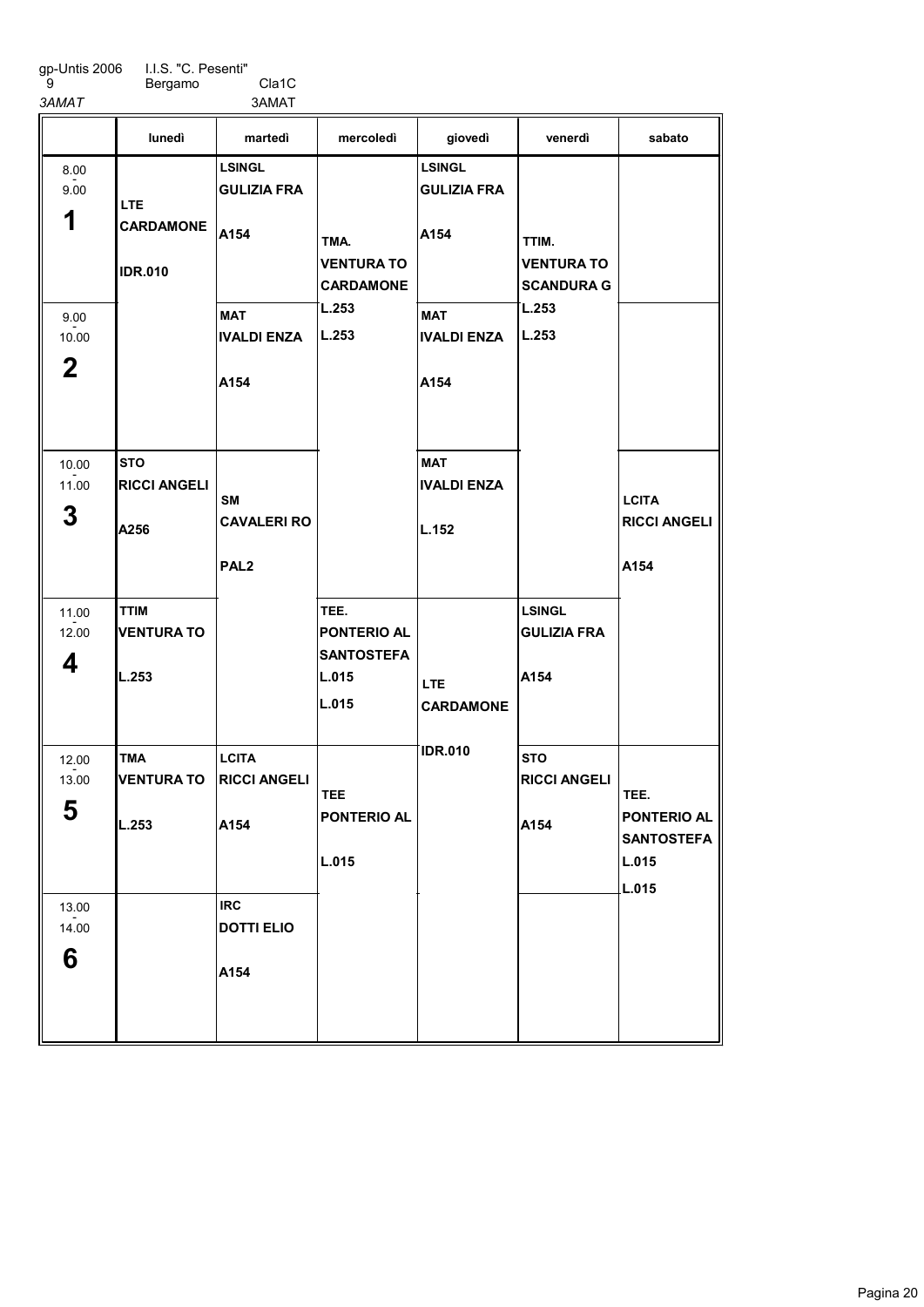I.I.S. "C. Pesenti" Bergamo Cla1C

3BMM 3BMM

|                               | lunedì                                    | martedì                                         | mercoledì                                        | giovedì                                     | venerdì                                     | sabato                                          |
|-------------------------------|-------------------------------------------|-------------------------------------------------|--------------------------------------------------|---------------------------------------------|---------------------------------------------|-------------------------------------------------|
| 8.00<br>9.00<br>1             | <b>STO</b><br><b>RICCI ANGELI</b><br>A141 | TTIM.                                           | <b>MAT</b><br><b>PICCINELLI M</b><br>L.261       | <b>LCITA</b><br><b>RICCI ANGELI</b><br>A150 | <b>LCITA</b><br><b>RICCI ANGELI</b>         |                                                 |
|                               |                                           | <b>VENTURA TO</b><br><b>TALARICO GI</b><br>L.04 |                                                  |                                             | A141                                        |                                                 |
| 9.00<br>10.00<br>$\mathbf{2}$ | <b>TTIM</b><br><b>VENTURA TO</b>          | L.04                                            |                                                  | <b>MAT</b><br><b>PICCINELLI M</b>           |                                             |                                                 |
|                               | L.04                                      |                                                 | TEE.<br><b>DELIA SERGI</b><br><b>MAGGI DANIE</b> | A150                                        |                                             |                                                 |
| 10.00<br>11.00                | <b>TMA</b><br><b>VENTURA TO</b>           |                                                 | L016<br>L016                                     | <b>STO</b><br><b>RICCI ANGELI</b>           | <b>SM</b>                                   | <b>LSINGL</b><br><b>BERTOSSI DA</b>             |
| 3                             | L.04                                      |                                                 |                                                  | A260                                        | <b>TORREGROS</b>                            | A140                                            |
|                               |                                           |                                                 |                                                  |                                             | PAL <sub>2</sub>                            |                                                 |
| 11.00<br>12.00                | <b>MAT</b><br><b>PICCINELLI M</b>         |                                                 |                                                  | <b>LSINGL</b><br><b>BERTOSSIDA</b>          |                                             | TMA.<br><b>VENTURA TO</b><br><b>TALARICO GI</b> |
| 4                             | A141                                      | <b>LTE</b><br><b>TALARICO GI</b>                |                                                  | A260                                        |                                             | L.04<br>L.04                                    |
| 12.00<br>13.00<br>5           | <b>TEE</b><br><b>DELIA SERGI</b>          | MOT <sub>2</sub>                                | <b>LTE</b><br><b>TALARICO GI</b>                 | <b>IRC</b><br><b>DOTTI ELIO</b><br>A256     | <b>LSINGL</b><br><b>BERTOSSI DA</b><br>A148 | TMA.<br><b>VENTURA TO</b>                       |
|                               | L016                                      |                                                 | MOT <sub>2</sub>                                 |                                             |                                             | <b>TALARICO GI</b><br>A259<br>A259              |
| 13.00<br>14.00<br>6           |                                           |                                                 |                                                  |                                             |                                             |                                                 |
|                               |                                           |                                                 |                                                  |                                             |                                             |                                                 |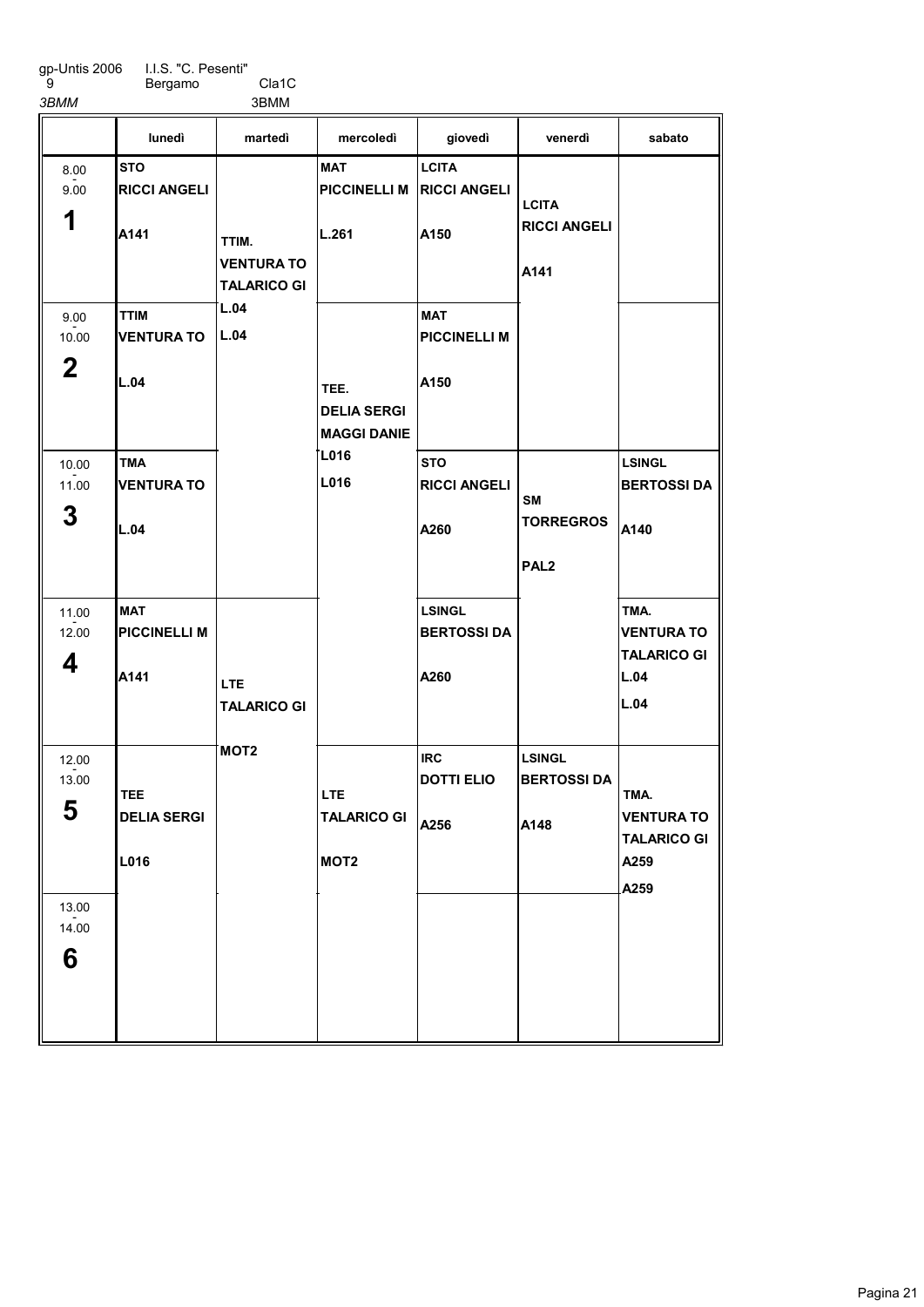Bergamo Cla1C 3AMIT 3AMIT

MAT LA MARCA C A<sub>143</sub> LSINGL GIANNINOTO A143 LSINGL GIANNINOTO A149 MAT LA MARCA C A148 **SA** POLITO DOM L.R<sub>2</sub> SA. POLITO DOM TESTA MASSI  $\vert$ L.R2 L.R<sub>2</sub> MAT LA MARCA C A154 IRC FERRARI LUI A147 SA. POLITO DOM TESTA MASSI L.R<sub>2</sub> L.R<sub>2</sub> SA. POLITO DOM TESTA MASSI L.R<sub>2</sub> L.R<sub>2</sub> **STO** ALBANESE M L.261 PRO ALESSI AMBR L.254 **LCITA** ALBANESE M L.254 TMPP ALESSI AMBR ALESSI AMBR A150 LSINGL GIANNINOTO A150 **STO** ALBANESE M A150 TMPP. **SCALI ANGE** L.254 L.254 lunedì martedì mercoledì giovedì venerdì sabato 1 8.00 - 9.00 2 9.00  $-2.00$ 3 10.00 - 11.00 4 11.00  $-2.00$ 5 12.00  $-2.00$ 6 13.00  $-2.00$ LTE SCALI ANGE L.M.UT. **LCITA** ALBANESE M A149 TMPP. ALESSI AMBR SCALI ANGE L.254 L.254 LTE SCALI ANGE L.M.UT. SM DELL'OLIO LE PAL1 PRO. ALESSI AMBR SCALI ANGE L.254 L.254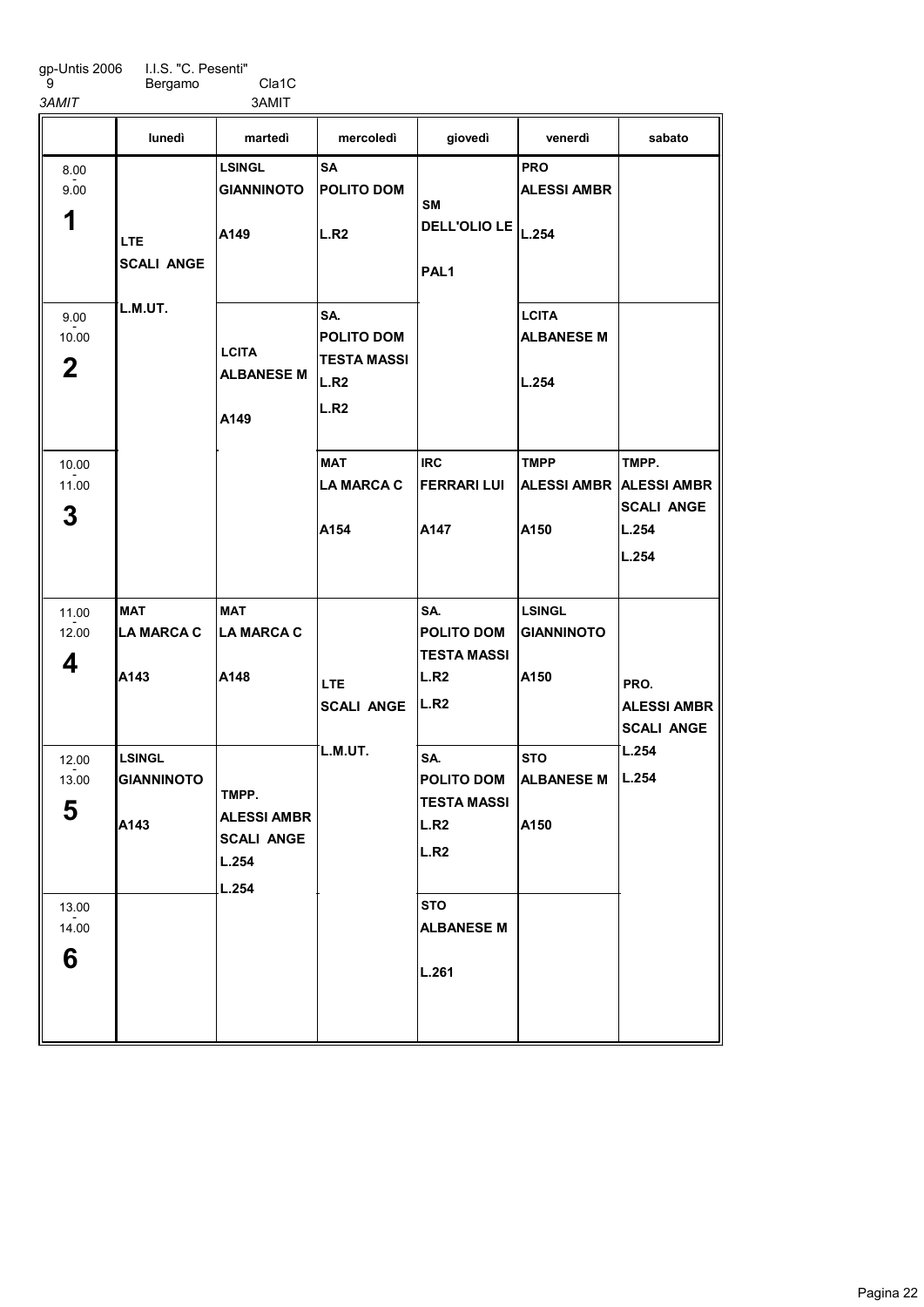Bergamo Cla1C

3AFJ 3AFJ SI SCRIVANO N A150 LSINGL DI MARO MO A<sub>150</sub> **MAT** PICCINELLI M A150 IRC. DOTTI ELIO A150 TPJ RAPICAVOLI A154 **LCITA** DANIELE FRA A154 **MAT** PICCINELLI M A138 LSINGL DI MARO MO A138 **STOC** DANIELE FRA A370 LSINGL DI MARO MO A370 **LCITA** DANIELE FRA A370 MAT PICCINELLI M DANIELE FRA DANIELE FRA A370 **LCITA** A372 **STOC** DANIELE FRA A372 SI SCRIVANO N A142 **LCITA** A373 lunedì martedì mercoledì giovedì venerdì sabato 1 8.00 - 9.00 2 9.00  $-2.00$ 3 10.00 - 11.00 4 11.00  $-2.00$ 5 12.00  $-2.00$ 6 13.00  $-2.00$ LTE MELI DANIEL IDR.06 TIC. RAPICAVOLI MELI DANIEL L.04 L.04 TPJ. RAPICAVOLI MELI DANIEL L.04 L.04 TTRG. RAPICAVOLI MELI DANIEL L.04 L.04 TTRG RAPICAVOLI L.04 LTE MELI DANIEL IDR.06 TPJ RAPICAVOLI IDR.010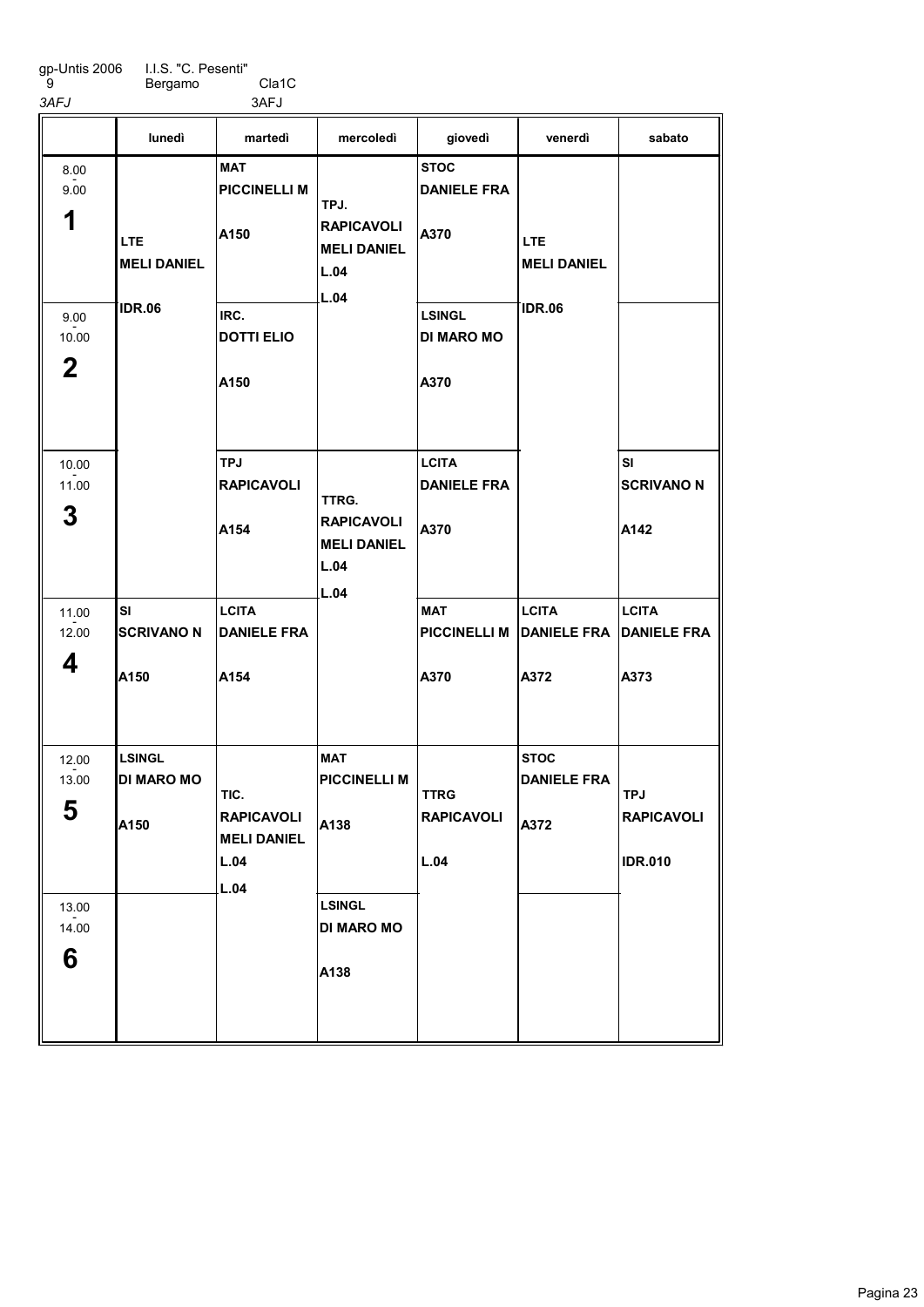gp-Untis 2006 9 I.I.S. "C. Pesenti" 3<br>
9
Bergamo<br>
3AFL 3AFL 3AFL

Bergamo Cla1C

|                               | lunedì                                                                            | martedì                                           | mercoledì                                   | giovedì                                                                           | venerdì                                    | sabato                                            |
|-------------------------------|-----------------------------------------------------------------------------------|---------------------------------------------------|---------------------------------------------|-----------------------------------------------------------------------------------|--------------------------------------------|---------------------------------------------------|
| 8.00<br>9.00<br>1             | <b>LTE</b><br><b>D'AURIA FRA</b><br>L.019                                         | ELL.<br><b>LARICCIA MA</b><br><b>GURZI' GIUSE</b> | SI<br><b>GIORDANO MI DI MARO MO</b><br>A154 | <b>LSINGL</b><br>L.013                                                            | <b>ELL</b><br><b>LARICCIA MA</b><br>A154   |                                                   |
| 9.00<br>10.00<br>$\mathbf{2}$ |                                                                                   | L.013<br>L.013                                    | <b>LCITA</b><br><b>SANTORO SE</b><br>A154   | <b>AUTOMAZIONE</b><br><b>PIRAS GIAN P</b><br><b>D'AURIA FRA</b><br>L.013<br>L.013 |                                            |                                                   |
| 10.00<br>11.00<br>3           | <b>AUTOMAZIONE</b><br><b>PIRAS GIAN P</b><br><b>D'AURIA FRA</b><br>L.013<br>L.013 |                                                   | IRC.<br><b>DOTTI ELIO</b><br>A149           | <b>TIC</b><br><b>TORGANO GA</b><br>L.013                                          | <b>LSINGL</b><br><b>DI MARO MO</b><br>A154 | <b>AUTOMAZIONE</b><br><b>PIRAS GIAN P</b><br>A376 |
| 11.00<br>12.00<br>4           |                                                                                   | <b>LSINGL</b><br><b>DI MARO MO</b><br>L.013       | <b>STOC</b><br><b>SANTORO SE</b><br>A154    |                                                                                   | <b>LCITA</b><br><b>SANTORO SE</b><br>A147  | <b>STOC</b><br><b>SANTORO SE</b><br>A376          |
| 12.00<br>13.00<br>E<br>უ      | <b>MAT</b><br>IIVALDI ENZA<br>A154                                                | <b>SI</b><br><b>GIORDANO MI</b><br>A139           | <b>LTE</b><br><b>D'AURIA FRA</b><br>L.019   | <b>LTE</b><br><b>D'AURIA FRA</b><br>L.019                                         |                                            | <b>MAT</b><br><b>IVALDI ENZA</b><br>A376          |
| 13.00<br>14.00<br>6           |                                                                                   |                                                   |                                             |                                                                                   | <b>MAT</b><br><b>IVALDI ENZA</b><br>A147   | <b>LCITA</b><br><b>SANTORO SE</b><br>A376         |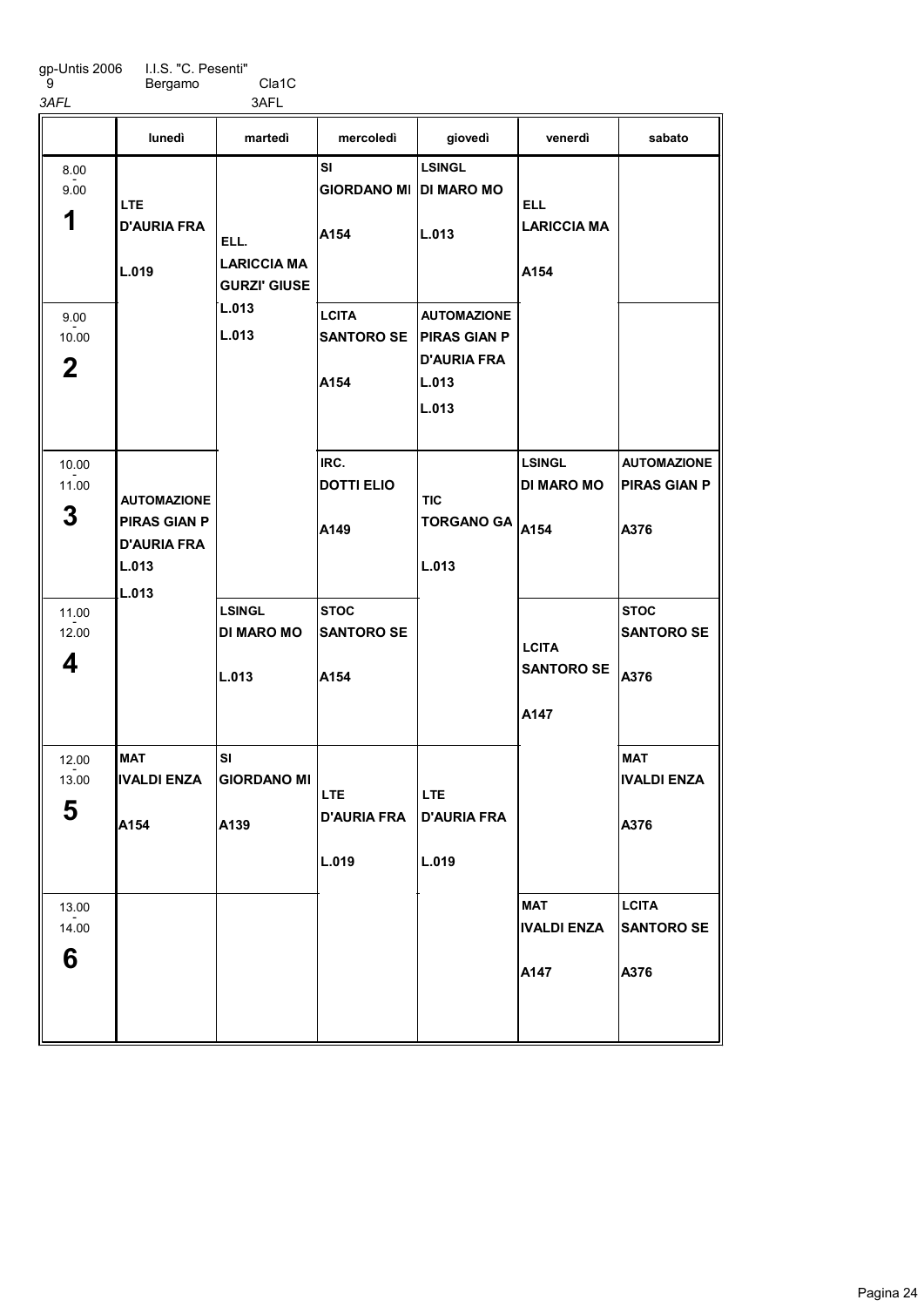I.I.S. "C. Pesenti" Bergamo Cla1C

 9 3AFM 3AFM

|                           | lunedì                                                                                 | martedì                                             | mercoledì                                           | giovedì                                             | venerdì                                                       | sabato                                    |
|---------------------------|----------------------------------------------------------------------------------------|-----------------------------------------------------|-----------------------------------------------------|-----------------------------------------------------|---------------------------------------------------------------|-------------------------------------------|
| 8.00<br>9.00<br>1<br>9.00 | <b>SI</b><br><b>GIORDANO MI</b><br>A154<br><b>MAT</b>                                  | <b>LTE</b><br><b>COLONESE M</b><br>MOT <sub>2</sub> | <b>LCITA</b><br><b>DANIELE FRA</b><br>A150          | <b>LTE</b><br><b>COLONESE M</b><br>MOT <sub>2</sub> | TTRG.<br><b>GROSSI GLO</b><br><b>COLONESE M</b><br>L05<br>L05 |                                           |
| 10.00<br>2                | <b>URSO ROCC</b><br>L.152                                                              |                                                     |                                                     |                                                     |                                                               |                                           |
| 10.00<br>11.00<br>3       | TTDM.<br><b>GROSSI GLO</b><br><b>CARDAMONE</b><br>MOT <sub>2</sub><br>MOT <sub>2</sub> |                                                     | IRC.<br><b>DOTTI ELIO</b><br>A149                   |                                                     | TPM.<br><b>GROSSI GLO</b><br><b>COLONESE M</b><br>L05<br>L05  | <b>STOC</b><br><b>DANIELE FRA</b><br>A149 |
| 11.00<br>12.00<br>4       |                                                                                        | <b>LSINGL</b><br><b>COLOMBI CHI</b><br>A260         | <b>SI</b><br><b>GIORDANO MI DANIELE FRA</b><br>A149 | <b>LCITA</b><br>A369                                |                                                               | <b>MAT</b><br><b>URSO ROCC</b><br>A149    |
| 12.00<br>13.00<br>E<br>Ð  | LSINGL<br><b>COLOMBI CHI</b><br>A147                                                   | <b>LCITA</b><br><b>DANIELE FRA</b><br>A259          | <b>TTRG</b><br><b>GROSSI GLO</b><br>L05             | <b>STOC</b><br><b>DANIELE FRA</b><br>A369           | <b>LSINGL</b><br><b>COLOMBI CHI</b><br>A369                   | <b>TPM</b><br><b>GROSSI GLO</b><br>A149   |
| 13.00<br>14.00<br>6       |                                                                                        | <b>TPM</b><br><b>GROSSI GLO</b><br>A259             |                                                     | <b>MAT</b><br><b>URSO ROCC</b><br>A369              |                                                               |                                           |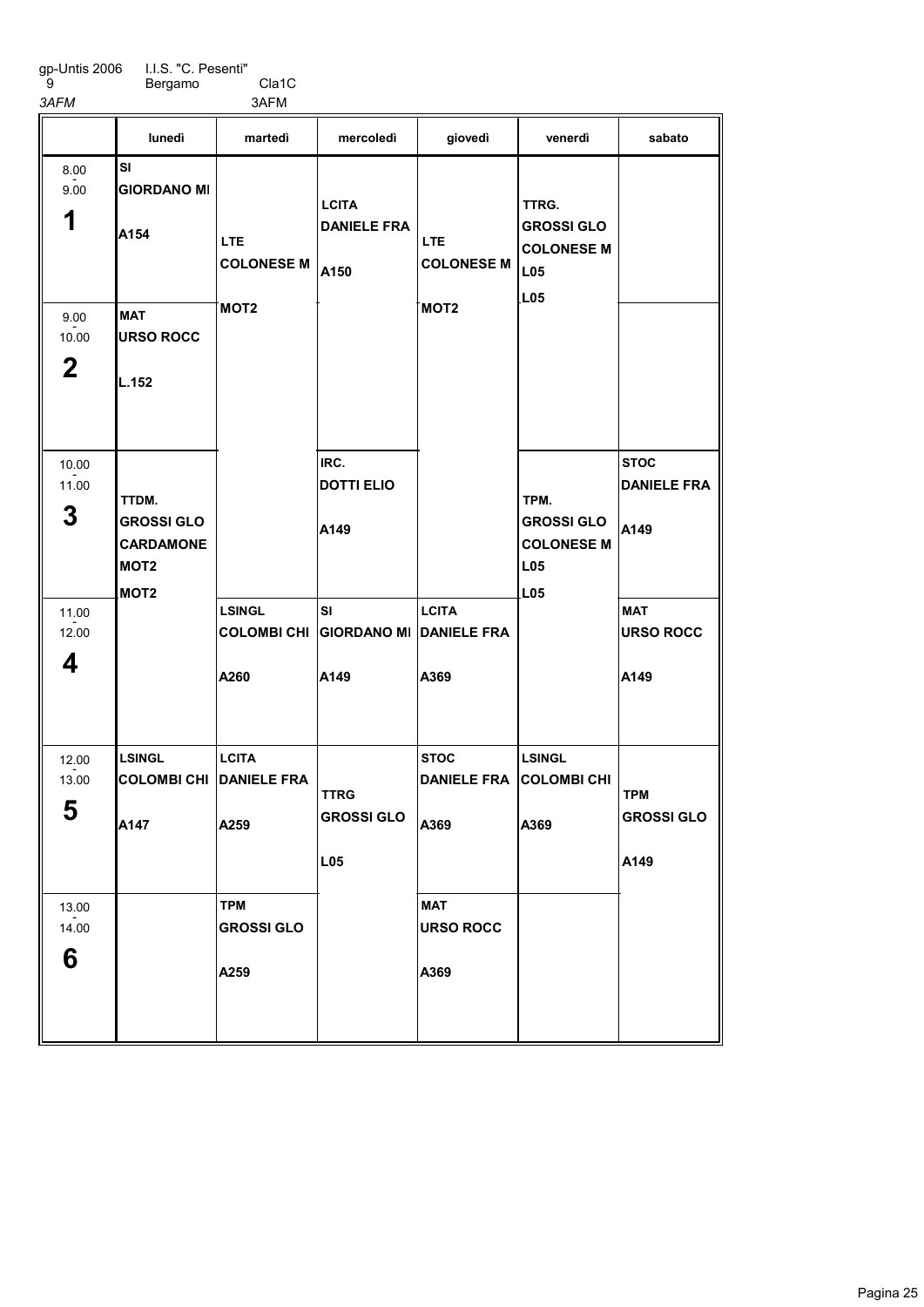I.I.S. "C. Pesenti" Bergamo Cla1C

 9 3BFM 3BFM

1

8.00 - 9.00

| lunedì             | martedì           | mercoledì         | giovedì           | venerdì            | sabato |
|--------------------|-------------------|-------------------|-------------------|--------------------|--------|
| <b>TPM</b>         | <b>MAT</b>        |                   |                   | <b>LCITA</b>       |        |
| <b>PERSECHINO</b>  | UBBIALI LIA       |                   |                   | <b>FERRARA SA</b>  |        |
|                    |                   | TPM.              | <b>TTRG</b>       |                    |        |
| <b>A153</b>        | L.261             | <b>PERSECHINO</b> | <b>PERSECHINO</b> | A140               |        |
|                    |                   | <b>COLONESE M</b> |                   |                    |        |
|                    |                   | L <sub>05</sub>   | L <sub>05</sub>   |                    |        |
|                    |                   | L <sub>05</sub>   |                   |                    |        |
| <b>LSINGL</b>      | IRC.              |                   |                   | <b>LCITA</b>       |        |
| <b>TERZI FRANC</b> | <b>DOTTI ELIO</b> |                   |                   | <b>IFERRARA SA</b> |        |

| 9.00<br>10.00       | <b>LSINGL</b><br><b>TERZI FRANC</b>                                                    | IRC.<br><b>DOTTI ELIO</b>                 |                                                                             |                                             | <b>LCITA</b><br><b>FERRARA SA</b>        |                                                     |
|---------------------|----------------------------------------------------------------------------------------|-------------------------------------------|-----------------------------------------------------------------------------|---------------------------------------------|------------------------------------------|-----------------------------------------------------|
| $\mathbf 2$         | A153                                                                                   | A150                                      |                                                                             |                                             | A140                                     |                                                     |
| 10.00<br>11.00<br>3 | <b>MAT</b><br><b>UBBIALI LIA</b><br>A147                                               | <b>STOC</b><br><b>FERRARA SA</b><br>A153  | TTRG.<br><b>PERSECHINO</b><br><b>COLONESE M</b><br><b>L05</b><br><b>L05</b> | <b>LSINGL</b><br><b>TERZI FRANC</b><br>A140 | <b>SI</b><br>SIGNORELLI<br>A369          | <b>LTE</b><br><b>COLONESE M</b><br>MOT <sub>2</sub> |
| 11.00<br>12.00<br>4 | <b>TPM</b><br><b>PERSECHINO</b><br>A147                                                | <b>LCITA</b><br><b>FERRARA SA</b><br>A153 |                                                                             | <b>LTE</b><br><b>COLONESE M</b>             | <b>MAT</b><br><b>UBBIALI LIA</b><br>A369 | <b>LCITA</b><br><b>FERRARA SA</b><br>L.261          |
| 12.00<br>13.00<br>5 | TTDM.<br><b>PERSECHINO</b><br><b>CARDAMONE</b><br>MOT <sub>2</sub><br>MOT <sub>2</sub> | SI<br><b>SIGNORELLI</b><br>A153           | <b>LSINGL</b><br><b>TERZI FRANC</b><br>A149                                 | MOT <sub>2</sub>                            | <b>TPM</b><br><b>PERSECHINO</b><br>A370  | <b>LTE</b><br><b>COLONESE M</b><br>MOT <sub>2</sub> |
| 13.00<br>14.00<br>6 |                                                                                        |                                           | <b>STOC</b><br><b>FERRARA SA</b><br>A149                                    |                                             |                                          |                                                     |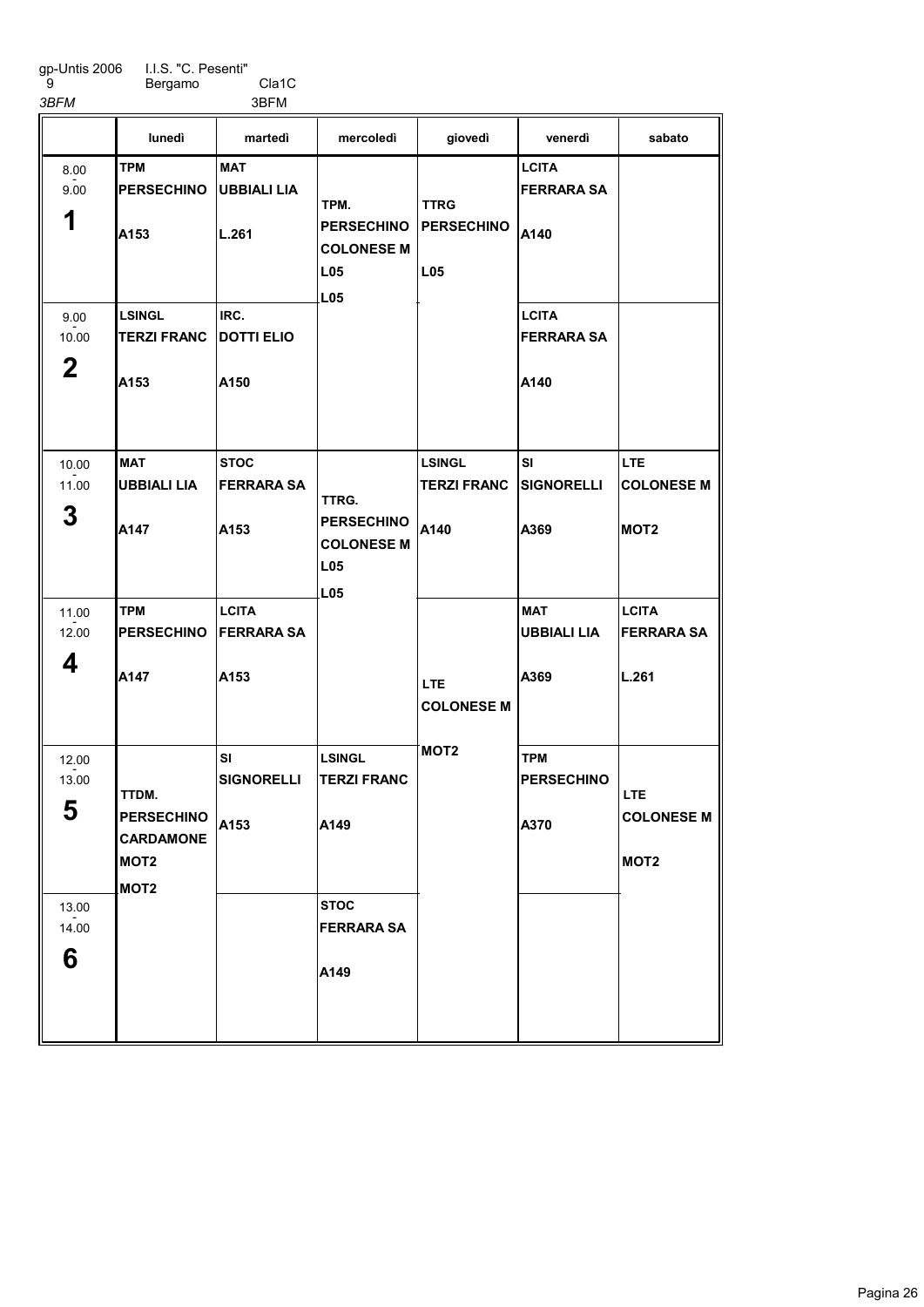gp-Untis 2006 9 I.I.S. "C. Pesenti" 3<br>
9 Bergamo Cla1C<br>
3AFN 3AFN

Bergamo Cla1C

|                               | lunedì                                                   | martedì                                                            | mercoledì                                   | giovedì                                                 | venerdì                                 | sabato                                 |
|-------------------------------|----------------------------------------------------------|--------------------------------------------------------------------|---------------------------------------------|---------------------------------------------------------|-----------------------------------------|----------------------------------------|
| 8.00<br>9.00<br>1             | <b>LTE</b><br><b>MAGGI DANIE</b><br>LR4A                 | SRN.<br><b>DONATO DO</b><br><b>MILI ORAZIO</b><br>L.R <sub>3</sub> | <b>ELN</b><br><b>LARICCIA MA</b><br>A147    | <b>MAT</b><br><b>LA MARCA C</b><br>L.261                | <b>SRN</b><br><b>DONATO DO</b><br>A143  |                                        |
| 9.00<br>10.00<br>$\mathbf{2}$ |                                                          | L.R <sub>3</sub>                                                   | <b>LCITA</b><br><b>TORRI LUCIL</b><br>A370  | IRC.<br><b>FERRARI LUI</b><br>A259                      | <b>SI</b><br><b>CRESTA GIUS</b><br>A143 |                                        |
| 10.00<br>11.00<br>3           | <b>LCITA</b><br><b>TORRI LUCIL</b><br>A368               | <b>LCITA</b><br><b>TORRI LUCIL</b><br>A260                         | <b>STOC</b><br><b>TORRI LUCIL</b><br>A370   | <b>LSINGL</b><br><b>BERTOSSI DA BERTOSSI DA</b><br>A259 | <b>LSINGL</b><br>A371                   | <b>TIC</b><br><b>DONATO DO</b><br>L.R3 |
| 11.00<br>12.00<br>4           |                                                          | ELN.<br><b>LARICCIA MA</b><br><b>MILI ORAZIO</b><br>LR4A<br>LR4A   | <b>LSINGL</b><br><b>BERTOSSI DA</b><br>A370 | <b>SI</b><br><b>CRESTA GIUS DONATO DO</b><br>A154       | <b>SRN</b><br>A371                      |                                        |
| 12.00<br>13.00<br>E<br>ა      | ELN.<br><b>LARICCIA MA</b><br><b>MILI ORAZIO</b><br>LR4A |                                                                    | <b>MAT</b><br><b>LA MARCA C</b><br>L.261    | LTE.<br>MAGGI DANIE A371<br>LR4A                        | <b>STOC</b><br><b>TORRI LUCIL</b>       | LTE.<br><b>MAGGI DANIE</b><br>LR4A     |
| 13.00<br>14.00<br>6           | LR4A                                                     | <b>MAT</b><br><b>LA MARCA C</b><br>A260                            |                                             |                                                         |                                         |                                        |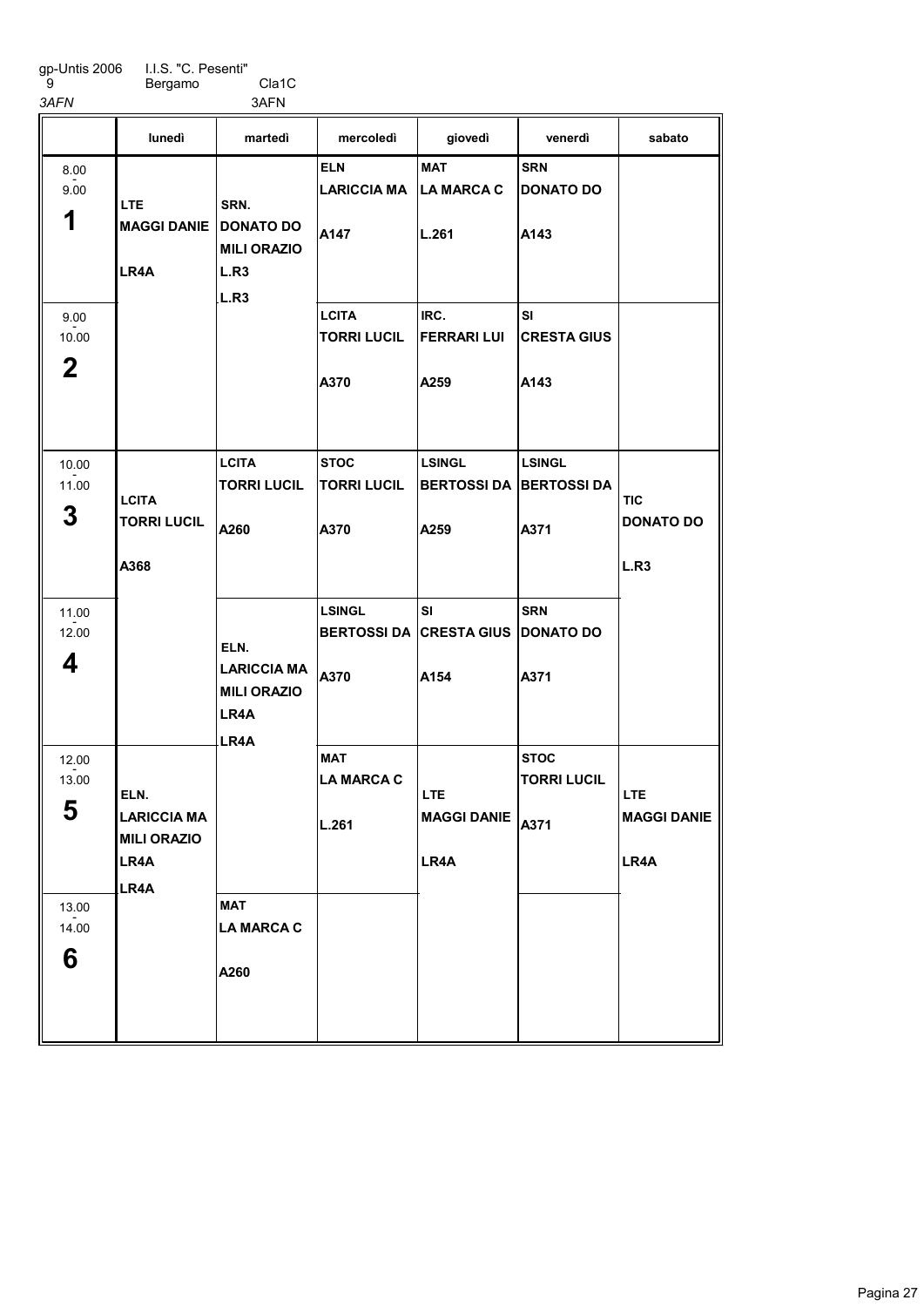I.I.S. "C. Pesenti" Bergamo Cla1C

ALESSI AMBR <sub>A371</sub>

L.254

5

6

13.00  $-2.00$ 

 9 3AFQ 3AFQ

|              | lunedì                                 | martedì            | mercoledì                         | giovedì                           | venerdì                           | sabato             |
|--------------|----------------------------------------|--------------------|-----------------------------------|-----------------------------------|-----------------------------------|--------------------|
| 8.00<br>9.00 | SI<br><b>SIGNORELLI</b>                | <b>LSINGL</b>      |                                   | <b>LSINGL</b>                     |                                   |                    |
|              |                                        | <b>COLOMBI CHI</b> |                                   | <b>COLOMBI CHI</b>                |                                   |                    |
| 1            | A376                                   | A256               | <b>LTE</b><br><b>TRIPODI VINC</b> | A371                              | <b>LTE</b><br><b>TRIPODI VINC</b> |                    |
| 9.00         | <b>STOC</b>                            | <b>MAT</b>         | L.M.UT.                           | IRC.                              | L.M.UT.                           |                    |
| 10.00        | <b>GENTILE PAT</b>                     | UBBIALI LIA        |                                   | <b>FERRARI LUI</b>                |                                   |                    |
| $\mathbf 2$  | A376                                   | L.261              |                                   | A259                              |                                   |                    |
| 10.00        |                                        |                    |                                   |                                   |                                   | <b>STOC</b>        |
| 11.00        |                                        |                    |                                   |                                   |                                   | <b>GENTILE PAT</b> |
| 3            | TPQ.<br><b>ALESSI AMBR FARCHI VITO</b> | TIC.               |                                   | <b>LCITA</b><br><b>ALBANESE M</b> |                                   |                    |
|              | <b>TRIPODI VINC CARDAMONE</b>          |                    |                                   |                                   |                                   | A139               |
|              | L.01                                   | L.254              |                                   | A368                              |                                   |                    |
|              | L.01                                   | L.254              |                                   |                                   |                                   |                    |
| 11.00        |                                        |                    | <b>TPQ</b>                        |                                   |                                   | <b>LSINGL</b>      |
| 12.00        |                                        |                    | <b>ALESSI AMBR</b>                |                                   | <b>TPQ</b>                        | <b>COLOMBICHI</b>  |
| 4            |                                        |                    |                                   |                                   | <b>ALESSI AMBR</b>                |                    |
|              |                                        |                    | L.254                             |                                   |                                   | A139               |
|              |                                        |                    |                                   |                                   | A373                              |                    |
| 12.00        |                                        | <b>LCITA</b>       |                                   | <b>SI</b>                         |                                   | <b>LCITA</b>       |
| 13.00        |                                        | <b>ALBANESE M</b>  |                                   | <b>SIGNORELLI</b>                 |                                   | <b>ALBANESE M</b>  |
|              | <b>TTRG</b>                            |                    | TTRG.                             |                                   |                                   |                    |

A368

ALESSI AMBR RIGGIO GIOV

L.254 L.254

**MAT** 

A373

UBBIALI LIA

A139

MAT

A139

UBBIALI LIA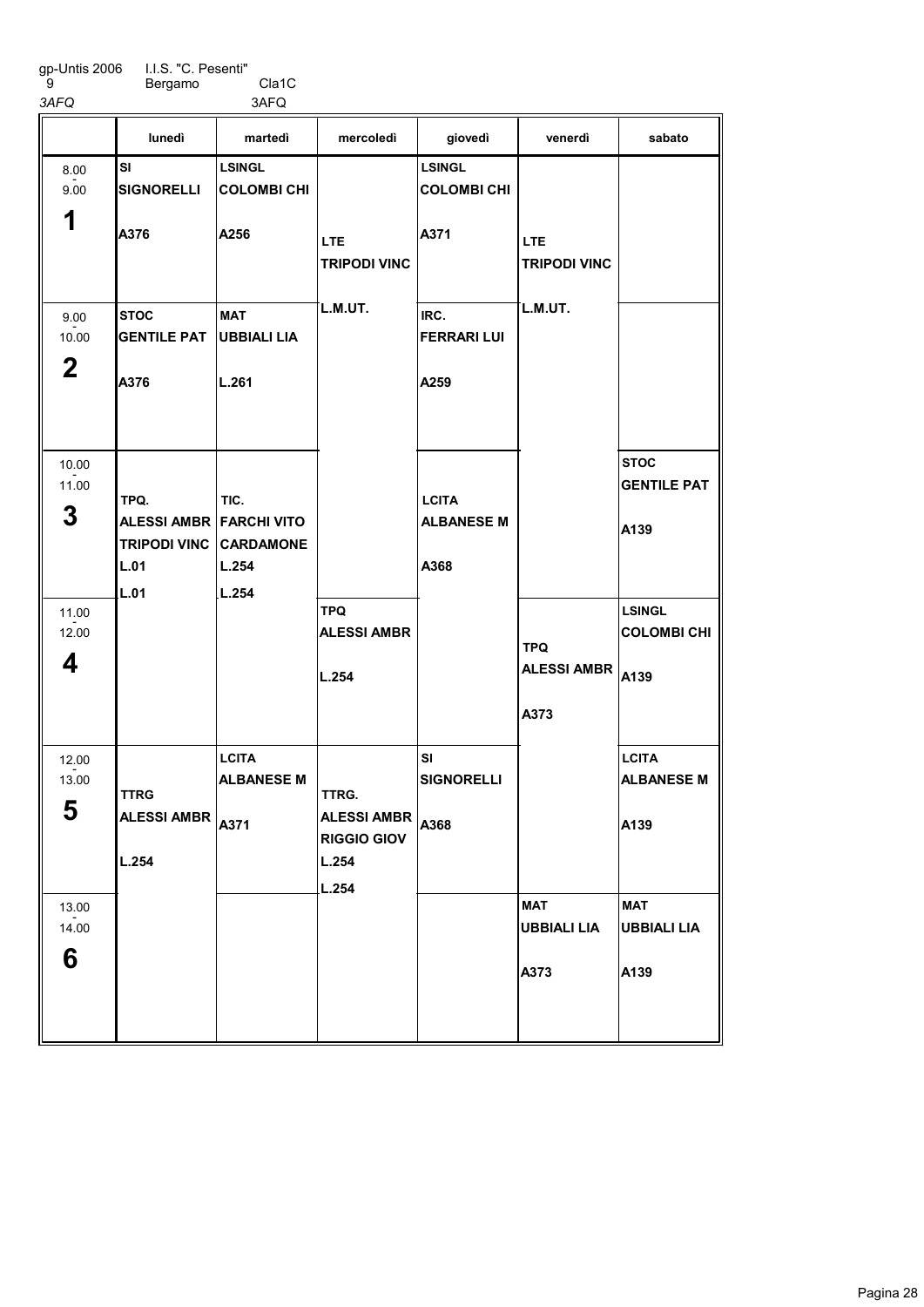9

Bergamo Cla1C

4AMAT 4AMAT MAT IVALDI ENZA A<sub>143</sub> **STO** TORRI LUCIL A143 **STO** TORRI LUCIL A148 LSINGL GULIZIA FRA A148 TEE. POLITO DOM TORGANO GA LR1B LR1B TEE. POLITO DOM GURZI' GIUSE LR1B LR1B **LCITA** TORRI LUCIL A371 MAT IVALDI ENZA A371 INGLTEC GULIZIA FRA A370 LCITA TORRI LUCIL A370 IRC. DOTTI ELIO A256 TMA MARINARO A L.253 TTIM MARINARO A L.253 MAT IVALDI ENZA L.04 LSINGL GULIZIA FRA A142 lunedì martedì mercoledì giovedì venerdì sabato 1 8.00 - 9.00 2 9.00  $-2.00$ 3 10.00 - 11.00 4 11.00  $-2.00$ 5 12.00  $-2.00$ 6 13.00  $-2.00$ SM CAVALERI RO PAL2 LTE VETRO ANGE IDR.010 TMA. MARINARO A VETRO ANGE L.253 L.253 TTIM. MARINARO A VETRO ANGE L.253 L.253 LTE VETRO ANGE IDR.010 **LCITA** TORRI LUCIL A256 TEE. POLITO DOM GURZI' GIUSE LR1B LR1B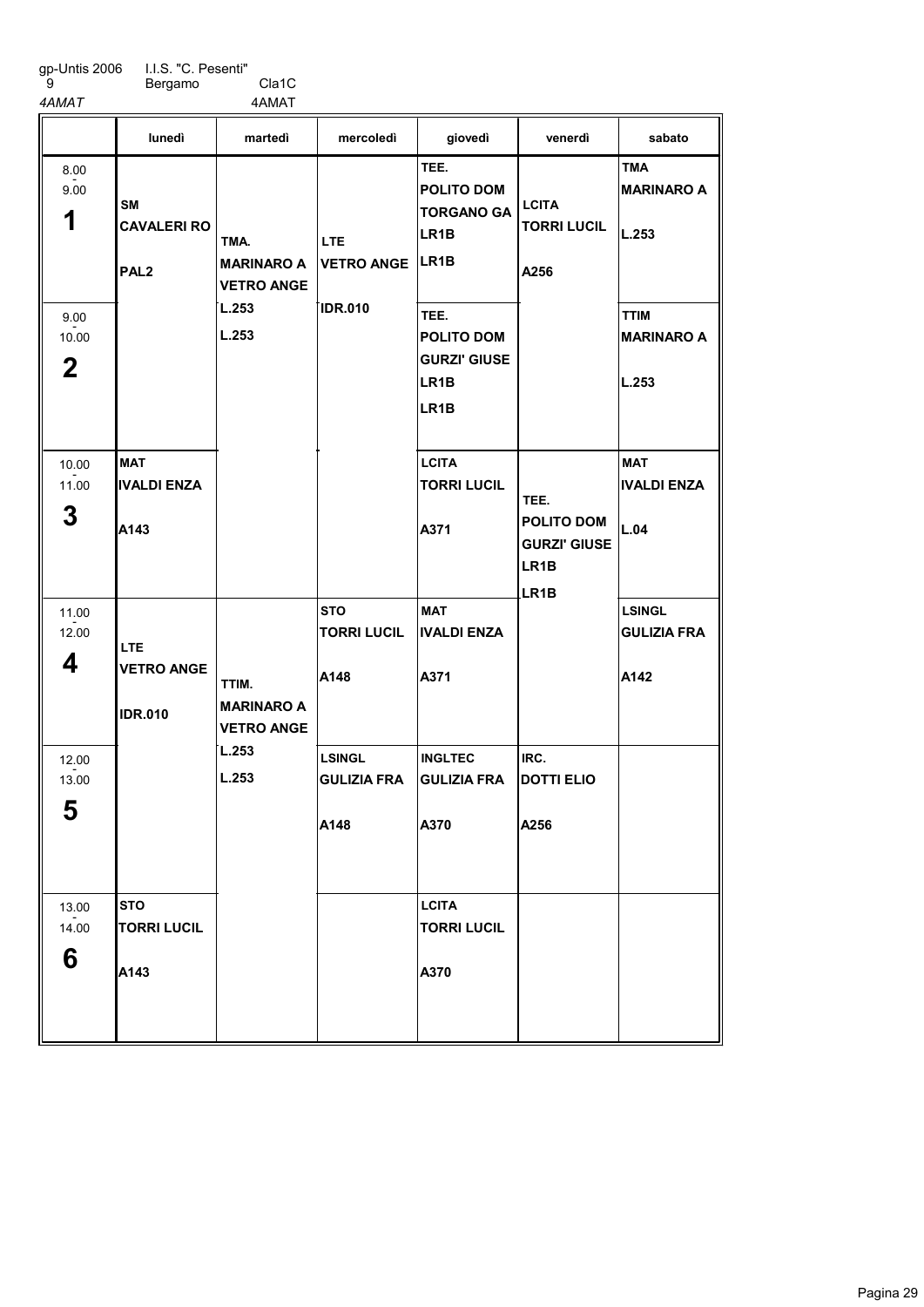I.I.S. "C. Pesenti" Bergamo Cla1C

A376

6

4BMAT 4BMAT

|                | lunedì              | martedì                                      | mercoledì                  | giovedì                                | venerdì                         | sabato                           |
|----------------|---------------------|----------------------------------------------|----------------------------|----------------------------------------|---------------------------------|----------------------------------|
| 8.00           | <b>TEE</b>          |                                              |                            |                                        |                                 | <b>LSINGL</b>                    |
| 9.00           | <b>IPONTERIO AL</b> |                                              |                            |                                        |                                 | <b>GIANNINOTO</b>                |
| 1              | IL.015              | <b>SM</b><br><b>DELL'OLIO LE PONTERIO AL</b> | TEE.<br><b>D'AURIA FRA</b> | TTIM.                                  | <b>LCITA</b><br>BARBERA MA A259 |                                  |
|                |                     | PAL <sub>1</sub>                             | L.015                      | <b>MARINARO A</b><br><b>VETRO ANGE</b> | A376                            |                                  |
| 9.00           | <b>LCITA</b>        |                                              | L.015                      | L.253                                  |                                 | <b>MAT</b>                       |
| 10.00          | <b>BARBERA MA</b>   |                                              |                            | L.253                                  |                                 | <b>UBBIALI LIA</b>               |
| $\mathbf 2$    | IA154               |                                              |                            |                                        |                                 | L.261                            |
|                |                     |                                              |                            |                                        |                                 |                                  |
| 10.00<br>11.00 | <b>INGLTEC</b>      | <b>STO</b>                                   | TEE.<br><b>PONTERIO AL</b> |                                        |                                 | <b>TTIM</b><br><b>MARINARO A</b> |
|                | <b>GIANNINOTO</b>   | <b>BARBERA MA</b>                            | <b>D'AURIA FRA</b>         |                                        | <b>LTE</b>                      |                                  |
| 3              | lA376               | A376                                         | L.015                      |                                        | <b>VETRO ANGE</b>               | L.253                            |
|                |                     |                                              | L.015                      |                                        | <b>IDR.010</b>                  |                                  |
| 11.00          | <b>IMAT</b>         | <b>LCITA</b>                                 |                            |                                        |                                 | <b>TMA</b>                       |
| 12.00          | UBBIALI LIA         | <b>BARBERA MA</b>                            |                            |                                        |                                 | <b>MARINARO A</b>                |
| 4              | A376                | A376                                         | <b>LTE</b>                 | TMA.                                   |                                 | L.253                            |
|                |                     |                                              | <b>VETRO ANGE</b>          | <b>MARINARO A</b>                      |                                 |                                  |
|                |                     |                                              |                            | <b>VETRO ANGE</b>                      |                                 |                                  |
| 12.00          | <b>STO</b>          | <b>MAT</b>                                   | <b>IDR.010</b>             | L.253                                  | IRC.                            |                                  |
| 13.00          | <b>BARBERA MA</b>   | <b>UBBIALI LIA</b>                           |                            | L.253                                  | <b>DOTTI ELIO</b>               |                                  |
| ხ              | A376                | A376                                         |                            |                                        | A256                            |                                  |
|                |                     |                                              |                            |                                        |                                 |                                  |
| 13.00          |                     | <b>LSINGL</b>                                |                            |                                        |                                 |                                  |
| 14.00          |                     | <b>GIANNINOTO</b>                            |                            |                                        |                                 |                                  |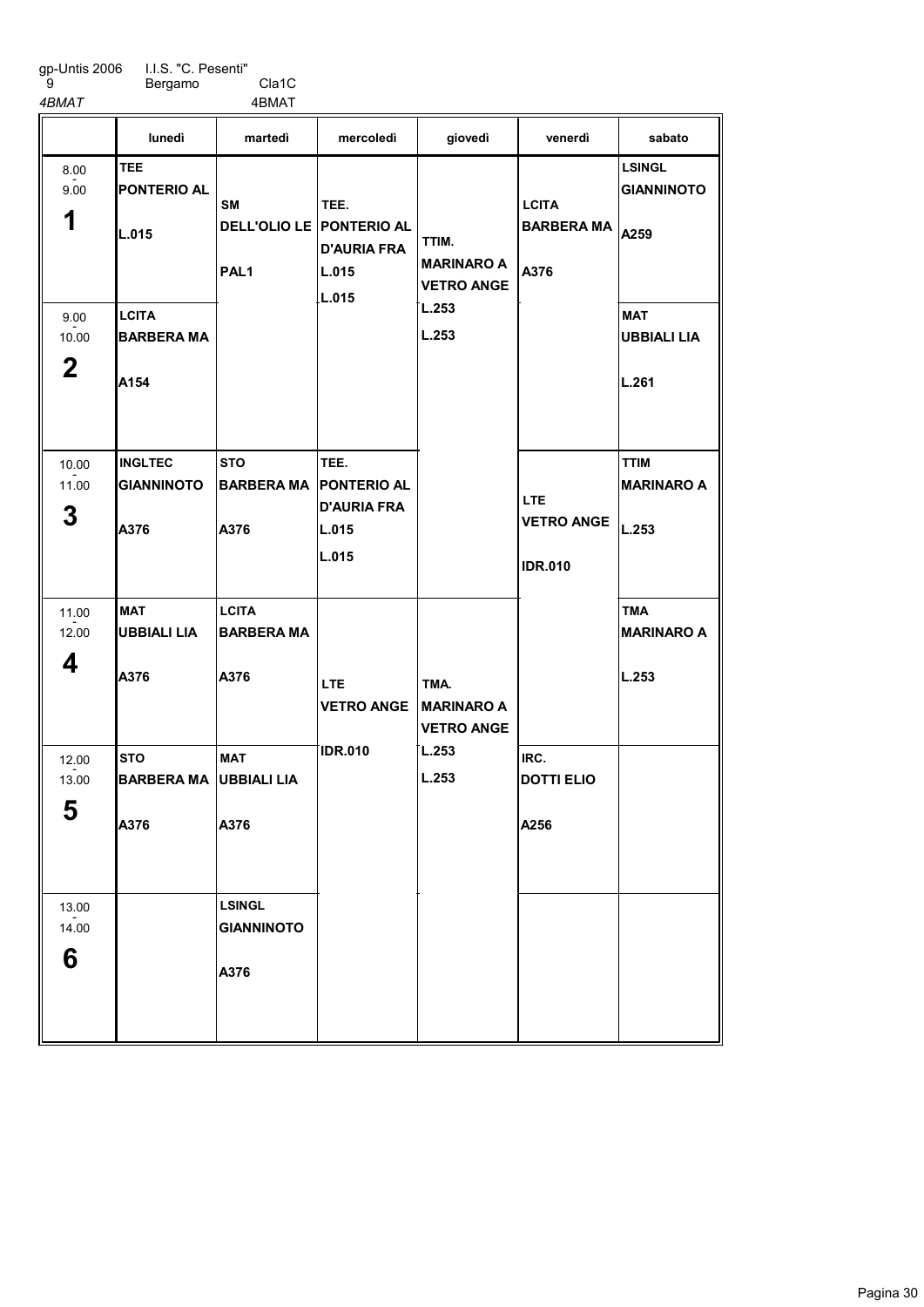Bergamo Cla1C 4AFJ 4AFJ

ORG CALOMINO P L.04 MAT PICCINELLI M L.261 LSINGL DI MARO MO L.261 **STOC** GENTILE PAT A141 LSINGL DI MARO MO A376 MAT PICCINELLI M A369 TEC-FIS GIORDANO MI FERRARI LUI A256 IRC. A143 LSINGL DI MARO MO A143 **MAT** PICCINELLI M A367 **STOC** GENTILE PAT A367 ORG. CALOMINO P CARDAMONE L.04 L.04 ORG CALOMINO P L.04 TEC-FIS GIORDANO MI A141 lunedì martedì mercoledì giovedì venerdì sabato 1 8.00 - 9.00 2 9.00  $-2.00$ 3 10.00 - 11.00 4 11.00  $-2.00$ 5 12.00  $-2.00$ 6 13.00  $-2.00$ IMP. CALOMINO P SCANDURA G L.04 L.04 LTE **SCANDURA G** IDR.010 IMP CALOMINO P IDR.010 **LCITA** FERRARA SA A256 IMP CALOMINO P IDR.010 IMP. CALOMINO P SCANDURA G L.04 L.04 **LCITA** FERRARA SA A369 ELE ALOISI FELIC LR4A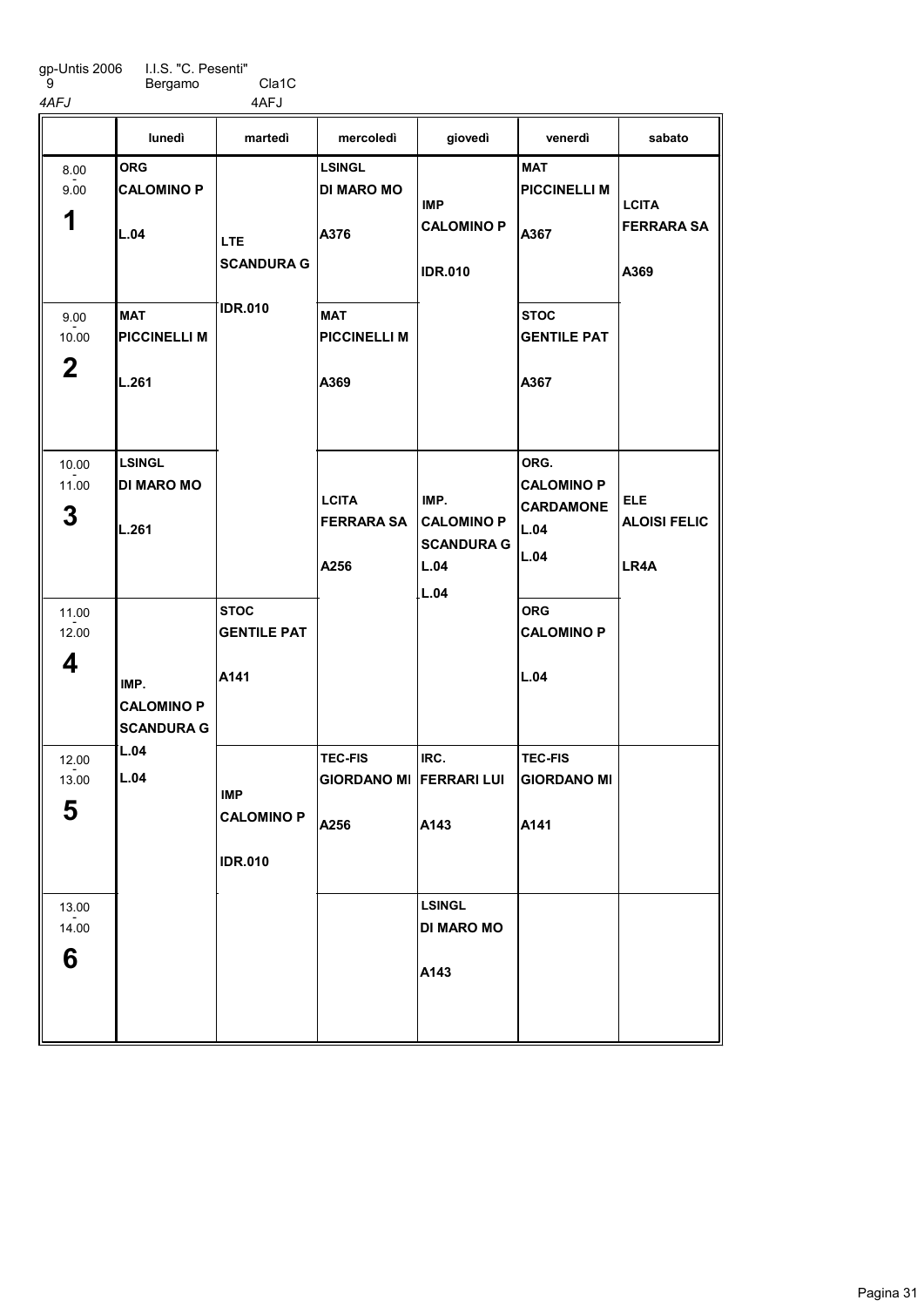Bergamo Cla1C

 9 4AFM 4AFM

|                              | lunedì                                       | martedì                                                         | mercoledì                                  | giovedì                                                 | venerdì                                                  | sabato                                     |
|------------------------------|----------------------------------------------|-----------------------------------------------------------------|--------------------------------------------|---------------------------------------------------------|----------------------------------------------------------|--------------------------------------------|
| 8.00<br>9.00<br>1            | <b>STOC</b><br><b>BELLUZZO G</b><br>A373     | ELE.<br><b>DELIA SERGI</b><br><b>NANI RUGGE</b><br>LR4A<br>LR4A | <b>LTE</b><br><b>CACI GIUSEP</b>           | <b>LCITA</b><br><b>COSTA GIUSE   PERSECHINO</b><br>A375 | <b>TPM</b><br>A375                                       | <b>STOC</b><br><b>BELLUZZO G</b><br>A368   |
| 9.00<br>10.00<br>$\mathbf 2$ | <b>ORG</b><br><b>PERSECHINO</b><br>A373      |                                                                 | MOT <sub>2</sub>                           |                                                         |                                                          | <b>LCITA</b><br><b>COSTA GIUSE</b><br>A368 |
| 10.00<br>11.00<br>3          | <b>TEC-FIS</b><br><b>GIORDANO MI</b><br>A375 | TPM.                                                            |                                            | <b>TPM</b><br><b>PERSECHINO</b><br>A375                 | <b>ORG</b><br><b>PERSECHINO</b><br>A375                  | <b>MAT</b><br><b>URSO ROCC</b><br>A367     |
| 11.00<br>12.00<br>4          | <b>MAT</b><br><b>URSO ROCC</b><br>A375       | <b>PERSECHINO</b><br><b>CACI GIUSEP</b><br>L05<br>L05           | IRC.<br><b>FERRARI LUI</b><br>A368         |                                                         | <b>TEC-FIS</b><br><b>GIORDANO MI ACCARINO GI</b><br>A367 | LSINGL<br>A367                             |
| 12.00<br>13.00<br>E.<br>ູວ   | <b>LSINGL</b><br><b>ACCARINO GI</b><br>A375  |                                                                 | <b>ELE</b><br><b>DELIA SERGI</b><br>A370   | <b>ORG</b><br><b>PERSECHINO</b><br>A375                 | <b>LSINGL</b><br><b>ACCARINO GI</b><br>A367              |                                            |
| 13.00<br>14.00<br>6          |                                              |                                                                 | <b>LCITA</b><br><b>COSTA GIUSE</b><br>A370 |                                                         | <b>MAT</b><br><b>URSO ROCC</b><br>A367                   |                                            |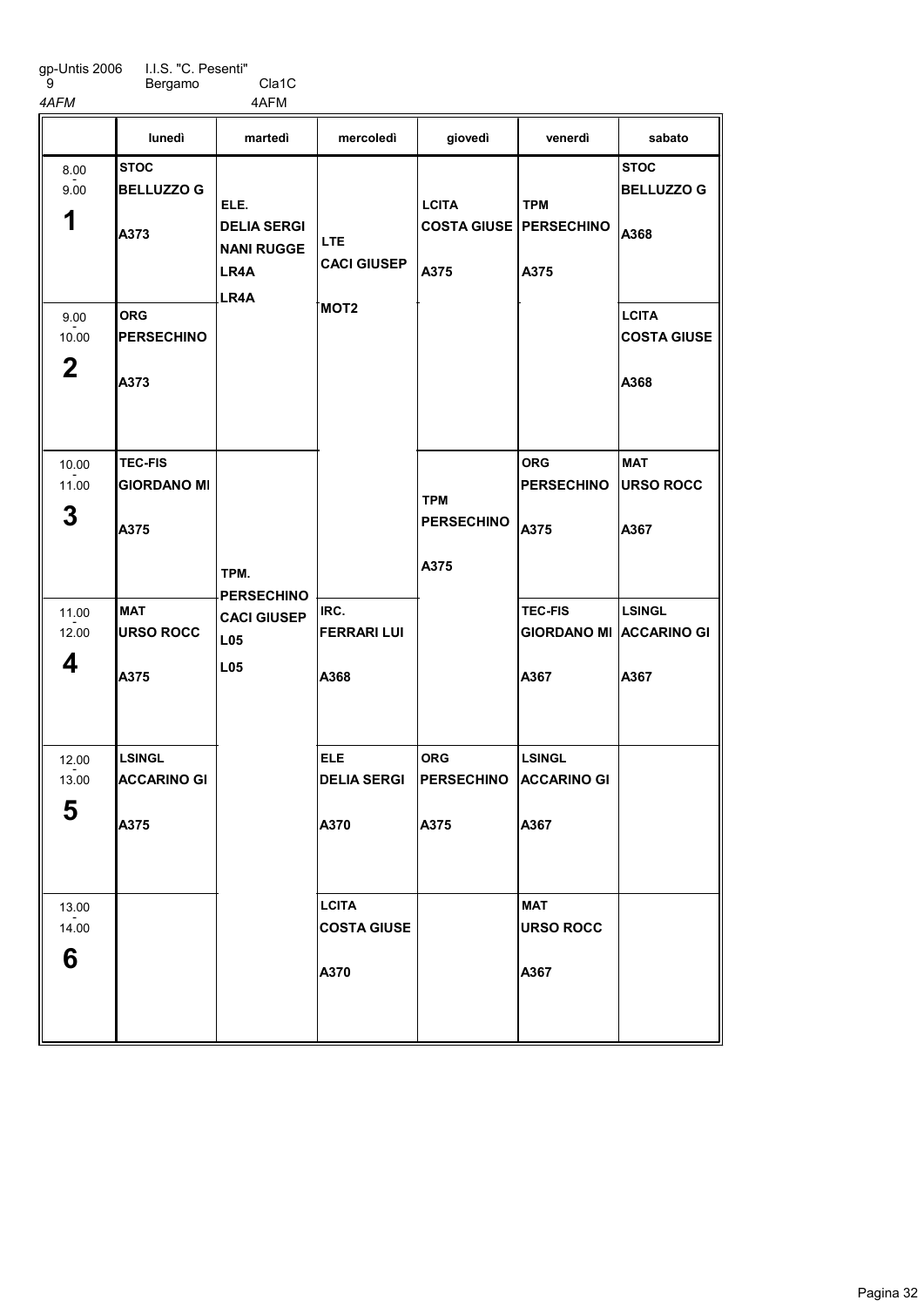9

Bergamo Cla1C 4BFM 4BFM

LSINGL ACCARINO GI A376 TEC-FIS SIGNORELLI A376 ORG GROSSI GLO A369 ORG GROSSI GLO A369 MAT SINA ADELA A372 ORG GROSSI GLO A368 IRC. FERRARI LUI A368 **LCITA** SANTORO SE A139 **STOC** SANTORO SE A139 MAT SINA ADELA A369 **STOC** SANTORO SE A373 ELE SCALA ENRIC A260 LSINGL ACCARINO GI ACCARINO GI A371 TEC-FIS **SIGNORELLI** A371 MAT **SINA ADELA** L.01 LSINGL A260 **LCITA** SANTORO SE A260 lunedì martedì mercoledì giovedì venerdì sabato 1 8.00 - 9.00 2 9.00  $-2.00$ 3 10.00 - 11.00 4 11.00  $-2.00$ 5 12.00  $-2.00$ 6 13.00  $-2.00$ TPM. GROSSI GLO CACI GIUSEP L05 L05 ELE. SCALA ENRIC NANI RUGGE LR4A LR4A TPM. GROSSI GLO CACI GIUSEP L05 L05 TPM GROSSI GLO A149 **LCITA** SANTORO SE A369 LTE CACI GIUSEP MOT2 TPM GROSSI GLO A260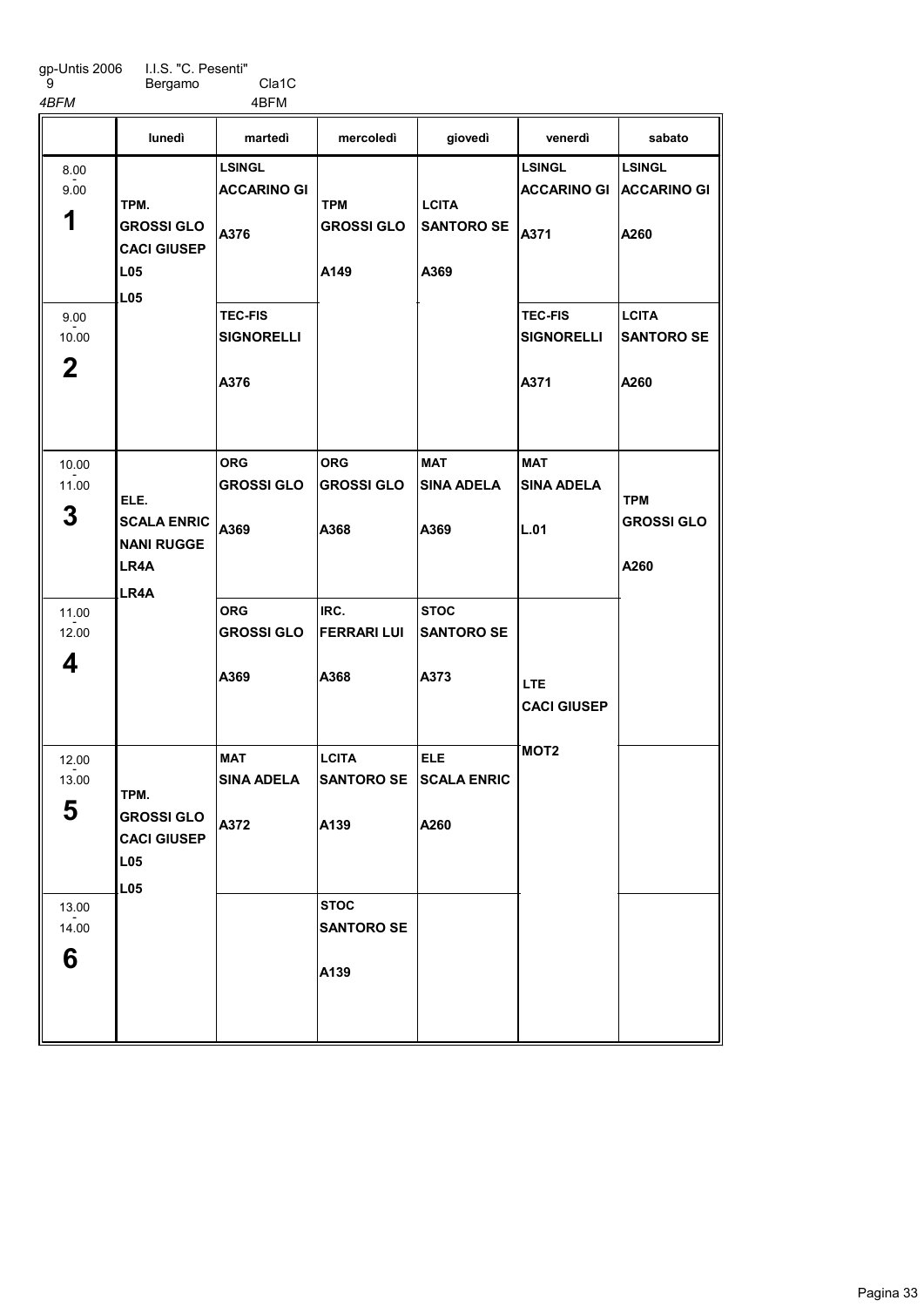gp-Untis 2006 9 I.I.S. "C. Pesenti" Bergamo Cla1C

4AFP 4AFP

**STOC** GENTILE PAT A367 LSINGL GIANNINOTO A367 ORG ALOISI FELIC A367 ELN. DONATO DO MAGGI DANIE A367 A367 SAP. PIRAS GIAN P NANI RUGGE LR4A LR4A **LCITA** COSTA GIUSE A372 MAT BEGNA JACO A372 TEC-FIS CRESTA GIUS | COSTA GIUSE | GENTILE PAT | BEGNA JACO A372 LSINGL GIANNINOTO A372 **LCITA** A154 MAT BEGNA JACO A143 IRC. FERRARI LUI A143 **STOC** A140 TEC-FIS CRESTA GIUS L.261 LSINGL GIANNINOTO A259 MAT L.261 SAP PIRAS GIAN P L.013 lunedì martedì mercoledì giovedì venerdì sabato 1 8.00 - 9.00 2 9.00  $-2.00$ 3 10.00 - 11.00 4 11.00  $-2.00$ 5 12.00  $-2.00$ 6 13.00  $-2.00$ ELN DONATO DO A372 SAP PIRAS GIAN P L.015 **LCITA** COSTA GIUSE A367 ELN. DONATO DO MAGGI DANIE L.R2 L.R2 ORG ALOISI FELIC A147 SAP. PIRAS GIAN P NANI RUGGE LR4A LR4A LTE NANI RUGGE LR4A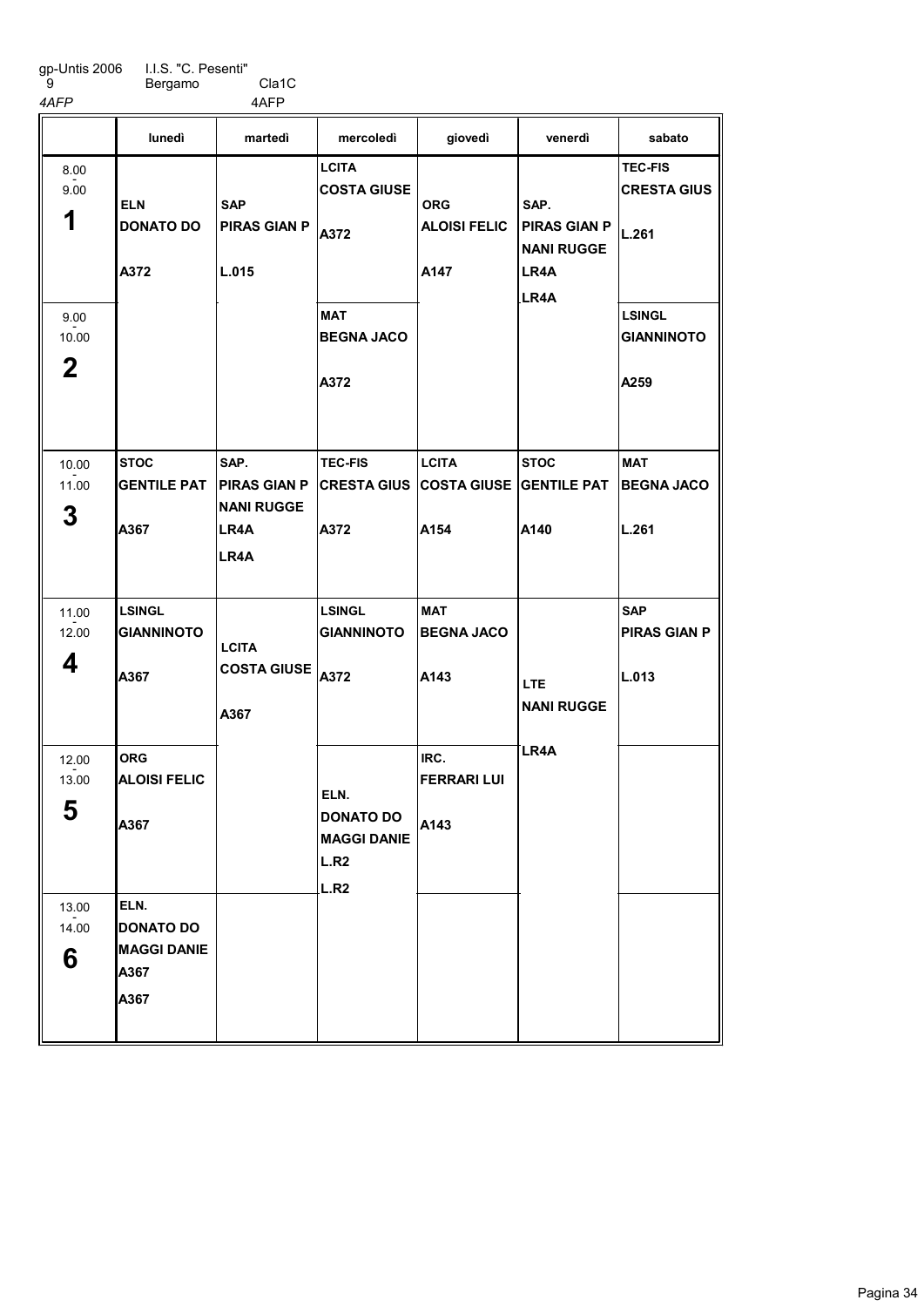Bergamo Cla1C 4AFQ 4AFQ

|                                                   | lunedì                                     | martedì                                   | mercoledì                                    | giovedì                                                           | venerdì                                                                         | sabato                                       |
|---------------------------------------------------|--------------------------------------------|-------------------------------------------|----------------------------------------------|-------------------------------------------------------------------|---------------------------------------------------------------------------------|----------------------------------------------|
| 8.00<br>9.00<br>1<br>9.00<br>10.00<br>$\mathbf 2$ | <b>TTRG</b><br><b>LA PORTA PI</b><br>L.254 | <b>TPQ</b><br>LA PORTA PI<br>L.01         | <b>LCITA</b><br><b>BELLUZZO G</b><br>A373    | TPQ.<br>LA PORTA PI<br><b>TRIPODI VINC</b><br>L.254<br>LL.254     | IRC.<br><b>FERRARI LUI</b><br>A373<br><b>LCITA</b><br><b>BELLUZZO G</b><br>A373 | <b>TPQ</b><br><b>LA PORTA PI</b><br>A373     |
| 10.00<br>11.00<br>3                               | <b>STOC</b><br><b>BELLUZZO G</b><br>A373   | <b>MAT</b><br><b>UBBIALI LIA</b><br>L.261 | <b>LSINGL</b><br><b>DI MARO MO</b><br>A373   | ELE.<br><b>PIRAS GIAN P</b><br><b>MAGGI DANIE</b><br>LR4A<br>LR4A | <b>ELE</b><br><b>PIRAS GIAN P</b><br>A373                                       | <b>TEC-FIS</b><br><b>CRESTA GIUS</b><br>A373 |
| 11.00<br>12.00<br>4                               | <b>LSINGL</b><br><b>DI MARO MO</b><br>A373 | LTE<br><b>TRIPODI VINC</b>                | <b>TEC-FIS</b><br><b>CRESTA GIUS</b><br>A373 |                                                                   | TTRG.<br><b>LA PORTA PI</b><br><b>TRIPODI VINC</b><br>L.254<br>L.254            | <b>MAT</b><br><b>UBBIALI LIA</b><br>A368     |
| 12.00<br>13.00<br>5                               | <b>MAT</b><br><b>UBBIALI LIA</b><br>A373   | L.M.UT.                                   | <b>STOC</b><br><b>BELLUZZO G</b><br>A373     | <b>LSINGL</b><br><b>DI MARO MO</b><br>A373                        |                                                                                 |                                              |
| 13.00<br>14.00<br>6                               |                                            |                                           |                                              | <b>LCITA</b><br><b>BELLUZZO G</b><br>A373                         | <b>TPQ</b><br><b>LA PORTA PI</b><br>L.254                                       |                                              |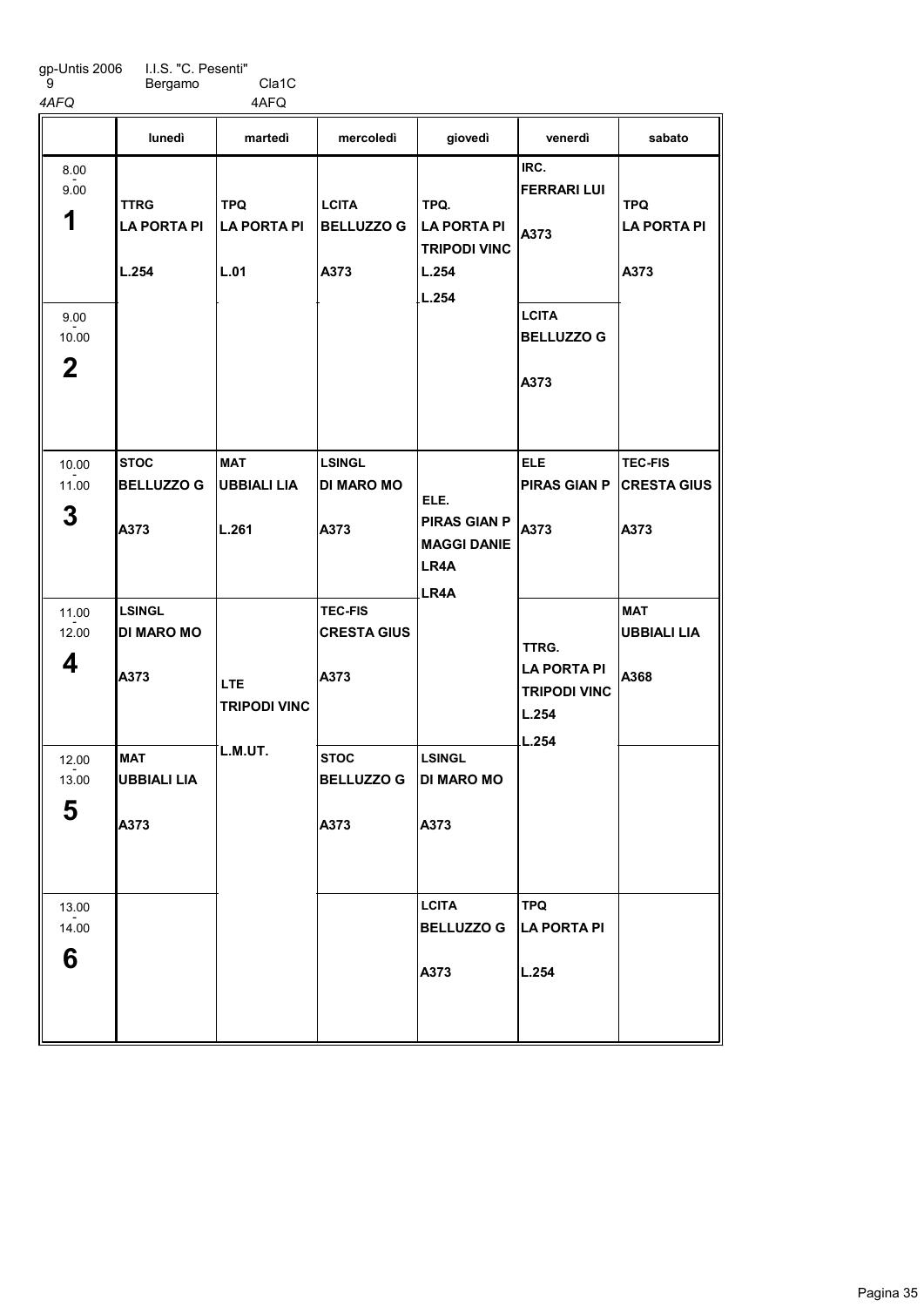9

Bergamo Cla1C

4BFQ 4BFQ **STOC** BARBERA MA A375 ELE **SCALA ENRIC** A375 **MAT** URSO ROCC L.261 TPQ LA PORTA PI A375 **STOC** BARBERA MA A375 TEC-FIS COLOMBO PA A375 LSINGL BERTOSSI DA A375 IRC. FERRARI LUI A373 MAT URSO ROCC A372 TEC-FIS COLOMBO PA A372 LSINGL BERTOSSI DA A375 LSINGL BERTOSSI DA A375 MAT URSO ROCC A375 lunedì martedì mercoledì giovedì venerdì sabato 1 8.00 - 9.00 2 9.00  $-2.00$ 3 10.00 - 11.00 4 11.00  $-2.00$ 5 12.00  $-2.00$ 6 13.00  $-2.00$ TTRG LA PORTA PI L.254 LTE SCALI ANGE L.M.UT. TPQ LA PORTA PI L.01 **LCITA** FERRARA SA A375 ELE. SCALA ENRIC MILI ORAZIO LR4A LR4A TTRG. LA PORTA PI SCALI ANGE L.254 L.254 TPQ. LA PORTA PI SCALI ANGE L.254 L.254 **LCITA** FERRARA SA A375 TPQ LA PORTA PI A375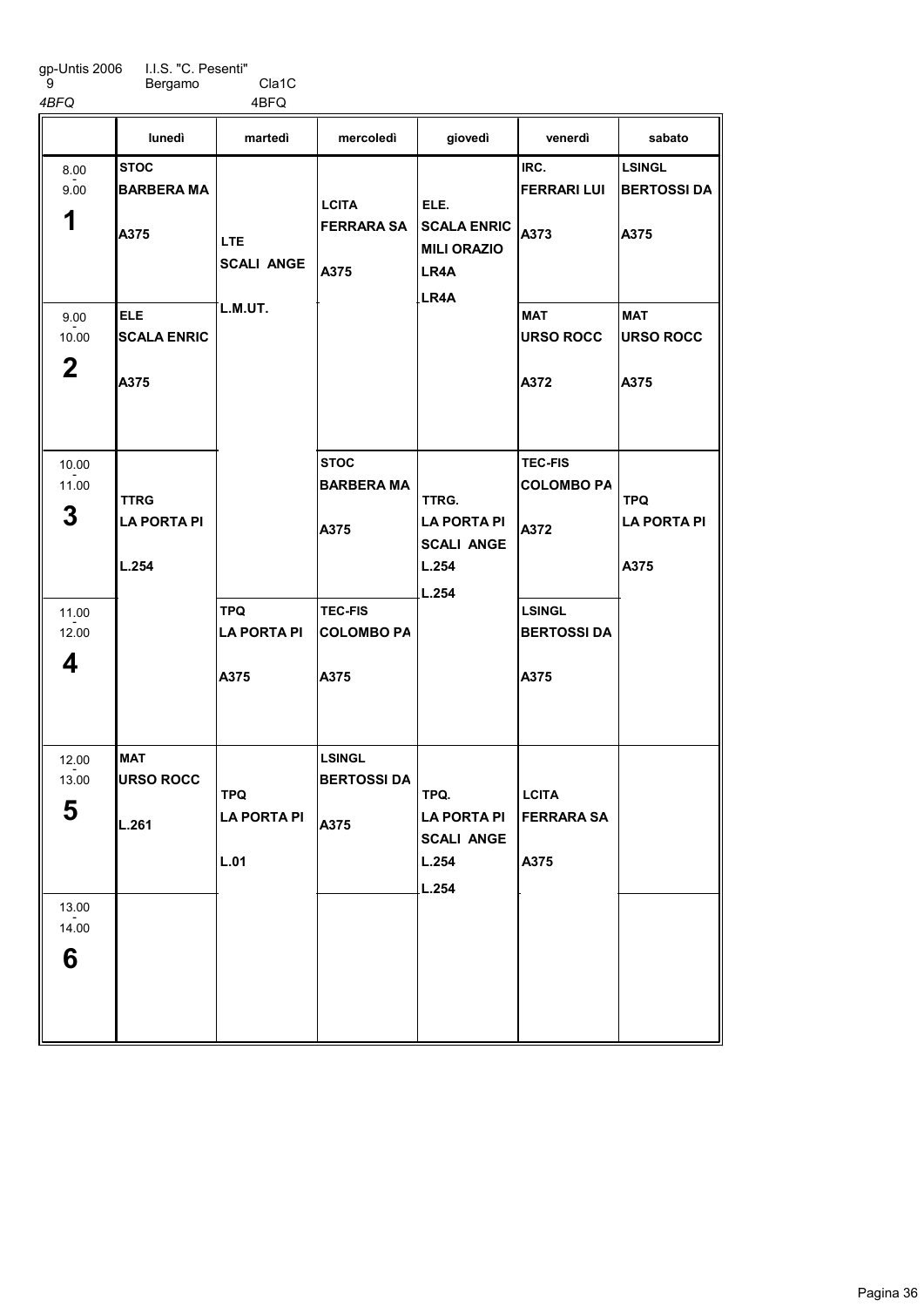I.I.S. "C. Pesenti" Bergamo Cla1C

5AMAT 5AMAT

|              | lunedì                           | martedì                           | mercoledì                                               | giovedì                           | venerdì                                                              | sabato                          |
|--------------|----------------------------------|-----------------------------------|---------------------------------------------------------|-----------------------------------|----------------------------------------------------------------------|---------------------------------|
| 8.00<br>9.00 | <b>TTIM</b><br><b>IMEZZASALM</b> | <b>LCITA</b><br><b>DE FRANCES</b> | TMA.                                                    | <b>MAT</b><br><b>PICCINELLI M</b> | TEE.                                                                 | <b>LCITA</b>                    |
| 1            | A367                             | A367                              | <b>ALESSI AMBR</b><br><b>CAVOLO SAL</b><br>A367<br>A367 | L.152                             | <b>POLITO DOM</b><br><b>TESTA MASSI</b><br>LR <sub>1</sub> B<br>LR1B | <b>DE FRANCES</b><br>A367       |
| 9.00         | LSINGL                           | <b>STO</b>                        |                                                         | <b>LCITA</b>                      |                                                                      |                                 |
| 10.00        | <b>GIANNINOTO</b>                | <b>DE FRANCES</b>                 |                                                         | <b>DE FRANCES</b>                 |                                                                      |                                 |
| $\mathbf 2$  | A367                             | A367                              |                                                         | A367                              |                                                                      |                                 |
| 10.00        |                                  | <b>MAT</b>                        | <b>LSINGL</b>                                           | <b>IRC</b>                        | <b>LSINGL</b>                                                        |                                 |
| 11.00        |                                  | <b>PICCINELLI M</b>               | <b>GIANNINOTO</b>                                       | <b>DOTTI ELIO</b>                 | <b>GIANNINOTO</b>                                                    |                                 |
| 3            | <b>LTE</b>                       | A367                              | A367                                                    | A367                              | L016                                                                 | <b>TTIM</b><br><b>MEZZASALM</b> |
|              | <b>TESTA MASSI</b>               |                                   |                                                         |                                   |                                                                      | L016                            |
| 11.00        | L.017                            | <b>TMA</b>                        | <b>MAT</b>                                              | <b>STO</b>                        | <b>TTIM</b>                                                          |                                 |
| 12.00        |                                  | <b>ALESSI AMBR</b>                | <b>PICCINELLI M</b>                                     | <b>DE FRANCES</b>                 | <b>MEZZASALM</b>                                                     |                                 |
| 4            |                                  |                                   |                                                         |                                   |                                                                      |                                 |
|              |                                  | L.01                              | A367                                                    | A367                              | L016                                                                 |                                 |
|              |                                  |                                   |                                                         |                                   |                                                                      |                                 |
| 12.00        |                                  |                                   | <b>TEE</b>                                              |                                   |                                                                      |                                 |
| 13.00        |                                  | <b>TTIM</b>                       | <b>POLITO DOM</b>                                       |                                   | TTIM.                                                                |                                 |
| E<br>ა       |                                  | <b>MEZZASALM</b>                  |                                                         | SΜ<br>DELL'OLIO LE MEZZASALM      |                                                                      |                                 |
|              |                                  |                                   | LR <sub>1</sub> B                                       |                                   | <b>MAGGI DANIE</b>                                                   |                                 |
|              |                                  | L016                              |                                                         | PAL <sub>1</sub>                  | L016                                                                 |                                 |
|              |                                  |                                   |                                                         |                                   | L016                                                                 |                                 |
| 13.00        |                                  |                                   |                                                         |                                   |                                                                      |                                 |
| 14.00        |                                  |                                   |                                                         |                                   |                                                                      |                                 |
| 6            |                                  |                                   |                                                         |                                   |                                                                      |                                 |
|              |                                  |                                   |                                                         |                                   |                                                                      |                                 |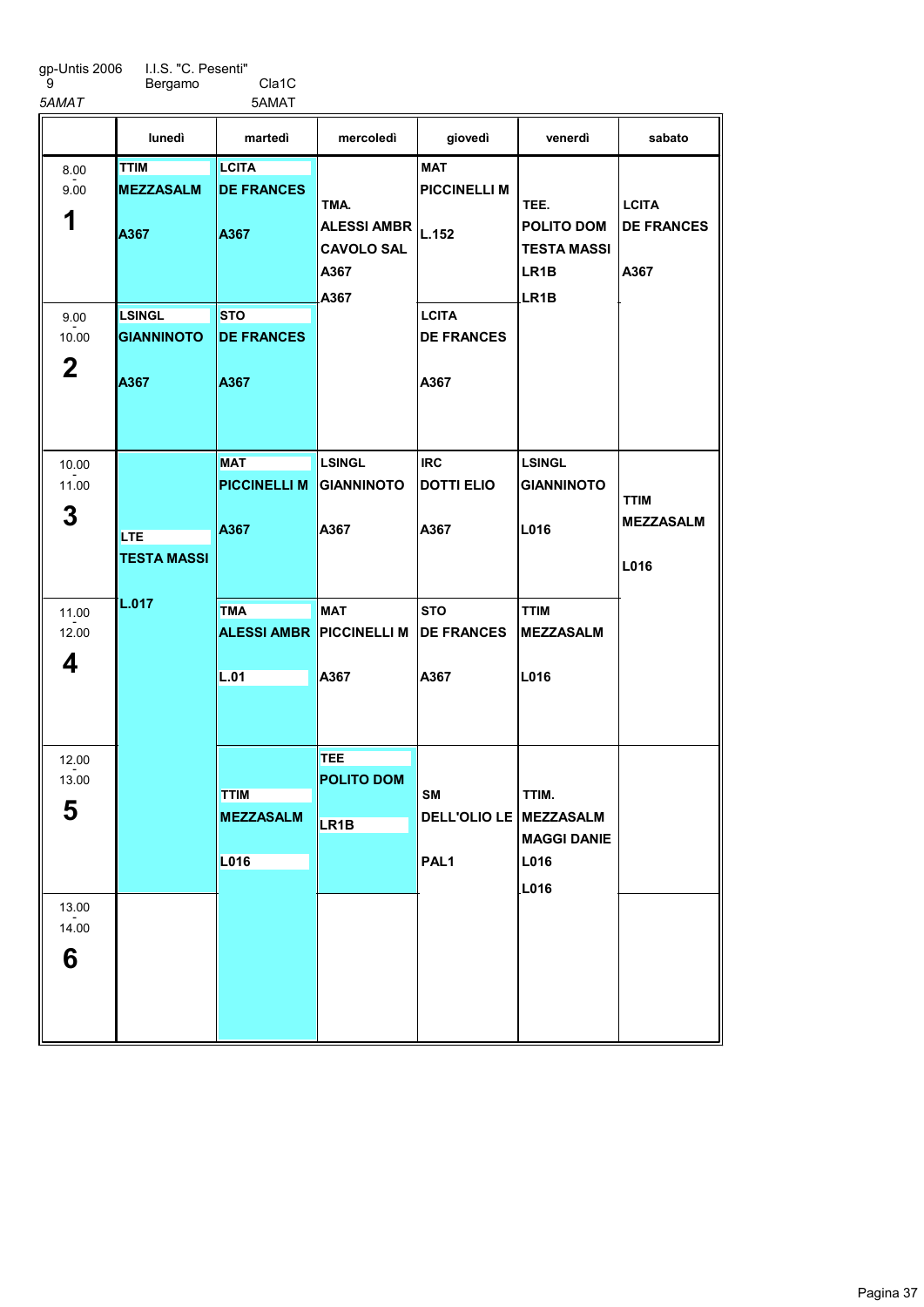I.I.S. "C. Pesenti" Bergamo Cla1C

5BMAT 5BMAT

|                                            | lunedì                                     | martedì                                                                        | mercoledì                                                                    | giovedì                                                            | venerdì                                                                                          | sabato                                                          |
|--------------------------------------------|--------------------------------------------|--------------------------------------------------------------------------------|------------------------------------------------------------------------------|--------------------------------------------------------------------|--------------------------------------------------------------------------------------------------|-----------------------------------------------------------------|
| 8.00<br>9.00<br>1                          | <b>MAT</b><br><b>IIVALDI ENZA</b><br>A368  | <b>TEE</b><br><b>POLITO DOM</b><br>LR1B                                        | <b>LCITA</b><br><b>TORRI LUCIL</b><br>A368                                   | <b>LCITA</b><br><b>TORRI LUCIL</b><br>A368                         | <b>LSINGL</b><br><b>DI MARO MO</b><br>A368                                                       | <b>SM</b><br><b>TORREGROS</b><br>PAL <sub>2</sub>               |
| 9.00<br>10.00<br>$\mathbf 2$               | <b>LSINGL</b><br><b>DI MARO MO</b><br>A368 | <b>TMA</b><br><b>FARCHI VITO</b><br>A368                                       | <b>LSINGL</b><br><b>DI MARO MO</b><br>A368                                   |                                                                    | <b>IRC</b><br><b>DOTTI ELIO</b><br>A368                                                          |                                                                 |
| 10.00<br>11.00<br>3<br>11.00<br>12.00<br>4 | <b>TTIM</b><br><b>ALOISI FELIC</b><br>L016 | <b>TTIM</b><br><b>ALOISI FELIC</b><br>A368<br><b>LTE</b><br><b>D'AURIA FRA</b> | TEE.<br><b>POLITO DOM</b><br><b>TESTA MASSI</b><br>LR1B<br>LR <sub>1</sub> B | TTIM.<br><b>ALOISI FELIC</b><br><b>D'AURIA FRA</b><br>L016<br>L016 | <b>STO</b><br><b>TORRI LUCIL</b><br>A368<br><b>MAT</b><br><b>IVALDI ENZA</b><br>L.R <sub>2</sub> | TMA.<br><b>FARCHI VITO</b><br><b>CAVOLO SAL</b><br>L.01<br>L.01 |
| 12.00<br>13.00<br>5                        | <b>STO</b><br><b>TORRI LUCIL</b><br>A368   | L.017                                                                          | <b>LCITA</b><br><b>TORRI LUCIL</b><br>A368                                   | <b>MAT</b><br><b>IVALDI ENZA</b><br>L.152                          | <b>TTIM</b><br><b>ALOISI FELIC</b><br>A368                                                       |                                                                 |
| 13.00<br>14.00<br>6                        |                                            |                                                                                |                                                                              | <b>TTIM</b><br><b>ALOISI FELIC</b><br>A368                         |                                                                                                  |                                                                 |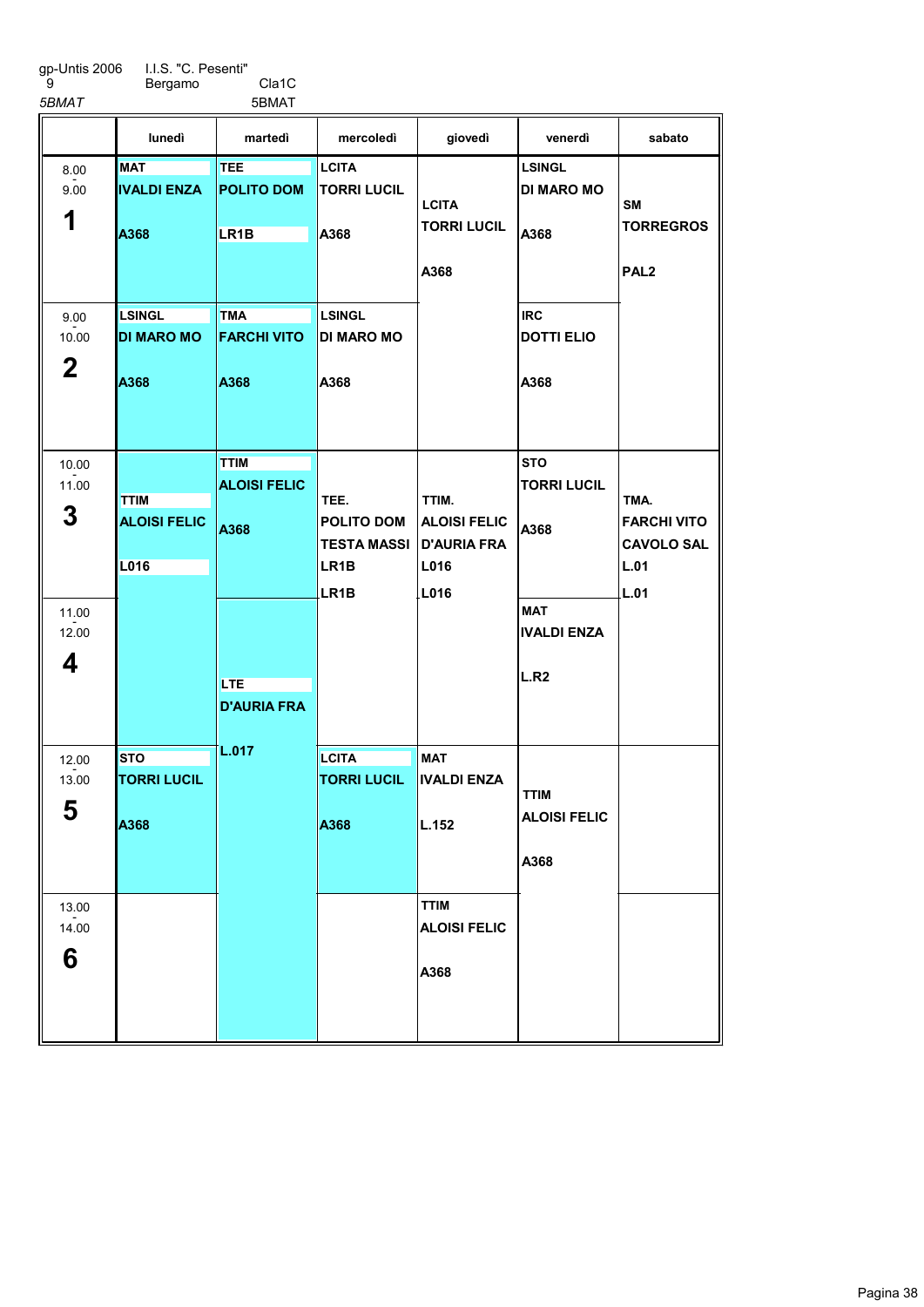I.I.S. "C. Pesenti"

| -9    | Bergamo | Cla1C |
|-------|---------|-------|
| 5CMAT |         | 5CMAT |

|                              | lunedì                                             | martedì                                                  | mercoledì                                   | giovedì                                   | venerdì                                                        | sabato                                                            |
|------------------------------|----------------------------------------------------|----------------------------------------------------------|---------------------------------------------|-------------------------------------------|----------------------------------------------------------------|-------------------------------------------------------------------|
| 8.00<br>9.00<br>1            | <b>TMA</b><br><b>VENTURA TO</b><br>A369            | <b>LSINGL</b><br><b>BERTOSSI DA IDONATO DO</b><br>A369   | TEE<br>A369                                 | <b>MAT</b><br><b>BEGNA JACO</b><br>A376   | <b>MAT</b><br><b>BEGNA JACO</b><br>L.261                       |                                                                   |
| 9.00<br>10.00<br>$\mathbf 2$ | <b>TTIM</b><br><b>ALOISI FELIC</b><br>A369         | <b>MAT</b><br><b>BEGNA JACO</b><br>A369                  | <b>LCITA</b><br><b>BARBERA MA</b><br>A376   | <b>LCITA</b><br><b>BARBERA MA</b><br>A376 | <b>LTE</b><br><b>RENDA FRAN</b>                                |                                                                   |
| 10.00<br>11.00<br>3          | <b>STO</b><br><b>BARBERA MA</b><br>A154            | TEE.<br>DONATO DO<br><b>RENDA FRAN</b><br>L.015<br>L.015 | <b>LSINGL</b><br><b>BERTOSSI DA</b><br>A369 |                                           | L.019                                                          | <b>TMA</b><br><b>VENTURA TO</b><br>A369                           |
| 11.00<br>12.00<br>4          | LCITA<br><b>BARBERA MA</b><br>A154                 |                                                          | TMA<br><b>VENTURA TO</b><br>A369            | <b>IRC</b><br><b>FERRARI LUI</b><br>A376  |                                                                | <b>LSINGL</b><br><b>BERTOSSI DA</b><br>A369                       |
| 12.00<br>13.00<br>5          | SM<br>CAVALERI RO ALOISI FELIC<br>PAL <sub>2</sub> | <b>TTIM</b><br>L.015                                     |                                             | <b>STO</b><br><b>BARBERA MA</b><br>A376   | TMA.<br><b>VENTURA TO</b><br><b>CAVOLO SAL</b><br>L.01<br>L.01 | TTIM.<br><b>ALOISI FELIC</b><br><b>RENDA FRAN</b><br>L016<br>L016 |
| 13.00<br>14.00<br>6          |                                                    |                                                          |                                             |                                           |                                                                |                                                                   |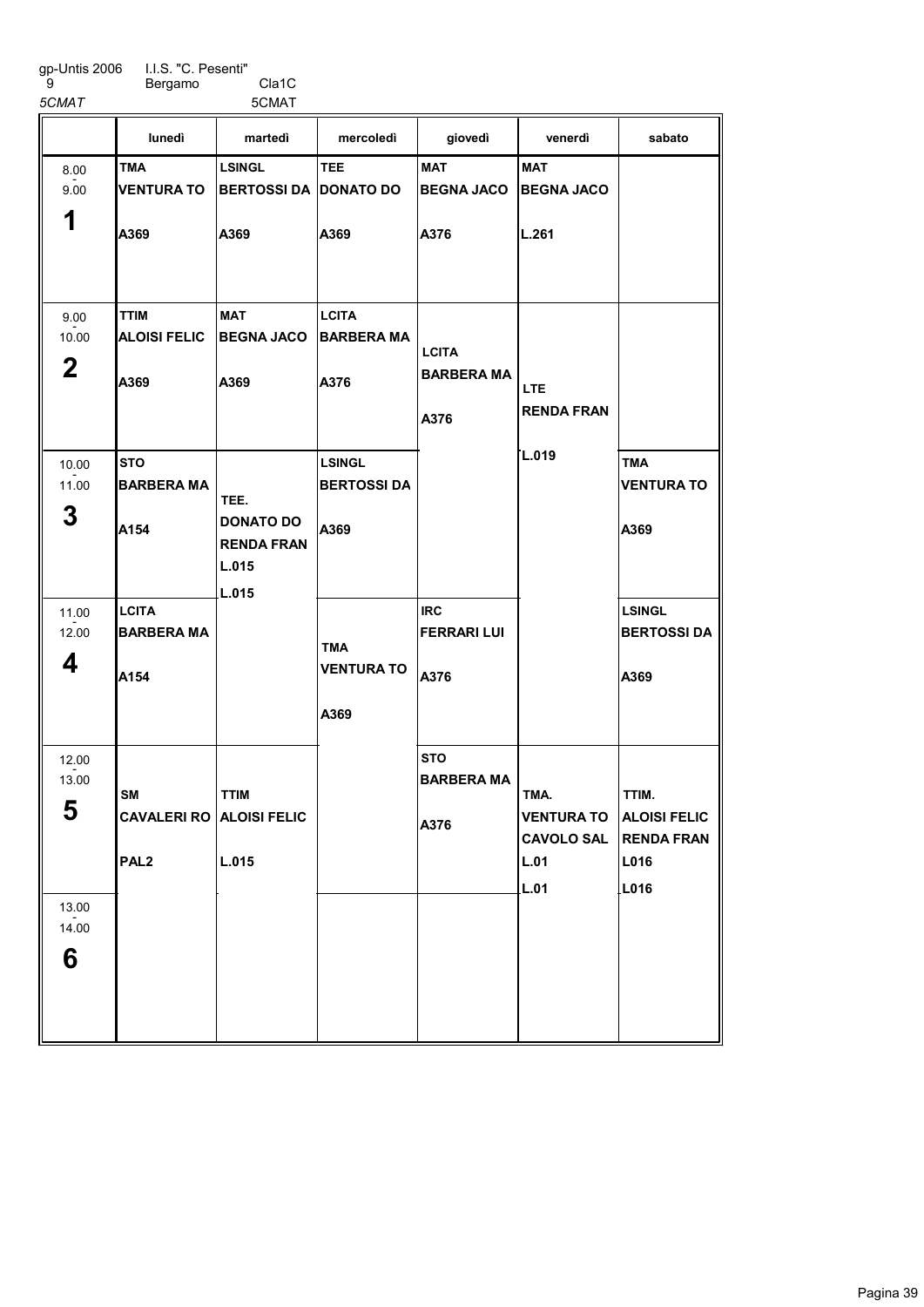I.I.S. "C. Pesenti" Bergamo Cla1C

5DMAT 5DMAT

|                                                 | lunedì                                      | martedì                                     | mercoledì                                                      | giovedì                                                 | venerdì                                                         | sabato                                                                                  |
|-------------------------------------------------|---------------------------------------------|---------------------------------------------|----------------------------------------------------------------|---------------------------------------------------------|-----------------------------------------------------------------|-----------------------------------------------------------------------------------------|
| 8.00<br>9.00<br>1                               | <b>TMA</b><br><b>FARCHI VITO</b><br>A370    | <b>TMA</b><br><b>FARCHI VITO</b><br>A370    | <b>LSINGL</b><br><b>GIANNINOTO</b><br>A370                     | SΜ<br><b>CAVALERI RO</b><br>PAL <sub>2</sub>            | <b>LSINGL</b><br><b>GIANNINOTO</b><br>A370                      |                                                                                         |
| 9.00<br>10.00<br>$\mathbf 2$                    |                                             | <b>STO</b><br><b>RICCI ANGELI</b><br>A370   | <b>LTE</b><br><b>RENDA FRAN</b>                                |                                                         | <b>IRC</b><br><b>FERRARI LUI</b><br>A370                        |                                                                                         |
| 10.00<br>11.00<br>3                             | <b>MAT</b><br><b>LA MARCA C</b><br>A370     | <b>LCITA</b><br><b>RICCI ANGELI</b><br>A370 | L.019                                                          | <b>MAT</b><br><b>LA MARCA C</b><br>L.261                | <b>STO</b><br><b>RICCI ANGELI</b><br>A370                       | <b>LSINGL</b><br>GIANNINOTO<br>A370                                                     |
| 11.00<br>12.00<br>4                             | <b>LCITA</b><br><b>RICCI ANGELI</b><br>A370 | <b>TTIM</b><br><b>MEZZASALM</b><br>A370     |                                                                | TMA.<br><b>FARCHI VITO</b><br><b>CAVOLO SAL</b><br>L.01 | <b>LCITA</b><br>RICCI ANGELI LA MARCA C<br>A370                 | <b>MAT</b><br>A370                                                                      |
| 12.00<br>13.00<br>F<br>ა<br>13.00<br>14.00<br>6 | <b>TTIM</b><br><b>MEZZASALM</b><br>L.015    | <b>TEE</b><br><b>DONATO DO</b><br>A370      | TTIM.<br><b>MEZZASALM</b><br><b>RENDA FRAN</b><br>L016<br>L016 | L.01                                                    | TEE.<br><b>DONATO DO</b><br><b>RENDA FRAN</b><br>L.015<br>L.015 | <b>LCITA</b><br><b>RICCI ANGELI</b><br>A370<br><b>TMA</b><br><b>FARCHI VITO</b><br>A370 |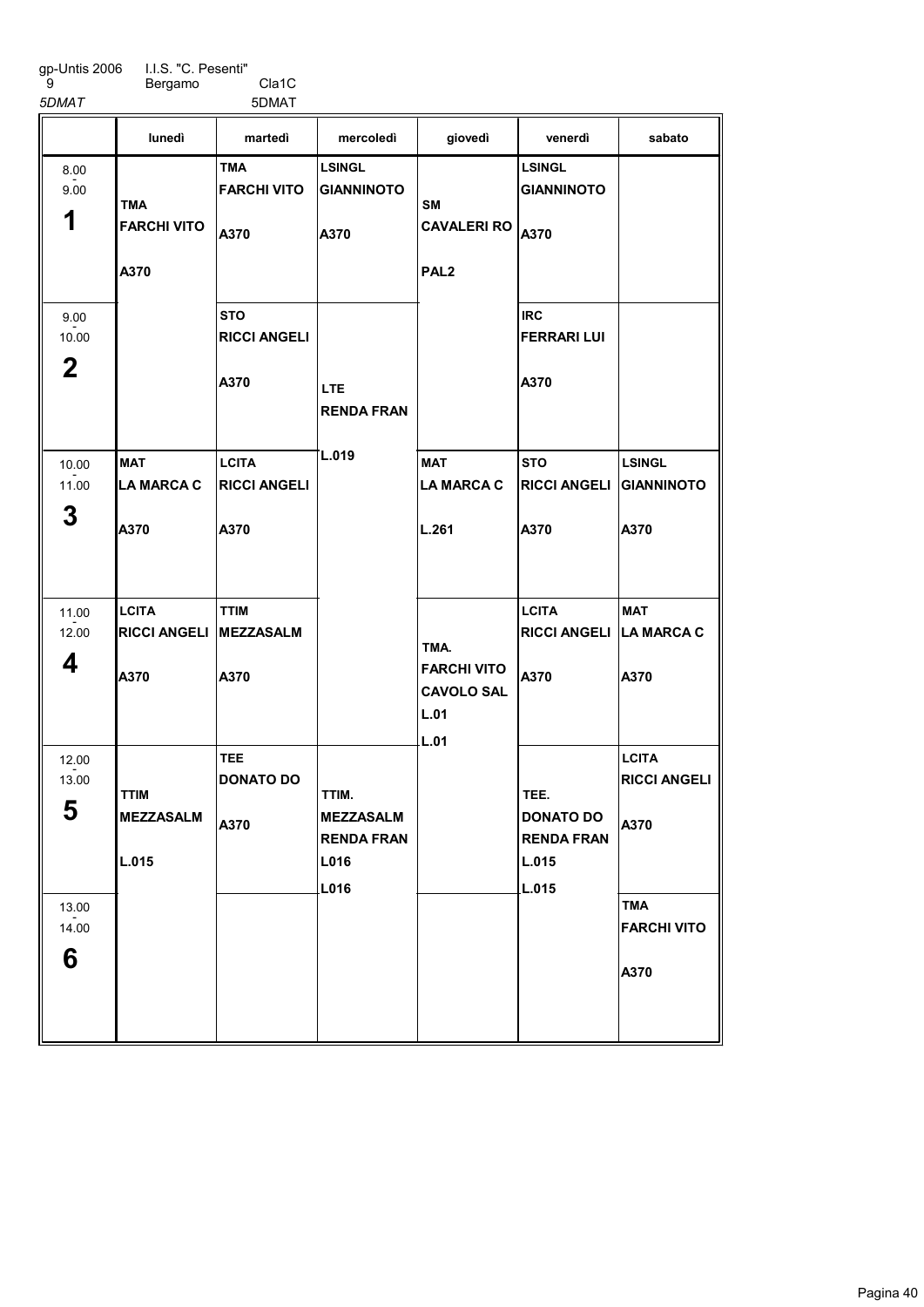I.I.S. "C. Pesenti"

9

Bergamo Cla1C 5EMAT 5EMAT

|                              | lunedì                                                          | martedì                                                                    | mercoledì                                | giovedì                                             | venerdì                                                   | sabato                                    |
|------------------------------|-----------------------------------------------------------------|----------------------------------------------------------------------------|------------------------------------------|-----------------------------------------------------|-----------------------------------------------------------|-------------------------------------------|
| 8.00<br>9.00<br>1            | <b>TEE</b><br><b>TORGANO GA</b><br>A371                         | <b>LCITA</b><br><b>SANTORO SE</b><br>A371                                  | <b>STO</b><br><b>SANTORO SE</b><br>A371  | <b>TTIM</b><br><b>DELIA SERGI</b><br>L016           | TTIM.<br><b>DELIA SERGI</b><br><b>D'AURIA FRA</b><br>L016 |                                           |
| 9.00<br>10.00<br>$\mathbf 2$ | <b>LSINGL</b><br><b>COLOMBI CHI</b><br>A371                     |                                                                            | <b>TMA</b><br><b>GALLI PAOLO</b><br>A371 |                                                     | L016                                                      |                                           |
| 10.00<br>11.00<br>3          | TMA.<br><b>GALLI PAOLO</b><br><b>FORTU LORE</b><br>A371<br>A371 | <b>TTIM</b><br><b>DELIA SERGI</b><br>A371                                  | <b>IRC</b><br><b>FERRARI LUI</b><br>A371 | <b>SM</b><br><b>CAVALERI RO</b><br>PAL <sub>2</sub> | LTE.<br><b>D'AURIA FRA</b>                                | <b>LCITA</b><br><b>SANTORO SE</b><br>A371 |
| 11.00<br>12.00<br>4          |                                                                 | <b>MAT</b><br><b>SINA ADELA</b><br>A371                                    | <b>TMA</b><br><b>GALLI PAOLO</b><br>A371 |                                                     | L.017                                                     | <b>TMA</b><br><b>GALLI PAOLO</b><br>A371  |
| 12.00<br>13.00<br>E<br>ວ     | <b>MAT</b><br><b>SINA ADELA</b><br>L.R2                         | TEE.<br><b>TORGANO GA</b><br><b>RENDA FRAN</b><br>L.R2<br>L.R <sub>2</sub> |                                          | <b>LCITA</b><br><b>SANTORO SE</b><br>A371           |                                                           | <b>STO</b><br><b>SANTORO SE</b><br>A371   |
| 13.00<br>14.00<br>6          |                                                                 |                                                                            |                                          | <b>MAT</b><br><b>SINA ADELA</b><br>A371             | <b>LSINGL</b><br>COLOMBICHI COLOMBICHI<br>A371            | <b>LSINGL</b><br>A371                     |